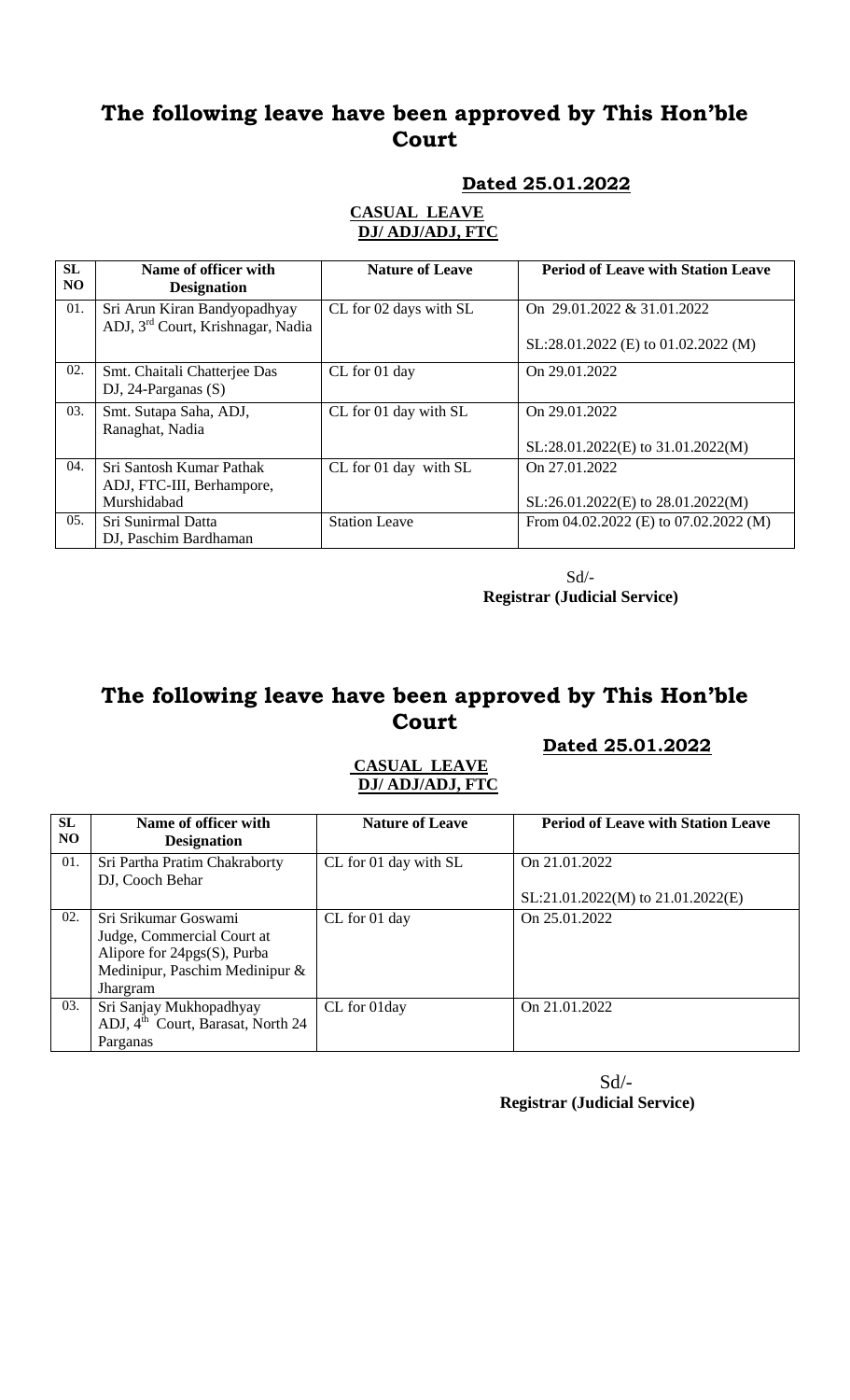### **Dated 27.01.2022**

| SL<br>N <sub>O</sub> | Name of officer with<br><b>Designation</b>                                        | <b>Nature of Leave</b>           | <b>Period of Leave with Station Leave</b>                             |
|----------------------|-----------------------------------------------------------------------------------|----------------------------------|-----------------------------------------------------------------------|
| 01.                  | Sri Mihir Kumar Mondal<br>ADJ, Raghunathpur, Purulia                              | CL for 02 days with SL           | On 07.02.2022 & 08.02.2022                                            |
|                      |                                                                                   |                                  | SL: 04.02.2022 (E) to 09.02.2022 (M)                                  |
| 02.                  | Sri Partha Sarathi Chatterjee<br>Judge, Bench-VIII, City<br>Civil Court, Calcutta | CL for 01 day                    | On 29.01.2022                                                         |
| 03.                  | Sri Deb Kumar Goswami<br>ADJ, FTC-II, Barrackpore,<br>24pgs(N)                    | CL for 02 days with SL           | On 03.02.2022 & 04.02.2022<br>SL:02.02.2022(E)<br>to 07.02.2022(M)    |
| 04.                  | Sri Viswaroop Sett<br>ADJ, 4 <sup>th</sup> Court, Purba<br>Bardhaman              | CL for 03 days with SL           | From 02.02.2022 to 04.02.2022<br>SL:01.02.2022(E)<br>to 07.02.2022(M) |
| 05.                  | Sri Asim Kumar Debnath<br>ADJ, 1 <sup>st</sup> Court, Howrah                      | Cancellation of CL for 01<br>day | On 24.01.2022                                                         |

#### **CASUAL LEAVE DJ/ ADJ/ADJ, FTC**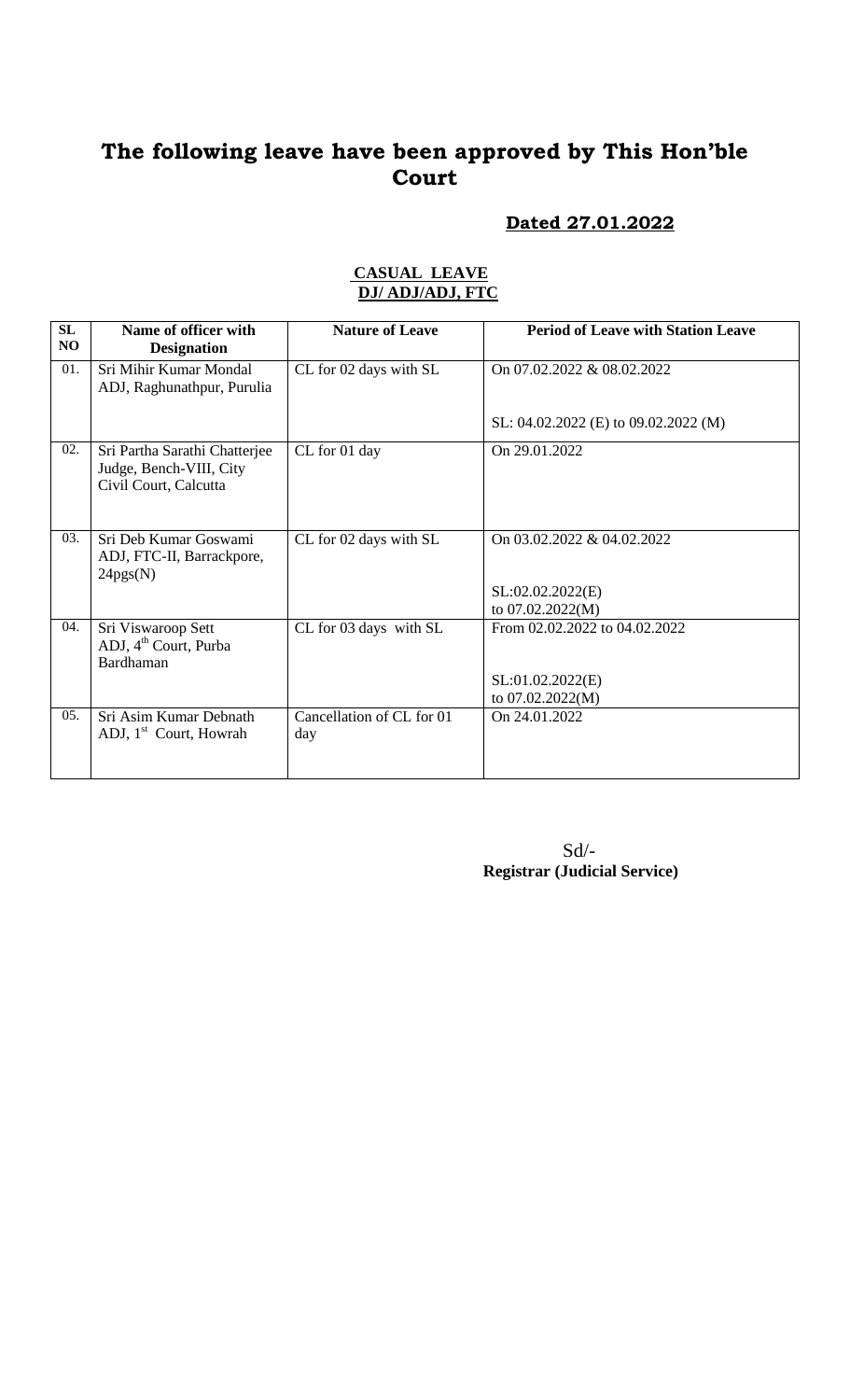### **Dated 28.01.2022**

#### **CASUAL LEAVE DJ/ ADJ/ADJ, FTC**

| SL<br>NO | Name of officer with<br><b>Designation</b>                                  | <b>Nature of Leave</b>                 | <b>Period of Leave with Station Leave</b>                          |
|----------|-----------------------------------------------------------------------------|----------------------------------------|--------------------------------------------------------------------|
| 01.      | Sri Dipanjan Sen, ADJ, FTC-1,<br>Howrah                                     | CL for 03 days with SL                 | From 27.01.2022 to 29.01.2022<br>SL:27.01.2022(E) to 31.01.2022(M) |
| 02.      | Sri Manoj Kumar Sharma<br>DJ, Purulia                                       | Cancellation of CL for 02<br>days with | On 28.01.2022 & 29.01.2022                                         |
| 03.      | Smt. Sulagna Dastidar<br>(Chattoraj)<br>ADJ, FTC-VIII, Alipore,<br>24pgs(S) | Cancellation of CL for 02<br>days      | On 04.01.2022 & 05.01.2022                                         |
| 04.      | Sri Somesh Prasad Sinha<br>ADJ, 1 <sup>st</sup> Court, Arambagh,<br>Hooghly | Cancellation of CL for 01<br>day       | On 17.01.2022                                                      |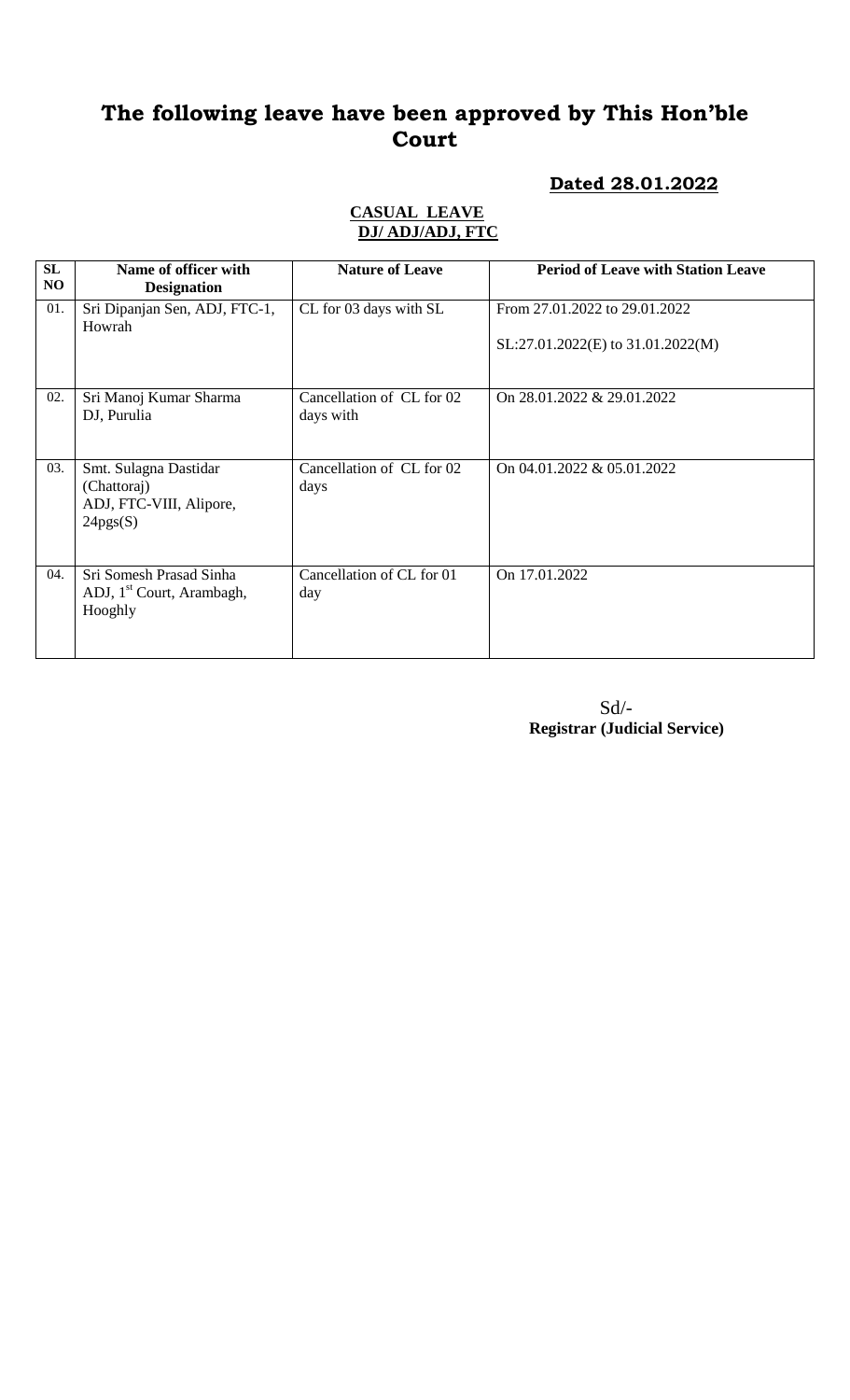# **Dated 28.01.2022**

#### **CASUAL LEAVE DJ/ ADJ/ADJ, FTC**

| $\overline{\text{SL}}$<br>NO | Name of officer with Designation                                                                     | <b>Nature of Leave</b> | <b>Period of Leave with Station Leave</b> |
|------------------------------|------------------------------------------------------------------------------------------------------|------------------------|-------------------------------------------|
| 01.                          | Sri Abhijit De<br>ADJ, FTC-III, Krishnagar, Nadia                                                    | CL for 02 days with SL | On 03.02.2022 & 04.02.2022                |
|                              |                                                                                                      |                        | SL:02.02.2022(E) to 07.02.2022(M)         |
| 02.                          | Sri Arghadeb Khan<br>ADJ, 17 <sup>th</sup> Court, Alipore, 24 Pgs (S)                                | CL for 02 days         | On 07.02.2022 & 08.02.2022                |
| $\overline{03}$ .            | Sri Basant Sharma<br>ADJ, FTC-1, Raiganj, Uttar Dinajpur                                             | CL for 02 days with SL | On 03.02.2022 & 04.02.2022                |
|                              |                                                                                                      |                        | SL:02.02.2022(E) to 07.02.2022(M)         |
| 04.                          | Sri Dwijendra Nath Roy Barman<br>ADJ, 2 <sup>nd</sup> Court, Barrackpore,                            | CL for 01 day with SL  | On 04.02.2022                             |
|                              | 24pgs(N)                                                                                             |                        | SL:03.02.2022(E) to 07.02.2022(M)         |
| 05.                          | Sri Gopal Kumar Dalmia, ADJ, 1st<br>Court, Siliguri                                                  | <b>Station Leave</b>   | SL:29.01.2022 (E) to 31.01.2022 (M)       |
| 06.                          | Smt. Kaberi Basu, ADJ, 3 <sup>rd</sup> Court,<br><b>Bankura</b>                                      | <b>Station Leave</b>   | SL:05.02.2022 (A) to 07.02.2022 (M)       |
| 07.                          | Sri Madan Mohan Mishra, ADJ, FTC<br>I, Jangipur, Murshidabad                                         | CL for 02 days with SL | On 29.01.2022 & 31.01.2022                |
|                              |                                                                                                      |                        | SL:28.01.2022 (E) to 01.02.2022 (M)       |
| 08.                          | Sri Mahananda Das, Leave Reserve<br>Officer (District Judge Entry Level),<br>Berhampore, Murshidabad | <b>Station Leave</b>   | SL:29.01.2022 (E) to 31.01.2022 (M)       |
| 09.                          | Dr. Moumita Bhattacharya<br>ADJ, 2 <sup>nd</sup> Court, Contai, Purba<br>Medinipur                   | <b>Station Leave</b>   | SL:04.02.2022 (E) to 07.02.2022 (M)       |
| 10.                          | Sri Prasenjit Biswas<br>Chief Judge, City Civil Court,                                               | CL for 01 day with SL  | On 31.01.2022                             |
|                              | Calcutta                                                                                             |                        | SL:30.01.2022(M) to 31.01.2022(E)         |
| $\overline{11}$ .            | Smt. Soma Majumder                                                                                   | CL for 01 day with SL  | On 31.01.2022                             |
|                              | ADJ, Kandi, Murshidabad                                                                              |                        | SL:29.01.2022(E) to 01.02.2022(M)         |
| 12.                          | Santanu Jha,                                                                                         | CL for 02 days with SL | On 31.01.2022 & 01.02.2022                |
|                              | DJ, Bankura                                                                                          |                        | SL:29.01.2022 (E) to 02.02.2022 (M)       |
| 13.                          | Sri Saugata Chakraborty<br>ADJ, 5 <sup>th</sup> Court, Berhampore,                                   | CL for 01 day with SL  | On 29.01.2022                             |
|                              | Murshidabad                                                                                          |                        | SL:28.01.2022(E) to 31.01.2022(M)         |

 Sd/-  **Registrar (Judicial Service)**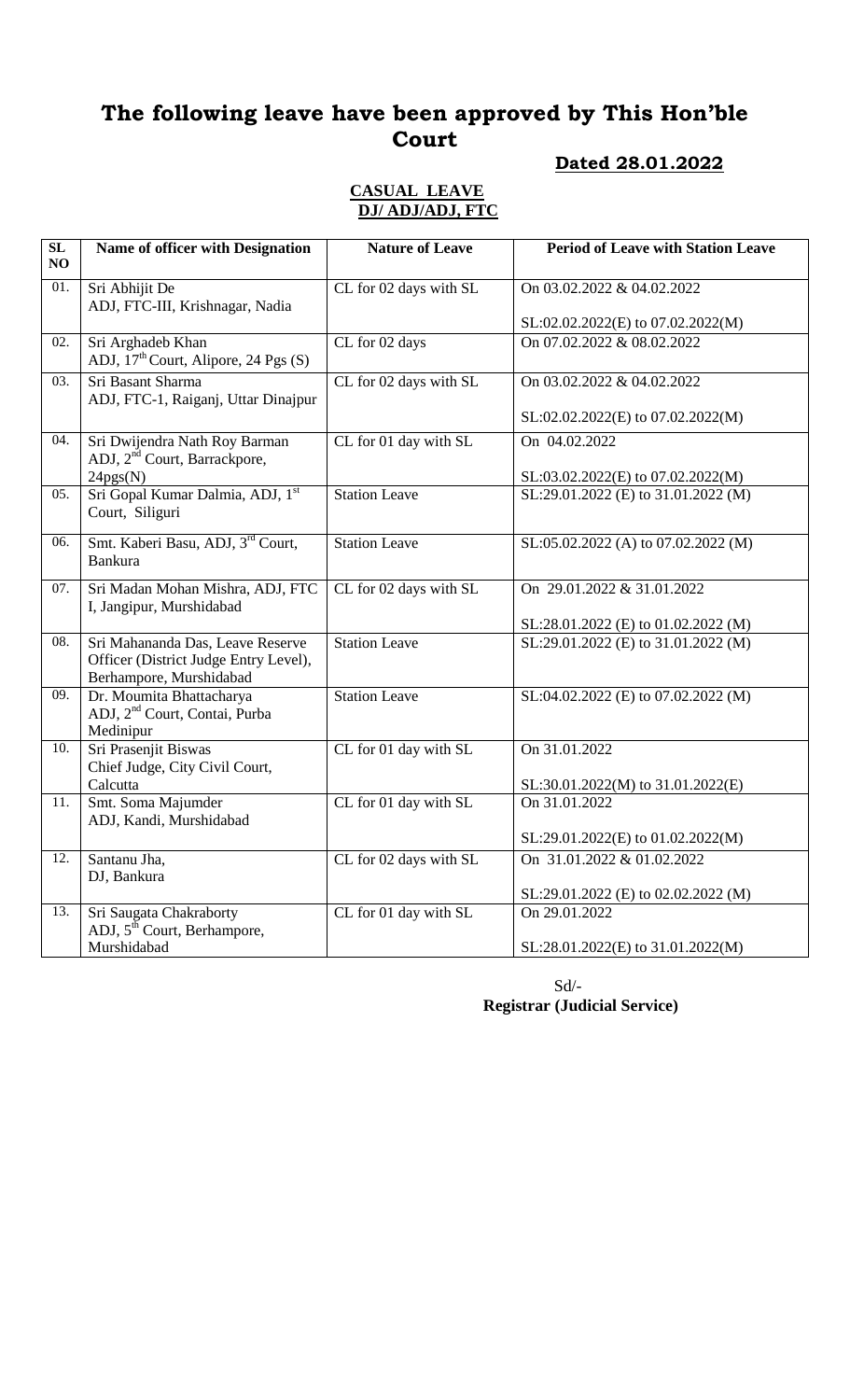### **Dated 31.01.2022**

#### **CASUAL LEAVE DJ/ ADJ/ADJ, FTC**

| SL<br>NO | Name of officer with<br><b>Designation</b>                                                | <b>Nature of Leave</b>        | <b>Period of Leave with Station Leave</b>                       |
|----------|-------------------------------------------------------------------------------------------|-------------------------------|-----------------------------------------------------------------|
| 01.      | Sri Arup Kumar Das<br>ADJ, FTC-4, Barrackpore,<br>24pgs(N)                                | CL for 01 day                 | On 17.01.2022                                                   |
| 02.      | Sri Ajay Kumar Gupta<br>Judge, Bench XIII,<br>City Civil Court, Calcutta                  | CL for 01 day                 | On 27.01.2022                                                   |
| 03.      | Mr. Molla Asgar Ali<br>ADJ, FTC-I, Barasat,<br>24pgs(N)                                   | CL for 01 day                 | On 21.01.2022                                                   |
| 04.      | Sri Uttam Kumar Shaw<br>Chief Judge, PSCC, Calcutta                                       | CL for 01 day                 | On 28.01.2022                                                   |
| 05.      | Sri Ambarish Ghosh<br>ADJ, Re-designated Court,<br>Paschim Medinipur                      | <b>Station Leave</b>          | From 29.01.2022 (E) to 31.01.2022 (M)                           |
| 06.      | Smt. Mandrakranta Saha, ADJ,<br>4 <sup>th</sup> Court, Paschim Medinipur                  | CL for 01 day                 | On 25.01.2022                                                   |
| 07.      | Sri Suvadip Chowdhury<br>ADJ, FTC-1, Alipore,<br>24pgs(S)                                 | CL for 01 day<br>with SL      | On 31.01.2022<br>SL:30.01.2022(M) to 31.01.2022(N)              |
| 08.      | Sri Subhrajit Basu<br>DJ, Birbhum at Suri                                                 | <b>Station Leave</b>          | From 29.01.2022 (E) to 31.01.2022 (M)                           |
| 09.      | Sri Saugata Chakraborty<br>ADJ, 5 <sup>th</sup> Court, Berhampore,<br>Murshidabad         | Cancellation of CL for 01 day | On 29.01.2022                                                   |
| 10.      | Sri Sudipta Bhattacharjee<br>ADJ, Rampurhat, Birbhum                                      | <b>Station Leave</b>          | From 29.01.2022 (E) to 31.01.2022 (M)                           |
| 11.      | Smt. Sarbani Mallik<br>Chattopadhyay<br>ADJ, 2 <sup>nd</sup> Court, Kakdwip, 24<br>Pgs(S) | Station Leave                 | From 29.01.2022 (E) to $31.01.2022$ (M)                         |
| 12.      | Sri Subhendu Saha, ADJ,<br>Mekliganj, Cooch Behar                                         | CL for 02 days with SL        | On 31.01.2022 & 01.02.2022<br>SL:29.01.2022(E) to 02.02.2022(M) |
| 13.      | Smt. Madhuchhanda Bose<br>ADJ, 2 <sup>nd</sup> Court, Katwa, Purba<br>Bardhaman           | CL for 02 days with SL        | On 31.01.2022 & 01.02.2022<br>SL:29.01.2022(E) to 01.02.2022(E) |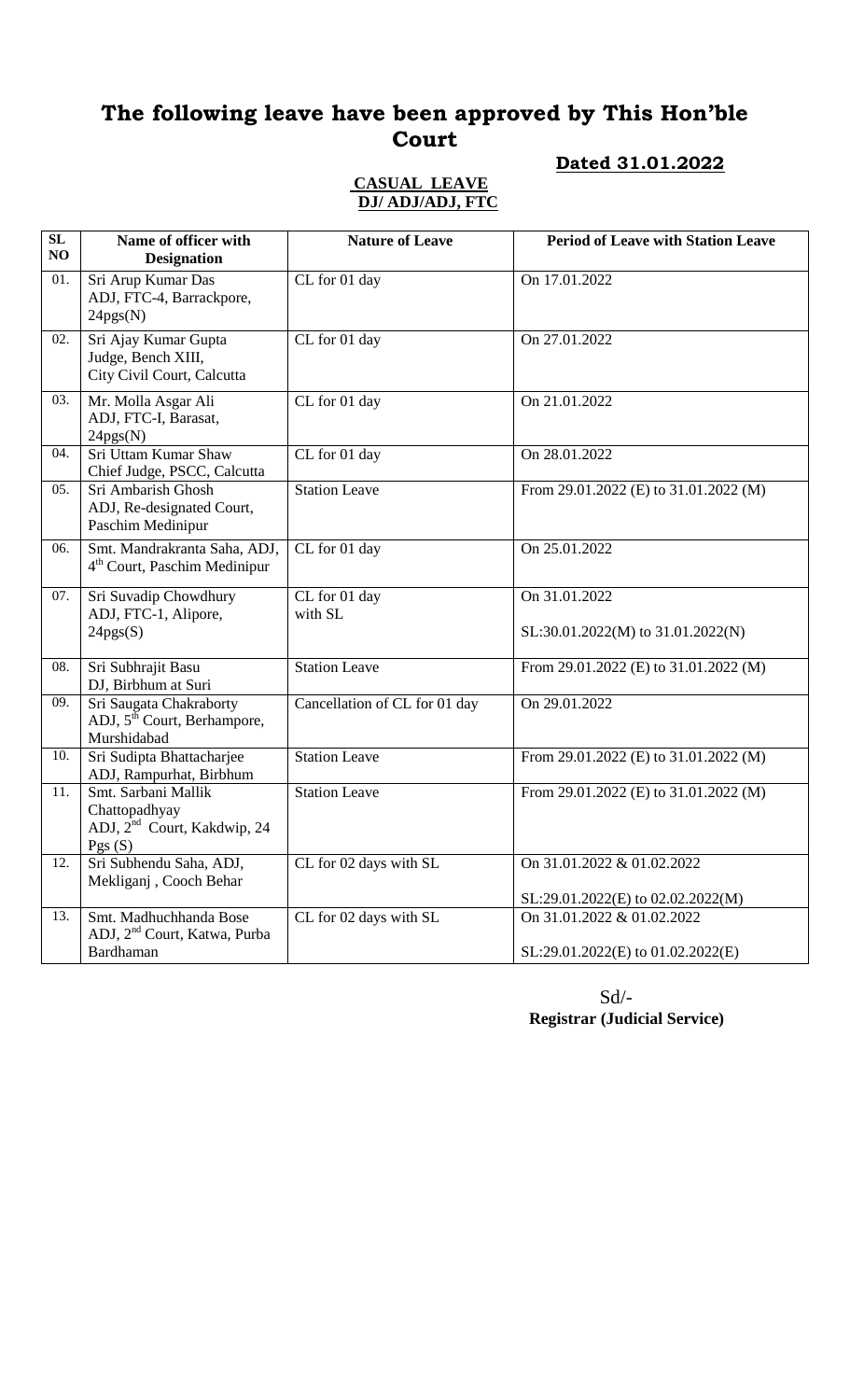### **Dated 31.01.2022**

#### **CASUAL LEAVE DJ/ ADJ/ADJ, FTC**

| SL<br>NO          | Name of officer with Designation                                                                | <b>Nature of Leave</b> | <b>Period of Leave with Station Leave</b>                                   |
|-------------------|-------------------------------------------------------------------------------------------------|------------------------|-----------------------------------------------------------------------------|
| 01.               | Sri Subrata Chatterjee<br>ADJ, FTC-I, Purba Bardhaman                                           | CL for 01 day with SL  | On 04.02.2022                                                               |
|                   |                                                                                                 |                        | SL:03.02.2022(E)<br>to 06.02.2022(M)                                        |
| $\overline{02}$ . | Sri Raja Ray<br>ADJ, 2 <sup>nd</sup> Court, Darjeeling                                          | CL for 02 days with SL | On 07.02.2022 & 08.02.2022                                                  |
| 03.               | Smt. Sarbani Mallik Chattopadhyay<br>ADJ, 2 <sup>nd</sup> Court, Kakdwip, 24 Pgs (S)            | <b>Station Leave</b>   | SL: 04.02.2022(E) to 09.02.2022(M)<br>From 04.02.2022 (E) to 07.02.2022 (M) |
| 04.               | Sri Sanjib Dey<br>ADJ, 1 <sup>st</sup> Court, Contai, Purba Medinipur                           | CL for 01 day with SL  | On 07.02.2022                                                               |
|                   |                                                                                                 |                        | SL: $04.02.2022(E)$ to $07.02.2022(E)$                                      |
| 05.               | Sri Ashis Kumar Hazra, Judge, Special<br>Court(E.C Act)-cum-ADJ, Durgapur,<br>Paschim Bardhaman | <b>Station Leave</b>   | From 04.02.2022 (E) to 07.02.2022 (M)                                       |
| 06.               | Sri Bikash Banik<br>ADJ, 1 <sup>st</sup> Court, Jangipur, Murshidabad                           | CL for 02 days with SL | On 03.02.2022 & 04.02.2022                                                  |
| 07.               | Sri Deepto Ghosh                                                                                | CL for 01 day with SL  | SL:02.02.2022(E) to 07.02.2022(M)<br>On 07.02.2022                          |
|                   | ADJ, 1 <sup>st</sup> Court, Lalbagh, Murshidabad                                                |                        | SL: $04.02.2022(E)$ to $08.02.2022(M)$                                      |
| 08.               | Sri Gopal Kishor Sinha<br>ADJ, $\hat{\mathcal{I}}^{\text{th}}$ Court, Alipore, 24pgs(S)         | CL for 01 day with SL  | On 07.02.2022                                                               |
|                   |                                                                                                 |                        | SL: 04.02.2022(E) to 08.02.2022(M)                                          |
| 09.               | Sri Nachiketa Bera<br>ADJ, FTC, Kalna, Purba Bardhaman                                          | CL for 01 day with SL  | On 04.02.2022                                                               |
|                   |                                                                                                 |                        | SL:03.02.2022(E) to 06.02.2022(M)                                           |
| 10.               | Mir Rashid Ali<br>ADJ, Malbazar, Jalpaiguri                                                     | CL for 02 days with SL | On 10.02.2022 & 11.02.2022                                                  |
| 11.               | Sri Sandip Choudhury, ADJ, 4 <sup>th</sup> Court,                                               | <b>Station Leave</b>   | SL: 09.02.2022(E) to 14.02.2022(M)                                          |
|                   | Jalpaiguri                                                                                      |                        | From 04.02.2022 (E) to 07.02.2022 (M)                                       |
| 12                | Sri Subhajit Basu<br>ADJ, FTC, Durgapur, Paschim<br>Bardhaman                                   | <b>Station Leave</b>   | From 04.02.2022 (E) to 07.02.2022 (M)                                       |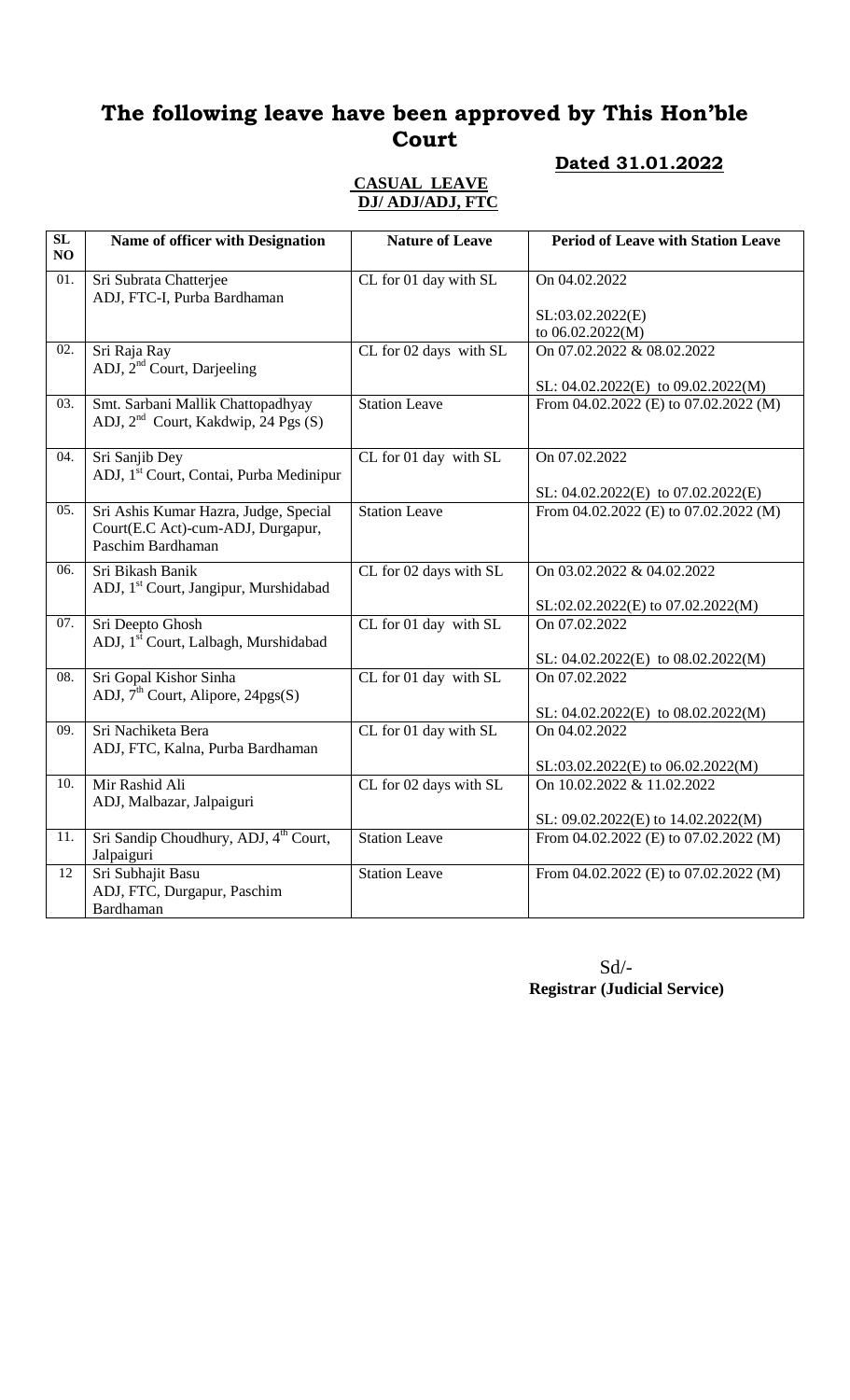# **Dated 01.02.2022**

#### **CASUAL LEAVE DJ/ ADJ/ADJ, FTC**

| SL<br>N <sub>O</sub> | Name of officer with<br><b>Designation</b>  | <b>Nature of Leave</b> | <b>Period of Leave with Station Leave</b> |
|----------------------|---------------------------------------------|------------------------|-------------------------------------------|
| 01.                  | Mr. Ataur Rahman<br>ADJ, Bishnupur, Bankura | CL for 01 day          | On 24.01.2022                             |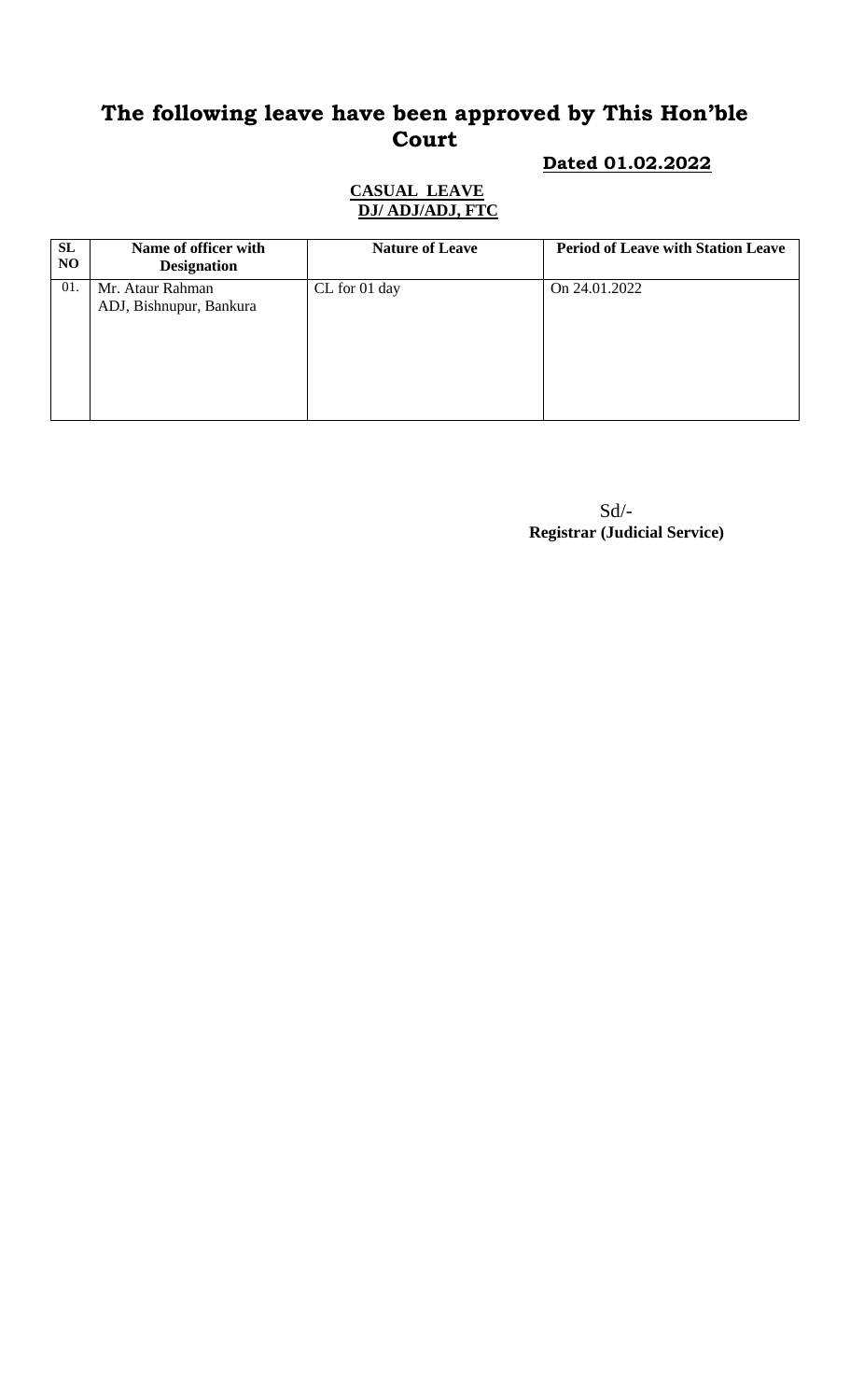## **Dated 01.02.2022**

#### **CASUAL LEAVE DJ/ ADJ/ADJ, FTC**

| Sri Ambarish Ghosh<br>CL for 01 day with SL<br>On 04.02.2022<br>01.<br>ADJ, Re-designated Court, Paschim<br>Medinipur<br>SL:03.02.2022(E)<br>to 07.02.2022(M)<br>Sri Guru Das Biswas, ADJ, 2 <sup>nd</sup><br>02.<br>CL for 02 days with SL<br>On 03.02.2022 & 04.02.2022<br>Court, Berhampore, Murshidabad<br>SL:03.02.2022(M)<br>to 06.02.2022(E)<br>03.<br>Sri Hiranmoy Sanyal<br>CL for 01 day with SL<br>On 04.02.2022<br>ADJ, FTC-1, Krishanagar, Nadia<br>SL:03.02.2022(E)<br>to 06.02.2022(E)<br>Smt. Nabanita Ray DJ, Jhargram<br><b>Station Leave</b><br>From 04.02.2022 (E) to 07.02.2022 (M)<br>04.<br>Sri Partha Pratim Chakravorty<br>On 04.02.2022<br>CL for 01 day with SL<br>05.<br>ADJ, $3rd$ Court, Alipore, 24pgs(S)<br>SL:03.02.2022(E)<br>to 07.02.2022(M)<br><b>Station Leave</b><br>Smt. Sutapa Saha, ADJ, Ranaghat,<br>From 04.02.2022 (E) to 07.02.2022 (M)<br>06.<br>Nadia<br>07.<br>Smt. Soma Chakraborti<br>CL for 02 days with SL<br>On 03.02.2022 & 04.02.2022<br>ADJ, FTC-II, Bongaon, 24 Pgs (N)<br>SL:02.02.2022(E)<br>to 07.02.2022(M)<br>Sri Saugata Chakraborty<br>08.<br>CL for 01 day with SL<br>On 07.02.2022<br>ADJ, 5 <sup>th</sup> Court, Berhampore,<br>Murshidabad<br>SL: 04.02.2022(E)<br>to 08.02.2022(M)<br>Sri Sujit Kumar Jha, ADJ, 2 <sup>nd</sup><br>On 07.02.2022<br>09.<br>CL for 01 day with SL<br>Court, Krishnagar, Nadia<br>SL: 04.02.2022(E)<br>to 08.02.2022(M) | SL | Name of officer with Designation | <b>Nature of Leave</b> | <b>Period of Leave with Station Leave</b> |
|-----------------------------------------------------------------------------------------------------------------------------------------------------------------------------------------------------------------------------------------------------------------------------------------------------------------------------------------------------------------------------------------------------------------------------------------------------------------------------------------------------------------------------------------------------------------------------------------------------------------------------------------------------------------------------------------------------------------------------------------------------------------------------------------------------------------------------------------------------------------------------------------------------------------------------------------------------------------------------------------------------------------------------------------------------------------------------------------------------------------------------------------------------------------------------------------------------------------------------------------------------------------------------------------------------------------------------------------------------------------------------------------------------------------------------|----|----------------------------------|------------------------|-------------------------------------------|
|                                                                                                                                                                                                                                                                                                                                                                                                                                                                                                                                                                                                                                                                                                                                                                                                                                                                                                                                                                                                                                                                                                                                                                                                                                                                                                                                                                                                                             | NO |                                  |                        |                                           |
|                                                                                                                                                                                                                                                                                                                                                                                                                                                                                                                                                                                                                                                                                                                                                                                                                                                                                                                                                                                                                                                                                                                                                                                                                                                                                                                                                                                                                             |    |                                  |                        |                                           |
|                                                                                                                                                                                                                                                                                                                                                                                                                                                                                                                                                                                                                                                                                                                                                                                                                                                                                                                                                                                                                                                                                                                                                                                                                                                                                                                                                                                                                             |    |                                  |                        |                                           |
|                                                                                                                                                                                                                                                                                                                                                                                                                                                                                                                                                                                                                                                                                                                                                                                                                                                                                                                                                                                                                                                                                                                                                                                                                                                                                                                                                                                                                             |    |                                  |                        |                                           |
|                                                                                                                                                                                                                                                                                                                                                                                                                                                                                                                                                                                                                                                                                                                                                                                                                                                                                                                                                                                                                                                                                                                                                                                                                                                                                                                                                                                                                             |    |                                  |                        |                                           |
|                                                                                                                                                                                                                                                                                                                                                                                                                                                                                                                                                                                                                                                                                                                                                                                                                                                                                                                                                                                                                                                                                                                                                                                                                                                                                                                                                                                                                             |    |                                  |                        |                                           |
|                                                                                                                                                                                                                                                                                                                                                                                                                                                                                                                                                                                                                                                                                                                                                                                                                                                                                                                                                                                                                                                                                                                                                                                                                                                                                                                                                                                                                             |    |                                  |                        |                                           |
|                                                                                                                                                                                                                                                                                                                                                                                                                                                                                                                                                                                                                                                                                                                                                                                                                                                                                                                                                                                                                                                                                                                                                                                                                                                                                                                                                                                                                             |    |                                  |                        |                                           |
|                                                                                                                                                                                                                                                                                                                                                                                                                                                                                                                                                                                                                                                                                                                                                                                                                                                                                                                                                                                                                                                                                                                                                                                                                                                                                                                                                                                                                             |    |                                  |                        |                                           |
|                                                                                                                                                                                                                                                                                                                                                                                                                                                                                                                                                                                                                                                                                                                                                                                                                                                                                                                                                                                                                                                                                                                                                                                                                                                                                                                                                                                                                             |    |                                  |                        |                                           |
|                                                                                                                                                                                                                                                                                                                                                                                                                                                                                                                                                                                                                                                                                                                                                                                                                                                                                                                                                                                                                                                                                                                                                                                                                                                                                                                                                                                                                             |    |                                  |                        |                                           |
|                                                                                                                                                                                                                                                                                                                                                                                                                                                                                                                                                                                                                                                                                                                                                                                                                                                                                                                                                                                                                                                                                                                                                                                                                                                                                                                                                                                                                             |    |                                  |                        |                                           |
|                                                                                                                                                                                                                                                                                                                                                                                                                                                                                                                                                                                                                                                                                                                                                                                                                                                                                                                                                                                                                                                                                                                                                                                                                                                                                                                                                                                                                             |    |                                  |                        |                                           |
|                                                                                                                                                                                                                                                                                                                                                                                                                                                                                                                                                                                                                                                                                                                                                                                                                                                                                                                                                                                                                                                                                                                                                                                                                                                                                                                                                                                                                             |    |                                  |                        |                                           |
|                                                                                                                                                                                                                                                                                                                                                                                                                                                                                                                                                                                                                                                                                                                                                                                                                                                                                                                                                                                                                                                                                                                                                                                                                                                                                                                                                                                                                             |    |                                  |                        |                                           |
|                                                                                                                                                                                                                                                                                                                                                                                                                                                                                                                                                                                                                                                                                                                                                                                                                                                                                                                                                                                                                                                                                                                                                                                                                                                                                                                                                                                                                             |    |                                  |                        |                                           |
|                                                                                                                                                                                                                                                                                                                                                                                                                                                                                                                                                                                                                                                                                                                                                                                                                                                                                                                                                                                                                                                                                                                                                                                                                                                                                                                                                                                                                             |    |                                  |                        |                                           |
|                                                                                                                                                                                                                                                                                                                                                                                                                                                                                                                                                                                                                                                                                                                                                                                                                                                                                                                                                                                                                                                                                                                                                                                                                                                                                                                                                                                                                             |    |                                  |                        |                                           |
|                                                                                                                                                                                                                                                                                                                                                                                                                                                                                                                                                                                                                                                                                                                                                                                                                                                                                                                                                                                                                                                                                                                                                                                                                                                                                                                                                                                                                             |    |                                  |                        |                                           |
|                                                                                                                                                                                                                                                                                                                                                                                                                                                                                                                                                                                                                                                                                                                                                                                                                                                                                                                                                                                                                                                                                                                                                                                                                                                                                                                                                                                                                             |    |                                  |                        |                                           |
|                                                                                                                                                                                                                                                                                                                                                                                                                                                                                                                                                                                                                                                                                                                                                                                                                                                                                                                                                                                                                                                                                                                                                                                                                                                                                                                                                                                                                             |    |                                  |                        |                                           |
|                                                                                                                                                                                                                                                                                                                                                                                                                                                                                                                                                                                                                                                                                                                                                                                                                                                                                                                                                                                                                                                                                                                                                                                                                                                                                                                                                                                                                             |    |                                  |                        |                                           |
|                                                                                                                                                                                                                                                                                                                                                                                                                                                                                                                                                                                                                                                                                                                                                                                                                                                                                                                                                                                                                                                                                                                                                                                                                                                                                                                                                                                                                             |    |                                  |                        |                                           |
|                                                                                                                                                                                                                                                                                                                                                                                                                                                                                                                                                                                                                                                                                                                                                                                                                                                                                                                                                                                                                                                                                                                                                                                                                                                                                                                                                                                                                             |    |                                  |                        |                                           |
|                                                                                                                                                                                                                                                                                                                                                                                                                                                                                                                                                                                                                                                                                                                                                                                                                                                                                                                                                                                                                                                                                                                                                                                                                                                                                                                                                                                                                             |    |                                  |                        |                                           |
|                                                                                                                                                                                                                                                                                                                                                                                                                                                                                                                                                                                                                                                                                                                                                                                                                                                                                                                                                                                                                                                                                                                                                                                                                                                                                                                                                                                                                             |    |                                  |                        |                                           |
|                                                                                                                                                                                                                                                                                                                                                                                                                                                                                                                                                                                                                                                                                                                                                                                                                                                                                                                                                                                                                                                                                                                                                                                                                                                                                                                                                                                                                             |    |                                  |                        |                                           |
|                                                                                                                                                                                                                                                                                                                                                                                                                                                                                                                                                                                                                                                                                                                                                                                                                                                                                                                                                                                                                                                                                                                                                                                                                                                                                                                                                                                                                             |    |                                  |                        |                                           |
|                                                                                                                                                                                                                                                                                                                                                                                                                                                                                                                                                                                                                                                                                                                                                                                                                                                                                                                                                                                                                                                                                                                                                                                                                                                                                                                                                                                                                             |    |                                  |                        |                                           |
|                                                                                                                                                                                                                                                                                                                                                                                                                                                                                                                                                                                                                                                                                                                                                                                                                                                                                                                                                                                                                                                                                                                                                                                                                                                                                                                                                                                                                             |    |                                  |                        |                                           |
|                                                                                                                                                                                                                                                                                                                                                                                                                                                                                                                                                                                                                                                                                                                                                                                                                                                                                                                                                                                                                                                                                                                                                                                                                                                                                                                                                                                                                             |    |                                  |                        |                                           |
|                                                                                                                                                                                                                                                                                                                                                                                                                                                                                                                                                                                                                                                                                                                                                                                                                                                                                                                                                                                                                                                                                                                                                                                                                                                                                                                                                                                                                             |    |                                  |                        |                                           |
|                                                                                                                                                                                                                                                                                                                                                                                                                                                                                                                                                                                                                                                                                                                                                                                                                                                                                                                                                                                                                                                                                                                                                                                                                                                                                                                                                                                                                             |    |                                  |                        |                                           |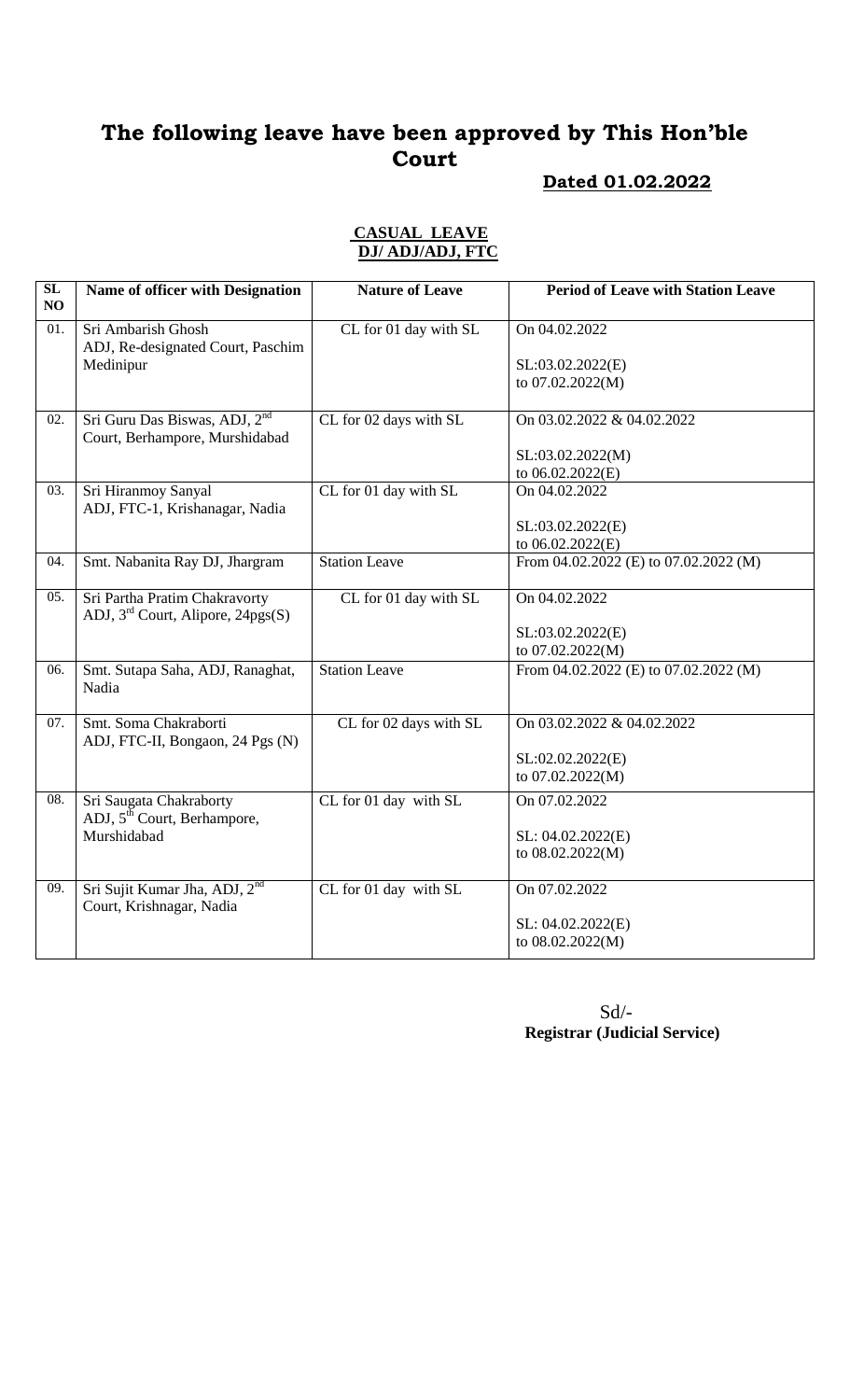#### **Dated 03.02.2022**

#### **CASUAL LEAVE DJ/ ADJ/ADJ, FTC**

| SL<br>NO | Name of officer with<br><b>Designation</b>                        | <b>Nature of Leave</b>        | <b>Period of Leave with Station Leave</b> |
|----------|-------------------------------------------------------------------|-------------------------------|-------------------------------------------|
| 01.      | Sri Arijit Mukhopadhyay,<br>ADJ, FTC, Ranaghat, Nadia             | CL for 02 days with SL        | On 03.02.2022 & 04.02.2022                |
|          |                                                                   |                               | SL:02.02.2022(E) to 05.02.2022(M)         |
| 02.      | Sri Anjan Kumar Sarkar                                            | CL for 02 days with SL        | On 31.01.2022 & 01.02.2022                |
|          | ADJ, Haldia, Purba<br>Medinipu                                    |                               | SL:29.01.2022(E) to 01.02.2022(E)         |
| 03.      | Sri Debapriya Basu<br>ADJ, 1 <sup>st</sup> Court, Jalpaiguri      | CL for 01 day                 | On 02.02.2022                             |
| 04.      | Rashid Alam<br>DJ, Malda                                          | CL for 01 day                 | On 31.01.2022                             |
| 05.      | Smt. Varsha Bansal Agarwal<br>ADJ, $3^{\text{rd}}$ Court, Hooghly | CL for 01 day                 | On 28.01.2022                             |
| 06.      | Smt. Soma Chakraborti<br>ADJ, FTC-II, Bongaon, 24<br>Pgs(N)       | Cancellation of CL for 01 day | On 04.02.2022                             |
| 07.      | Smt. Suparna<br>Bandyopadhyay, ADJ, FTC-<br>II, Howrah            | CL for 02 dayS                | On 27.01.2022 & 28.01.2022                |
| 08.      | Sri Uttam Kumar Shaw<br>Chief Judge, PSCC, Calcutta               | CL for 01 day                 | On 03.02.2022                             |
| 09.      | Sri Abhiram Barman<br>ADJ, FTC-1, Alipurduar,                     | CL for 01 day with SL         | On 02.02.2022                             |
|          | Jalpaiguri                                                        |                               | SL:01.02.2022(E) to 03.02.2022(M)         |
| 10.      | Ratan Kumar Das                                                   | CL for 02 days with SL        | On 03.02.2022 & 04.02.2022                |
|          | ADJ, 2 <sup>nd</sup> Court, Suri,<br><b>Birbhum</b>               |                               | SL:02.02.2022(E) to 05.02.2022(M)         |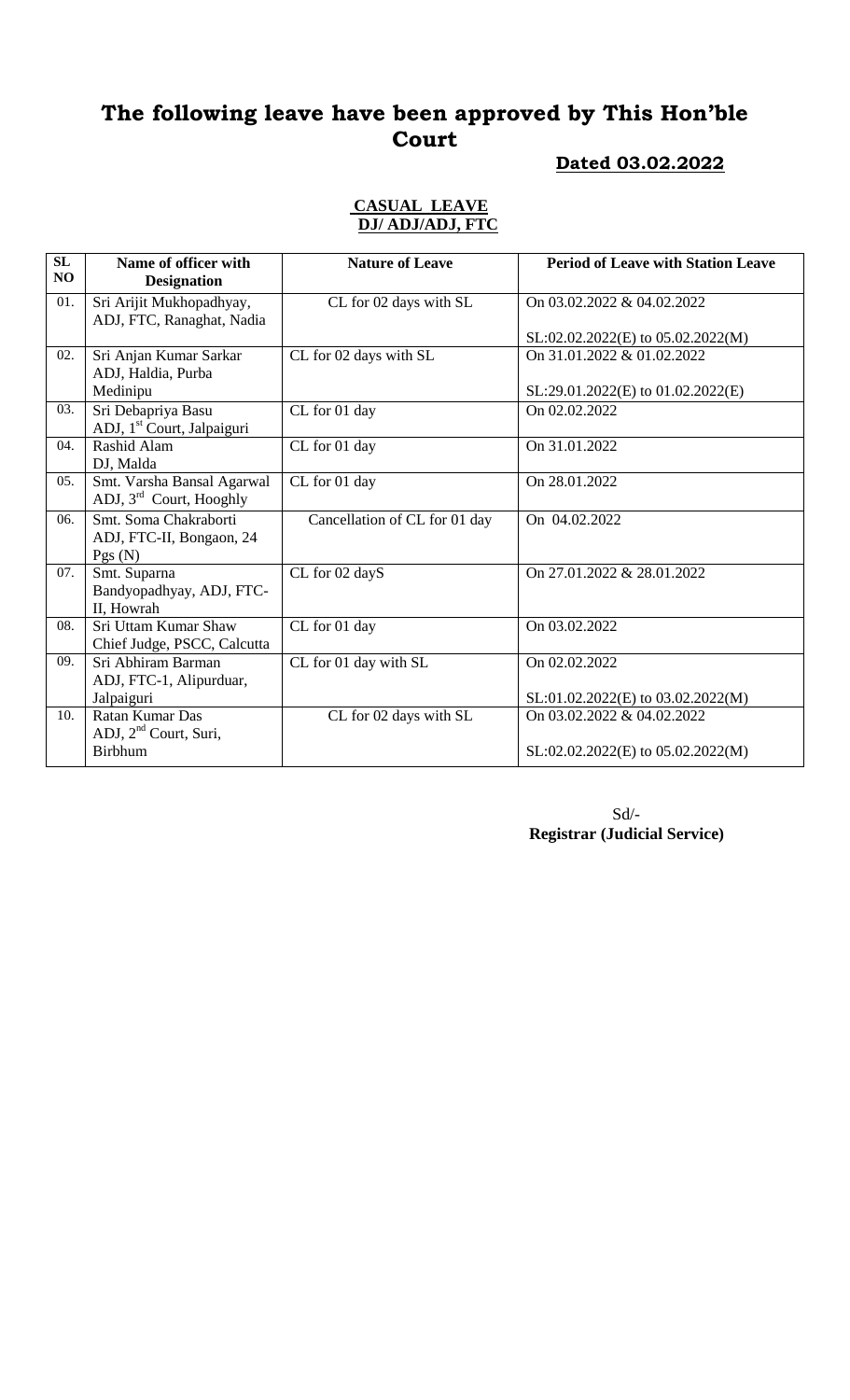# **Dated 03.02.2022**

#### **CASUAL LEAVE DJ/ ADJ/ADJ, FTC**

| SL<br>NO | Name of officer with<br><b>Designation</b>                                                         | <b>Nature of Leave</b> | <b>Period of Leave with Station Leave</b>                                      |
|----------|----------------------------------------------------------------------------------------------------|------------------------|--------------------------------------------------------------------------------|
| 01.      | Sri Arpan Kumar Chattopadhyay<br>ADJ-cum-Judge, Spl Court<br>(E.C.Act), Berhampore,<br>Murshidabad | CL for 02 days with SL | On 04.02.2022 & 07.02.2022<br>SL:03.02.2022(E)<br>to 08.02.2022(M)             |
| 02.      | Sri Bishnu Baran Mondal, ADJ,<br>1 <sup>st</sup> Court, Islampur, Uttar<br>Dinajpur                | <b>Station Leave</b>   | From 04.02.2022 (E) to 07.02.2022 (M)                                          |
| 03.      | Sri Debaprasad Nath, DJ,<br>Darjeeling                                                             | CL for 03 days with SL | On 03.02.2022, 04.02.2022 & 07.02.2022<br>SL:02.02.2022(E)<br>to 08.02.2022(M) |
| 04.      | Sri Hemanta Sinha<br>ADJ, Dinhata, Cooch Behar                                                     | <b>Station Leave</b>   | From 04.02.2022 (E) to 07.02.2022 (M)                                          |
| 05.      | Sri Jeetendra Gupta<br>ADJ, 2 <sup>nd</sup> Court, Siliguri,<br>Darjeeling                         | CL for 02 days with SL | On 04.02.2022 & 07.02.2022<br>SL:03.02.2022(E)                                 |
| 06.      | Sri Manoj Kumar Sharma                                                                             | CL for 02 days with SL | to 08.02.2022(M)<br>On 04.02.2022 & 07.02.2022                                 |
|          | DJ, Purulia                                                                                        |                        | SL:03.02.2022(E)<br>to 08.02.2022(M)                                           |
| 07.      | Sri Partha Pratim Dutta, ADJ,<br>Tufanganj, Cooch Behar                                            | CL for 01 day with SL  | On 11.02.2022<br>$SL:10.02.2022$ (E)                                           |
|          |                                                                                                    |                        | to 14.02.2022 (M)                                                              |
| 08       | Smt. Suparna Ray<br>ADJ, 3 <sup>rd</sup> Court, Tamluk, Purba<br>Medinipur                         | CL for 01 day with SL  | On 07.02.2022<br>SL: 04.02.2022(E)                                             |
|          |                                                                                                    |                        | to 08.02.2022(M)                                                               |
| 09.      | Smt. Smita Gaurisaria, ADJ, 1st<br>Court, Tamluk, Purba Medinipur                                  | <b>Station Leave</b>   | From $04.02.2022$ (E) to $07.02.2022$ (M)                                      |
| 10.      | Sri Shankar Mani Tripathi<br>ADJ, Leave Reserve Officer,                                           | CL for 05 days with SL | From 14.02.2022 to 18.02.2022<br>SL:11.02.2022(E)                              |
|          | Purba Medinipur                                                                                    |                        | to 19.02.2022(M)                                                               |
| 11.      | Sri Sudipta Bhattacharjee<br>ADJ, Rampurhat, Birbhum                                               | CL for 01 day with SL  | On 07.02.2022<br>SL: 04.02.2022(E)                                             |
|          |                                                                                                    |                        | to 08.02.2022(M)                                                               |
| 12.      | Sri Tapas Kumar Roy, ADJ, FTC<br>III, Howrah                                                       | CL for 02 days         | On 04.02.2022 & 07.02.2022                                                     |
| 13.      | Sri Duri Venkat Srinivas, ADJ, 4 <sup>th</sup><br>Court, Howrah                                    | CL for 03 days with SL | From 23.02 2022 to 25.02.2022<br>SL: 22.02.2022 (E)                            |
|          |                                                                                                    |                        | to 28.02.2022 (M)                                                              |
| 14.      | Sri Arup Basu<br>DJ, Hooghly                                                                       | CL for 01 day with SL  | On 04.02.2022<br>SL: 03.02.2022 (E) to 07.02.2022(M)                           |
| 15.      | Sri Nandadulal Kalapahar, ADJ,                                                                     | CL for 01 day with SL  | On 04.02.2022                                                                  |
|          | Chandernagore, Hooghly                                                                             |                        | SL: 03.02.2022 (E) to 07.02.2022(M)                                            |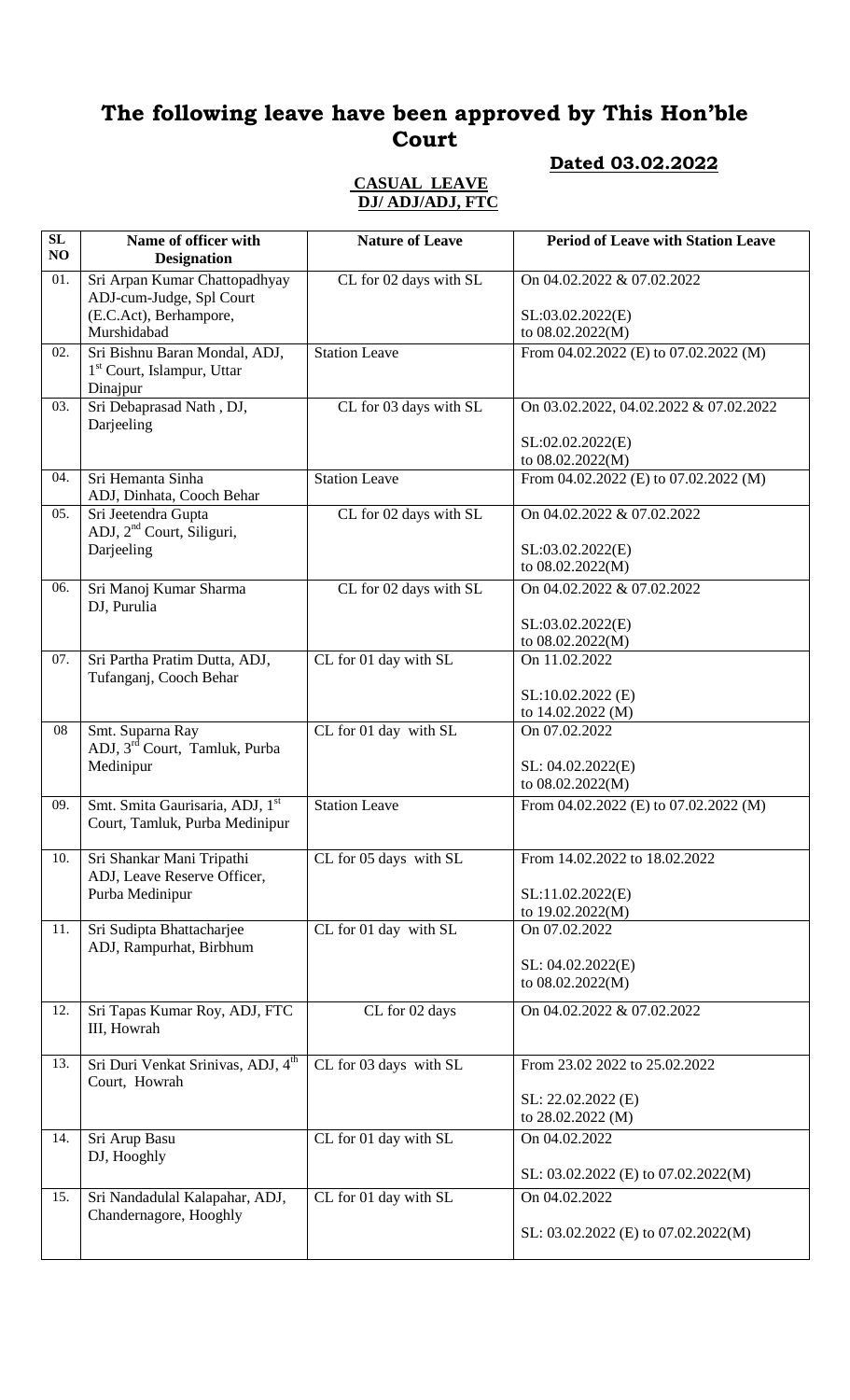| 16. | Sri Santanu Jha,<br>DJ, Bankura                                               | <b>Station Leave</b>  | From $04.02.2022$ (E) to $07.02.2022$ (M)                |
|-----|-------------------------------------------------------------------------------|-----------------------|----------------------------------------------------------|
| 17. | Mr. Ataur Rahman<br>ADJ, Bishnupur, Bankura                                   | <b>Station Leave</b>  | From $04.02.2022$ (E) to $07.02.2022$ (M)                |
| 18. | Sri Arun Kiran Bandyopadhyay<br>ADJ, 3 <sup>rd</sup> Court, Krishnagar, Nadia | <b>Station Leave</b>  | From $04.02.2022$ (E) to $07.02.2022$ (M)                |
| 19. | Smt. Moon Chakraborty<br>ADJ, FTC, Baruipur, 24 Pgs (S)                       | CL for 01 day with SL | On 04.02.2022<br>SL: $03.02.2022$ (E) to $07.02.2022(M)$ |
| 20. | Sri Pijush Ghosh<br>ADJ, $3rd$ (Special) Court,<br>Jalpaiguri                 | <b>Station Leave</b>  | From $04.02.2022$ (E) to $07.02.2022$ (M)                |
| 21. | Rina Sawoo<br>ADJ, 3rd Court, Paschim<br>Medinipur                            | <b>Station Leave</b>  | From $04.02.2022$ (E) to $07.02.2022$ (M)                |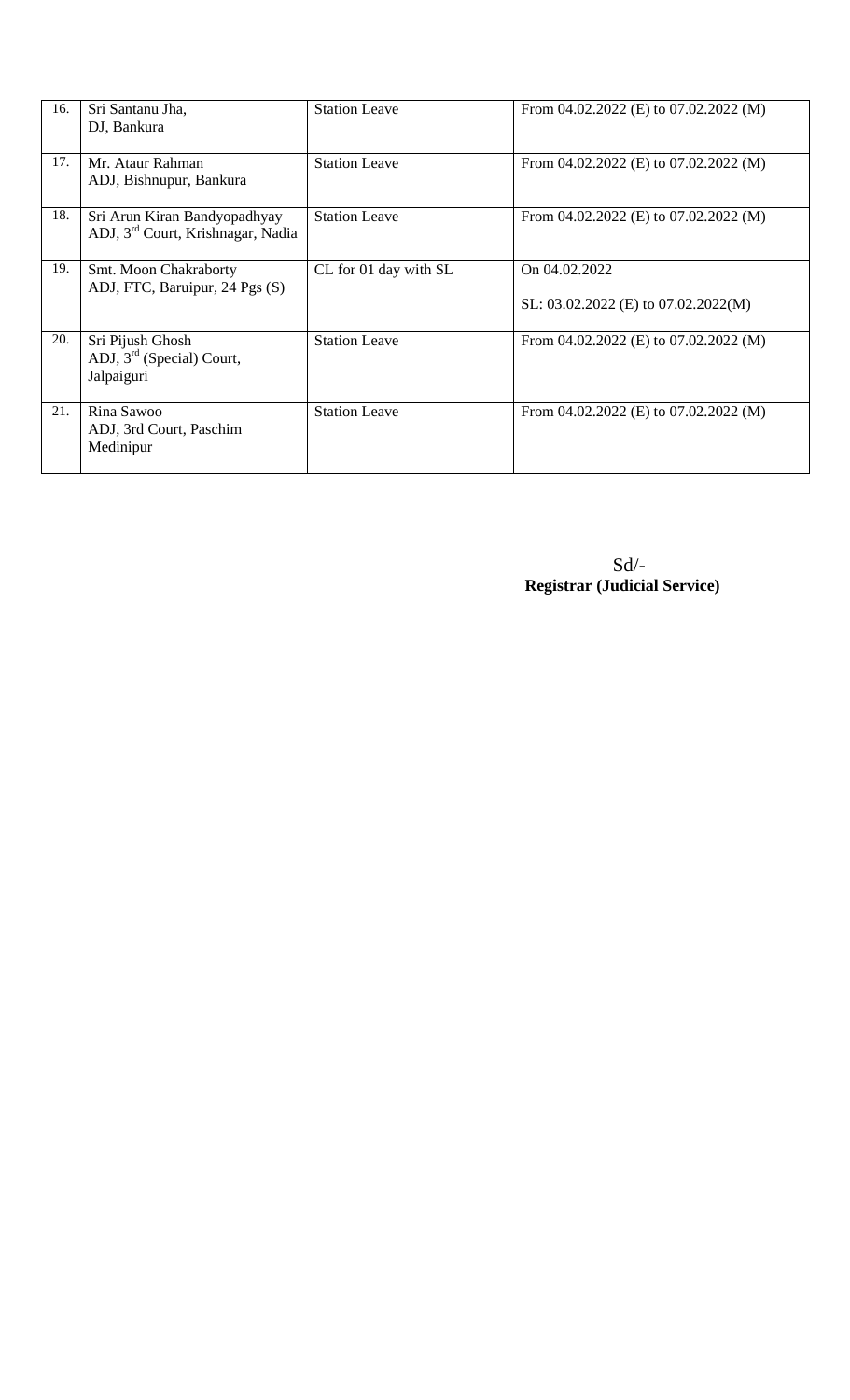## **Dated 04.02.2022**

### **CASUAL LEAVE DJ/ ADJ/ADJ, FTC**

| SL<br>NO | Name of officer with<br><b>Designation</b>                                           | <b>Nature of Leave</b> | <b>Period of Leave with Station Leave</b>                            |
|----------|--------------------------------------------------------------------------------------|------------------------|----------------------------------------------------------------------|
| 01.      | Mrs. Melissa Gurung<br>ADJ, 2 <sup>nd</sup> Court, Arambagh,<br>Hooghly              | CL for 02 days with SL | On 31.01.2022 & 01.02.2022<br>SL:29.01.2022(E)<br>to $01.02.2022(E)$ |
| 02.      | Smt. Rupanjana Chakrabarti<br>ADJ, $7th$ Court, Paschim<br>Meddinipur                | CL for 01 day          | On 31.01.2022                                                        |
| 03.      | Smt.Rai Chattopadhyay<br>DJ, 24pgs(N) at Barasat                                     | CL for 01 day          | On 31.01.2022                                                        |
| 04.      | Sri Subhendu Samanta, Judge,<br>5 <sup>th</sup> Bench, City Civil Court,<br>Calcutta | CL for 01 day          | On 01.02.2022                                                        |
| 05.      | Sri Sarajit Mazumder<br>ADJ, 1 <sup>st</sup> Court, Hooghly, Sadar                   | CL for 02 day          | On 10.01.2022 & 11.01.2022                                           |
| 06.      | Smt. Sulagna Dastidar<br>(Chattoraj)<br>ADJ, FTC-VIII, Alipore,<br>24pgs(S)          | CL for 02 days         | On 31.01.2022 & 01.02.2022                                           |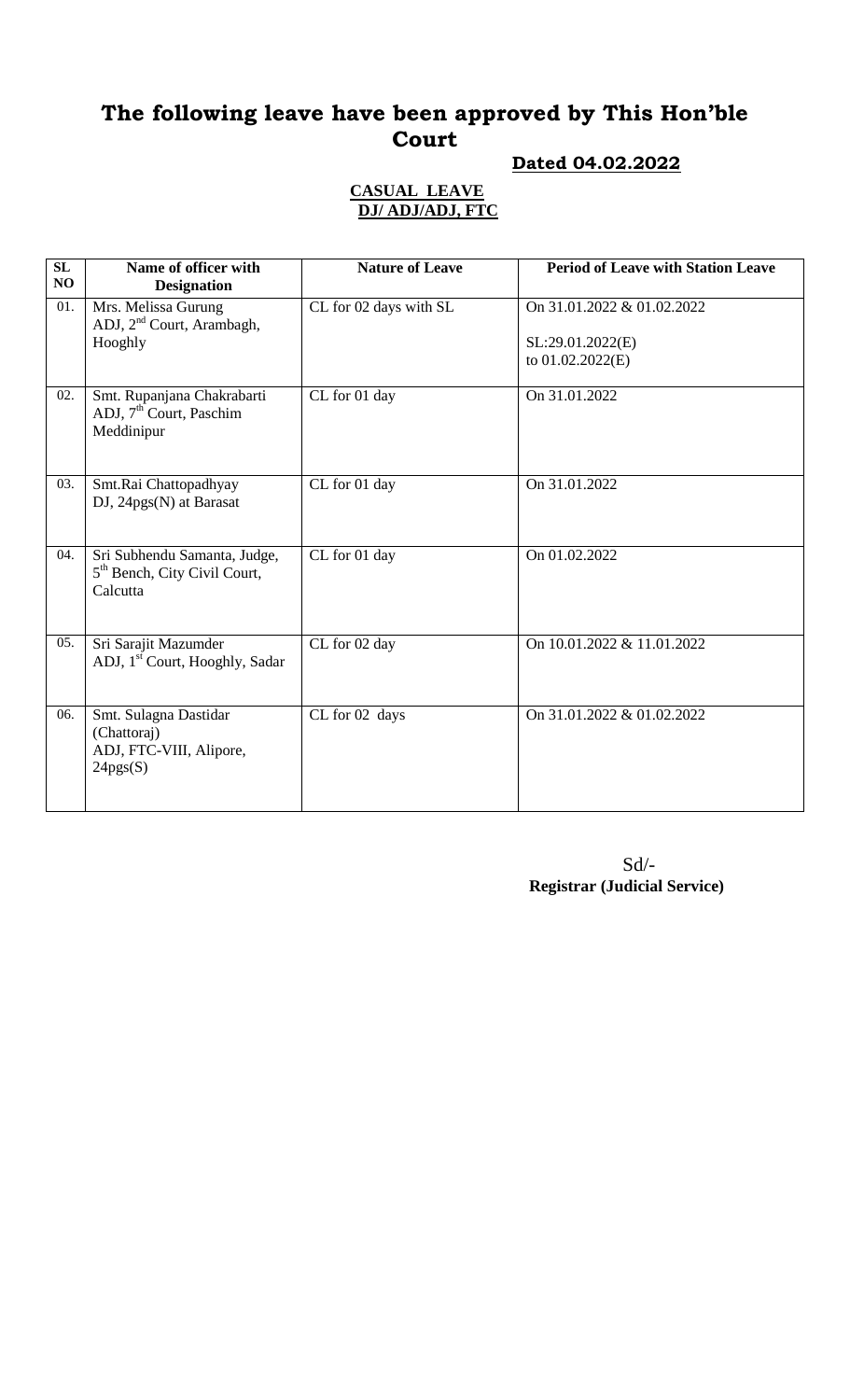## **Dated 04.02.2022**

#### **CASUAL LEAVE DJ/ ADJ/ADJ, FTC**

| SL<br>NO | Name of officer with<br><b>Designation</b>                                                     | <b>Nature of Leave</b> | <b>Period of Leave with Station Leave</b>                           |
|----------|------------------------------------------------------------------------------------------------|------------------------|---------------------------------------------------------------------|
| 01.      | Sri Arun Rai<br>ADJ, 2 <sup>nd</sup> Court Howrah                                              | CL for 01 day with SL  | On 11.02.2022                                                       |
|          |                                                                                                |                        | SL:10.02.2022(E)<br>to 13.02.2022(E)                                |
| 02.      | Sri Ashis Kumar Hazra,<br>Judge, Special Court(E.C.                                            | CL for 02 days with SL | On 10.02.2022 & 11.02.2022                                          |
|          | Act)-cum-ADJ, Durgapur,<br>Paschim Bardhaman                                                   |                        | SL:09.02.2022(E)<br>to 14.02.2022(E)                                |
| 03.      | Sri Bibhuti Narayan Singh,<br>ADJ, FTC II, Jalpaiguri                                          | <b>Station Leave</b>   | From 11.02.2022 (E) to 14.02.2022 (M)                               |
| 04.      | Sri Dinanath Prasad<br>ADJ, 3 <sup>rd</sup> Court, Suri,<br><b>Birbhum</b>                     | CL for 01 day with SL  | On 07.02.2022<br>SL: 04.02.2022(E)<br>to 08.02.2022(M)              |
| 05.      | Sri Prasenjit Biswas<br>Chief Judge, City Civil<br>Court, Calcutta                             | <b>Station Leave</b>   | From $04.02.2022$ (E) to $06.02.2022$ (E)                           |
| 06.      | Rashid Alam<br>DJ, Malda                                                                       | <b>Station Leave</b>   | From 04.02.2022 (E) to 07.02.2022 (M)                               |
| 07.      | Smt. Ratna Roy Biswas,<br>Judge Special Court (E.C)-<br>cum-ADJ, Asansol, Paschim<br>Bardhaman | CL for 01 day with SL  | On 07.02.2022<br>SL: 04.02.2022(E)<br>to 08.02.2022(M)              |
| 08.      | Sri Sudhir Kumar<br>ADJ, Kalna, Purba<br>Bardhaman                                             | CL for 02 days with SL | On 16.02.2022 & 17.02.2022<br>SL:15.02.2022(E)<br>to 18.02.2022(M)  |
| 09.      | Sri Ananta Kumar Bardhan<br>ADJ, FTC-1, Bongaon,<br>24pgs(N)                                   | CL for 02 days with SL | On 07.02.2022 & 08.02.2022<br>SL: 03.02.2022(E)<br>to 09.02.2022(M) |
| 10.      | Sri Anjan Kumar Sengupta<br>ADJ, 2 <sup>nd</sup> Court, Jangipur,<br>Murshidabad               | <b>Station Leave</b>   | From 04.02.2022 (E) to 07.02.2022 (M)                               |
| 11.      | Sri Abhiram Barman<br>ADJ, FTC-1, Alipurduar,<br>Jalpaiguri                                    | <b>Station Leave</b>   | From 04.02.2022 (E) to 07.02.2022 (M)                               |
| 12.      | Smt. Dipali Shrivastwa<br>(Sinha)<br>ADJ, FTC, Dubrajpur,<br><b>Birbhum</b>                    | Station Leave          | From 04.02.2022 (E) to 07.02.2022 (M)                               |
| 13.      | Sri Debdeep Manna<br>ADJ, FTC-II, Berhampore,<br>Murshidabad                                   | <b>Station Leave</b>   | From 04.02.2022 (E) to 07.02.2022 (M)                               |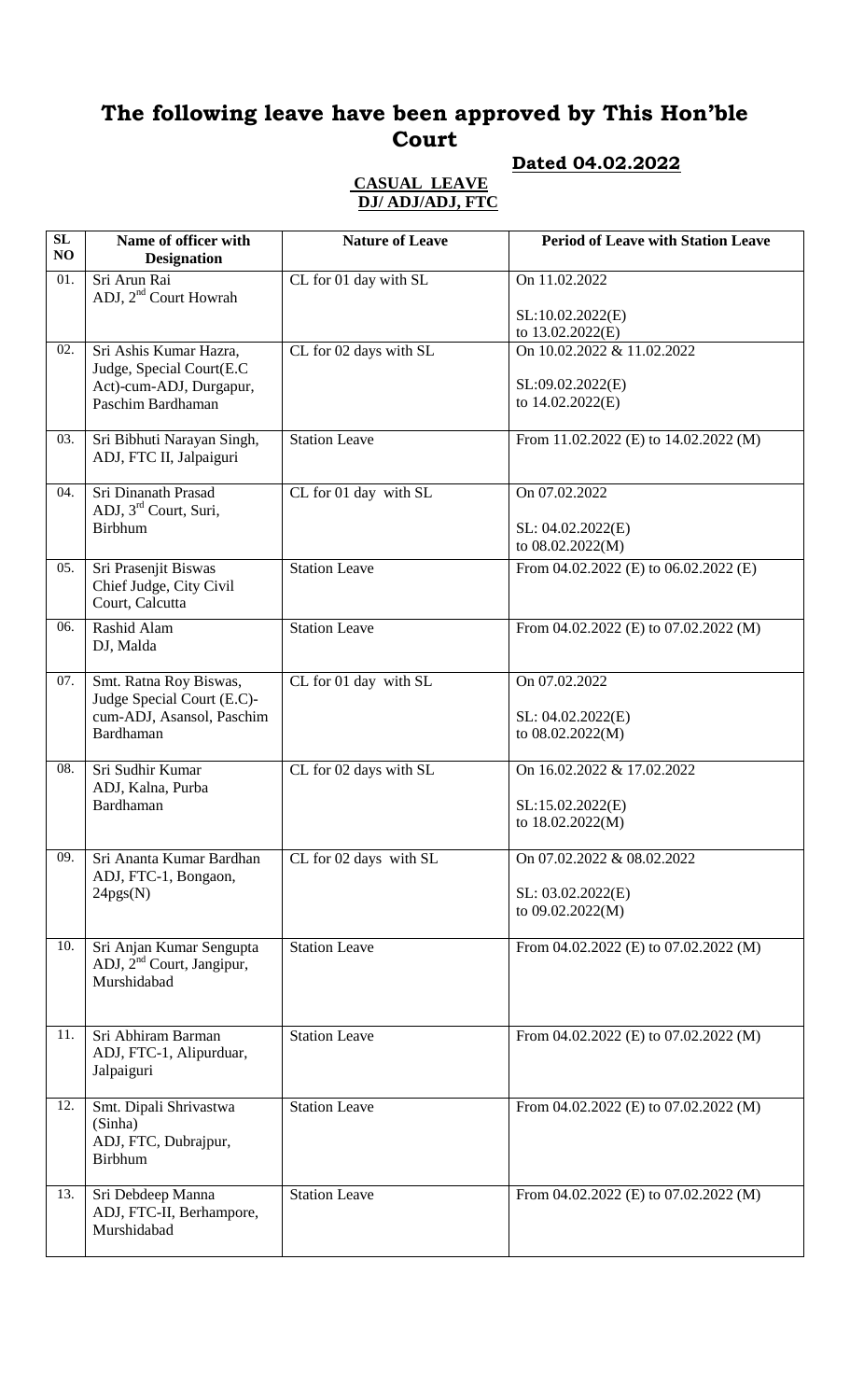| 14. | Sri Santosh Kumar Pathak<br>ADJ, FTC-III, Berhampore,<br>Murshidabad | CL for 01 day with SL  | On 07.02.2022<br>SL: 04.02.2022(E)<br>to 08.02.2022(M)                |
|-----|----------------------------------------------------------------------|------------------------|-----------------------------------------------------------------------|
| 15. | Sri Suresh Biswakarma<br>ADJ, FTC, Serampore,<br>Hooghly             | CL for 03 days with SL | From 09.02.2022 to 11.02.2022<br>SL:08.02.2022(E)<br>to 14.02.2022(M) |
| 16. | Ms. Yogita Gaurisaria<br>ADJ, Nabadwip, Nadia                        | <b>Station Leave</b>   | From $04.02.2022$ (E) to $07.02.2022$ (M)                             |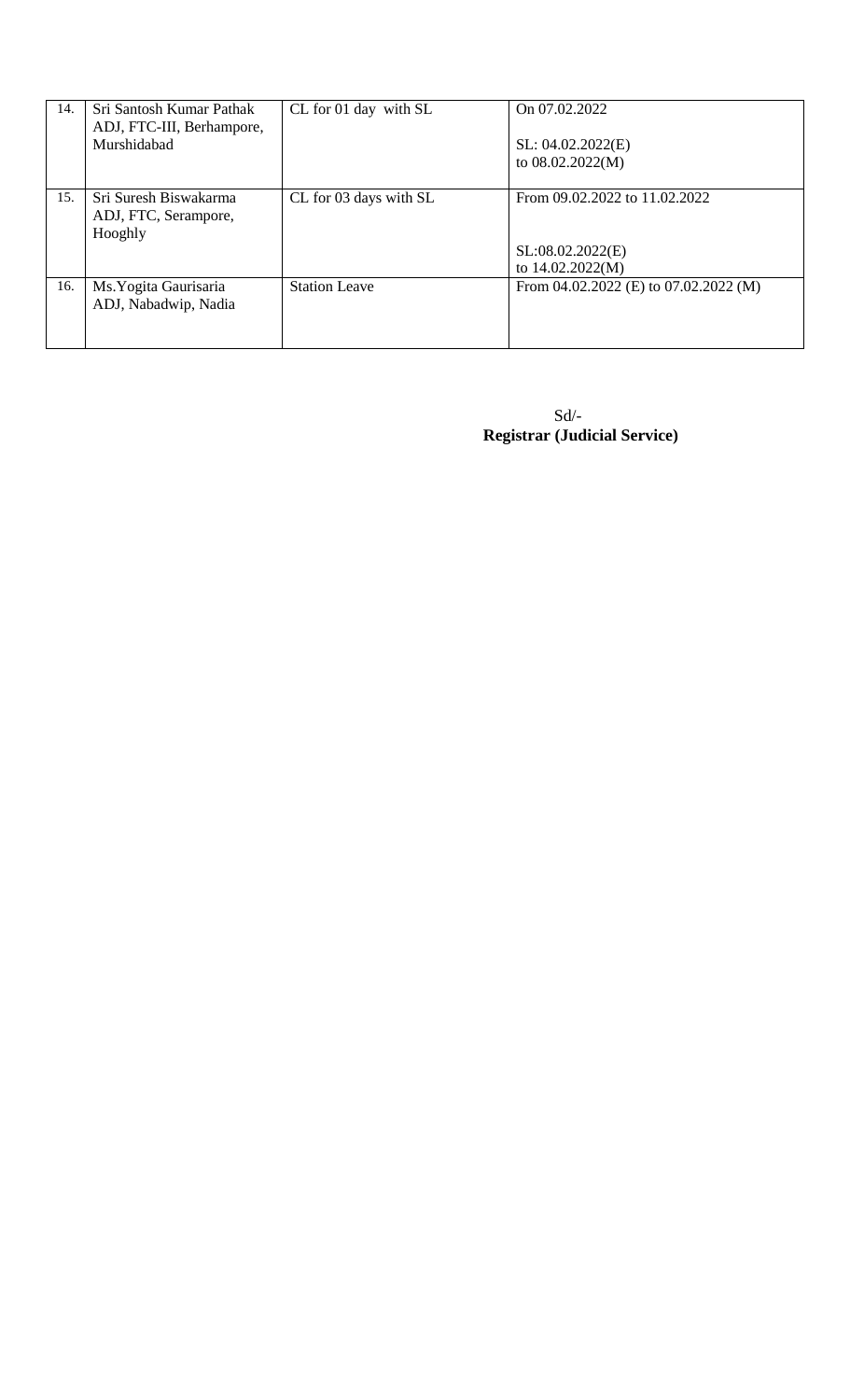### **Dated 07.02.2022**

#### **CASUAL LEAVE DJ/ ADJ/ADJ, FTC**

| <b>SL</b><br>NO. | Name of officer with<br><b>Designation</b>                           | <b>Nature of Leave</b> | <b>Period of Leave with Station Leave</b> |
|------------------|----------------------------------------------------------------------|------------------------|-------------------------------------------|
| 01.              | Sri Anupam Maiti,                                                    | CL for 03 days         | From 08.02.2022 to 10.02.2022             |
|                  | ADJ-cum-Judge, Special<br>Court(E.C.Act), Hooghly                    |                        |                                           |
| 02.              | Sri Ajayendra Nath                                                   | CL for 01 day with SL  | On 28.02.2022                             |
|                  | Bhattacharya<br>ADJ, 3 <sup>rd</sup> Court, Dakshin                  |                        | SL:25.02.2022(E)                          |
|                  | Dinajpur at Balurghat                                                |                        | to $01.03.2022(M)$                        |
| 03.              | Sri Jyotirmoy Chandra, ADJ,<br>5 <sup>th</sup> Court, PurbaBardhaman | CL for 03 days with SL | From 07.03.2022 to 09.03.2022             |
|                  |                                                                      |                        | SL: 05.03.2022 (E) to 10.03.2022 (M)      |
| 04.              | Smt. Manjusri Mondal, ADJ,                                           | CL for 03 days with SL | From 09.02.2022 to 11.02.2022             |
|                  | Amta, Howrah                                                         |                        | $SL:08.02.2022(E)$ to $14.02.2022(E)$     |
| 05.              | Sri Sourav Bhattacharyya                                             | CL for 01 day with SL  | On 11.02.2022                             |
|                  | Judge, Commercial Court,<br>Asansol, Paschim Bardhaman               |                        | SL:10.02.2022(E) to 14.02.2022(E)         |

 Sd/-  **Registrar (Judicial Service)**

## **The following leave have been approved by This Hon'ble Court**

### **Dated 07.02.2022**

#### **CASUAL LEAVE DJ/ ADJ/ADJ, FTC**

| SL<br>N <sub>O</sub> | Name of officer with<br><b>Designation</b>                            | <b>Nature of Leave</b>    | <b>Period of Leave with Station Leave</b> |
|----------------------|-----------------------------------------------------------------------|---------------------------|-------------------------------------------|
| 01.                  | Smt. Nilanjana Chatterjee<br>ADJ, 10 <sup>th</sup> Court, Alipore, 24 | CL for 01 day             | On 03.02.2022                             |
|                      | Pgs(S)                                                                |                           |                                           |
| 02.                  | Sri Arpan Kumar                                                       | Cancellation of CL for 02 | On 04.02.2022 & 07.02.2022                |
|                      | Chattopadhyay ADJ-cum-                                                | days                      |                                           |
|                      | Judge, Spl Court(E.C.Act),                                            |                           |                                           |
|                      | Berhampore, Murshidabad                                               |                           |                                           |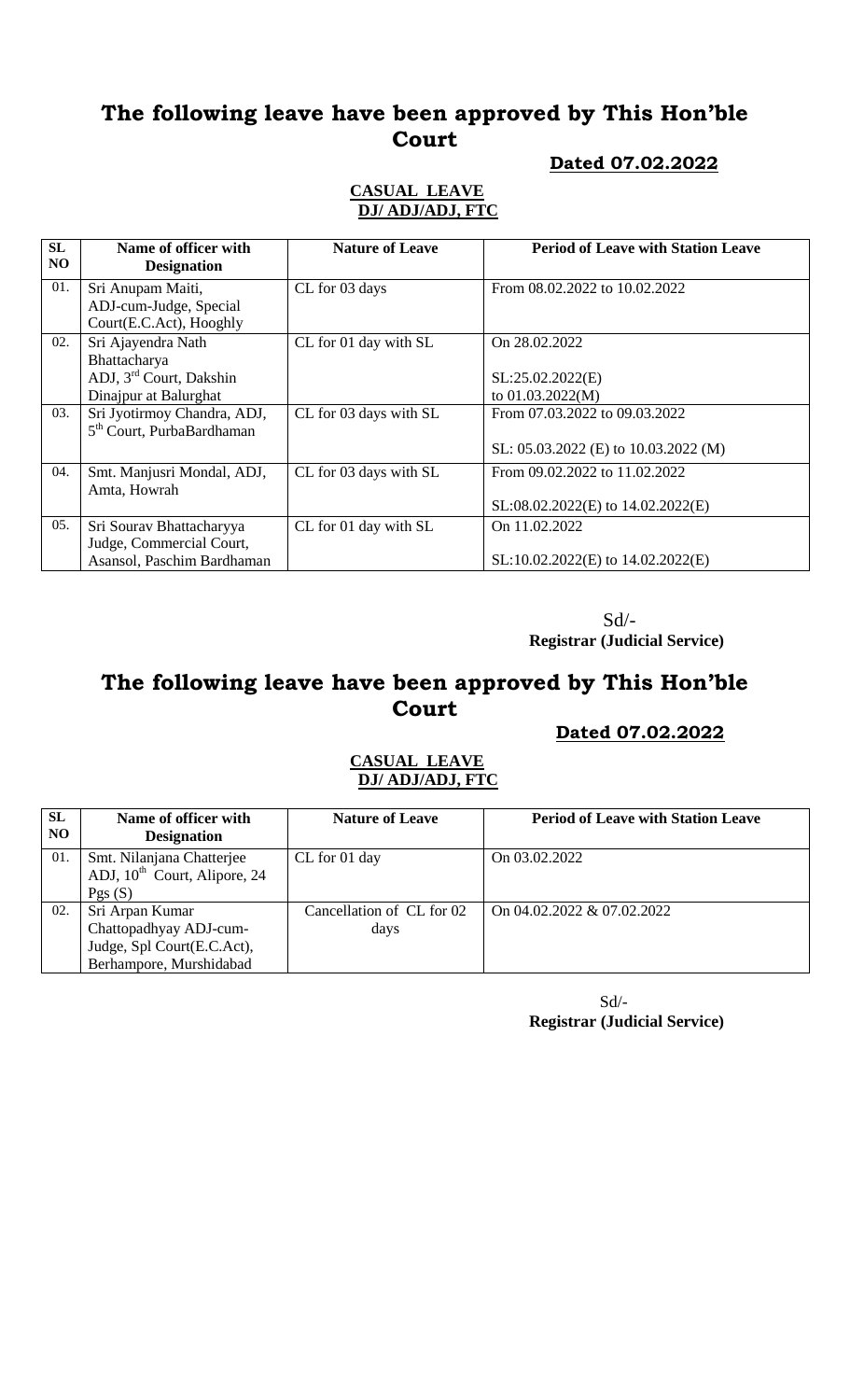#### **Dated: 25.01.2022**

## **DJ/ADJ**

| <b>SL</b><br>N <sub>O</sub> | Name of officer with Designation              | <b>Nature of Leave</b>         | <b>Period of Leave with Station Leave</b> |
|-----------------------------|-----------------------------------------------|--------------------------------|-------------------------------------------|
| 01.                         | Smt. Soma Majumder<br>ADJ, Kandi, Murshidabad | Quaantine Leave for 16<br>days | From 08.01.2022 to 23.01.2022             |

### **ADJ, FTC/CJ(SD)**

| <b>SL</b><br>N <sub>O</sub> | Name of officer with Designation                                        | <b>Nature of Leave</b>       | <b>Period of Leave with Station Leave</b> |
|-----------------------------|-------------------------------------------------------------------------|------------------------------|-------------------------------------------|
| 02.                         | Sri Sounak Mukherjee<br>$CI(SD)$ , $2nd Court$ , Krishnanagar,<br>Nadia | Quarantine leave for 15 days | From 07.01.2022 to 21.01.2022             |

## **JM**

| SL<br>NO | Name of officer with Designation                                           | <b>Nature of Leave</b>      | <b>Period of Leave with Station</b><br>Leave |
|----------|----------------------------------------------------------------------------|-----------------------------|----------------------------------------------|
| 03.      | Sri Parijat Chakraborty,<br>JM, 6 <sup>th</sup> Court, Krishnanagar, Nadia | Commuted Leave for 05 days  | From 27.12.2021 to 31.12.2021                |
| 04.      | Yasmeen Begum, JM, 2 <sup>nd</sup> Court,<br>Durgapur, Paschim Bardhaman   | Earned Leave for 04 days    | From 10.01.2022 to 13.01.2022                |
| 05.      | Sri Sumitava Ghosh, JM, 1 <sup>st</sup> Court,<br>Suri, Birbhum            | Quaantine Leave for 18 days | Fom 03.01.2022 to 20.01.2022                 |

### **CJ(JD)**

| <b>SL</b><br>N <sub>O</sub> | Name of officer with Designation                                | <b>Nature of Leave</b>                             | <b>Period of Leave with Station Leave</b> |
|-----------------------------|-----------------------------------------------------------------|----------------------------------------------------|-------------------------------------------|
| 06.                         | Smt. Dibyasree Das<br>CJ(JD) cum JM, Mekhliganj,<br>Cooch Behar | <b>Cancellation of Earned</b><br>Leave for 06 days | From 10.01.2022 to 15.01.2022             |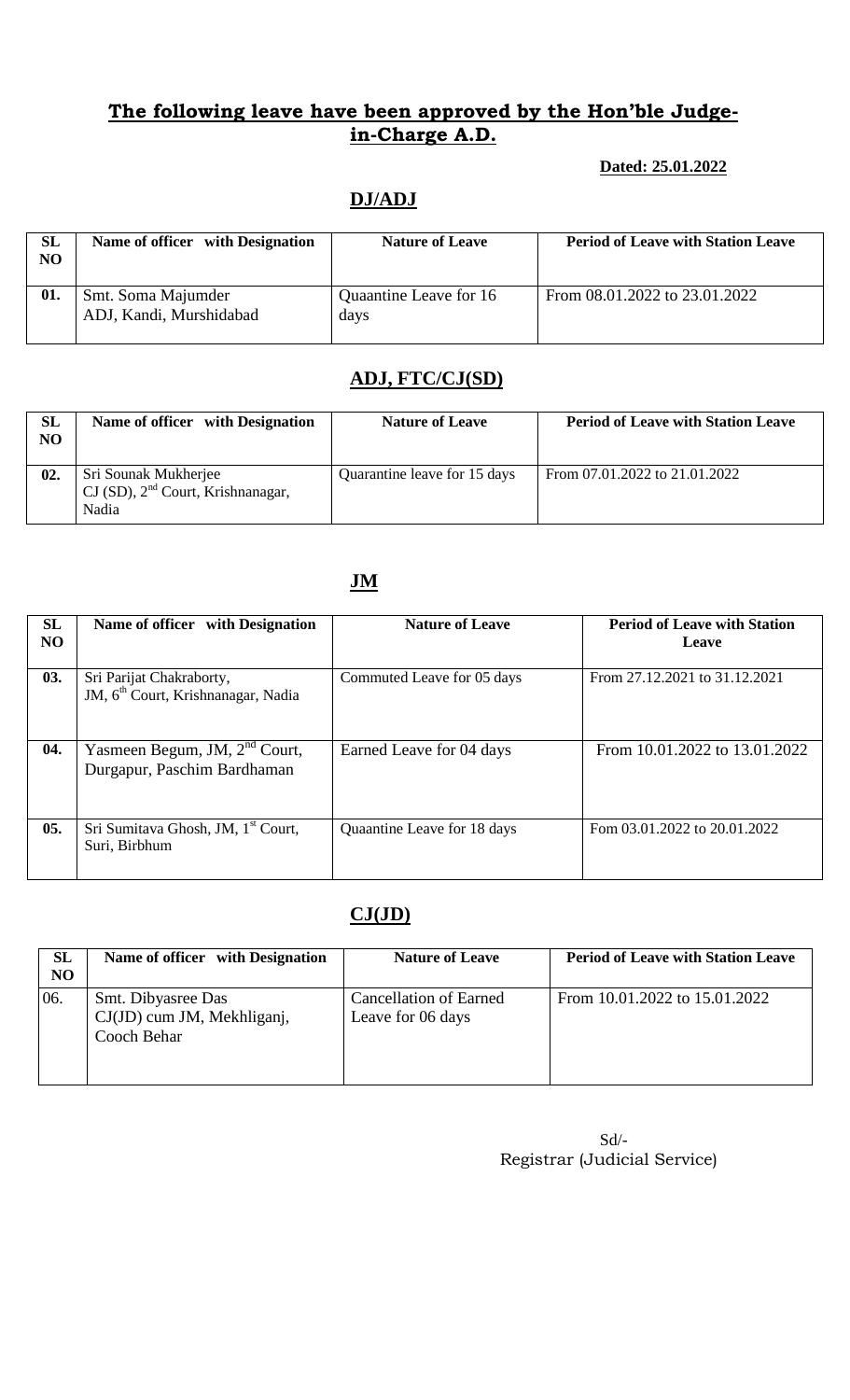#### **Dated: 25.01.2022**

## **DJ/ADJ**

| <b>SL</b><br>N <sub>O</sub> | Name of officer with Designation                                                      | <b>Nature of Leave</b>   | <b>Period of Leave with Station Leave</b> |
|-----------------------------|---------------------------------------------------------------------------------------|--------------------------|-------------------------------------------|
| 01.                         | Sri Akhilesh Kumar Pandey, ADJ, 1 <sup>st</sup><br>Court, Balurghat, Dakshin Dinajpur | Earned Leave for 05 days | From 07.02.2022 to 11.02.2022             |

## **CJ(JD)**

| <b>SL</b><br>NO | Name of officer with Designation                                                                         | <b>Nature of Leave</b> | <b>Period of Leave with Station Leave</b> |
|-----------------|----------------------------------------------------------------------------------------------------------|------------------------|-------------------------------------------|
| 02.             | Amrita Pramanick, CJ(JD), $2^{nd}$ Court,   Child Care Leave for 15 days<br>Durgapur, Paschim Bardhaman. |                        | From 15.02.2022 to 01.03.2022             |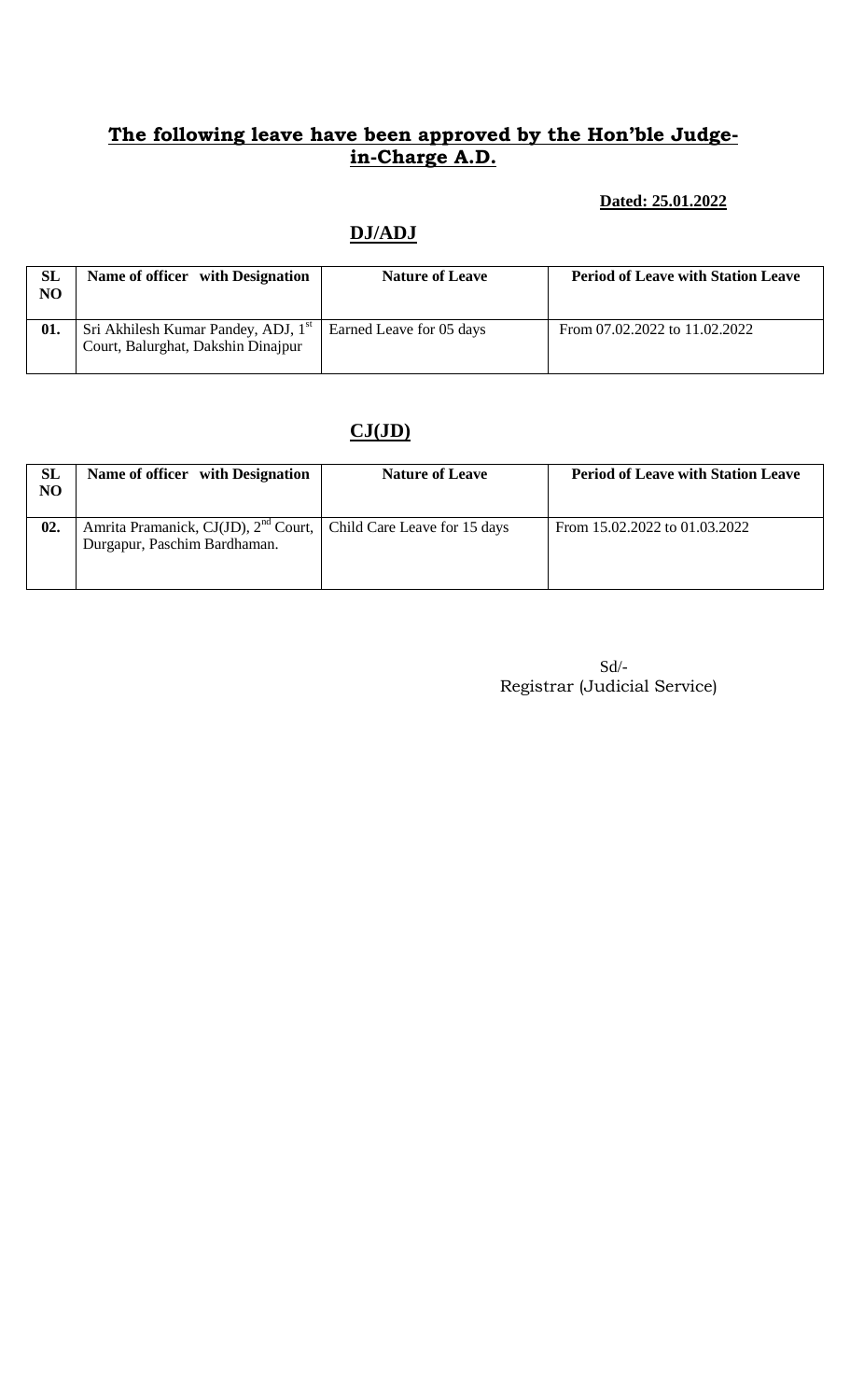#### **Dated: 27.01.2022**

## **DJ/ADJ**

| SL        | Name of officer with Designation      | <b>Nature of Leave</b>              | <b>Period of Leave with Station Leave</b> |
|-----------|---------------------------------------|-------------------------------------|-------------------------------------------|
| <b>NO</b> |                                       |                                     |                                           |
|           |                                       |                                     |                                           |
| 01.       | Sri Soumendra Nath Das                | Quarantine Leave for 12 days        | From 10.01.2022 to 21.01.2022             |
|           | DJ, Paschim Medinipur                 |                                     |                                           |
|           |                                       |                                     |                                           |
| 02.       | Smt. Indrila Mukhopadhyay Mitra, ADJ, | Cancellation of Earned Leave for    | From 06.01.2022 to 07.01.2022             |
|           | Special Court(E.CAct), Paschim        | 02 days                             |                                           |
|           | Medinipur                             |                                     |                                           |
|           |                                       |                                     |                                           |
| 03.       | Smt. Indrila Mukhopadhyay Mitra, ADJ, | <b>Ouarantine Leave for 16 days</b> | From 06.01.2022 to 21.01.2022             |
|           | Special Court(E.CAct), Paschim        |                                     |                                           |
|           | Medinipur                             |                                     |                                           |
| 04.       | Sri Umesh Singh                       | Quarantine Leave for 12 days        | From 10.01.2022 to 21.01.2022             |
|           | ADJ, $2nd$ Court, Alipore, South 24   |                                     |                                           |
|           | Parganas                              |                                     |                                           |

### **ADJ, FTC/ CJ(SD)**

| <b>SL</b><br><b>NO</b> | Name of officer with Designation                                                | <b>Nature of Leave</b>       | <b>Period of Leave with Station Leave</b> |
|------------------------|---------------------------------------------------------------------------------|------------------------------|-------------------------------------------|
| 05.                    | Sri Asish Gupta, ADJ, FTC, 1 <sup>st</sup> Court,<br>Sealdah, South 24 Parganas | Commuted Leave for 24 days   | From 01.09.2021 to 24.09.2021             |
| 06.                    | Smt. Krishnanjana Ray<br>CJ(SD), Purba Bardhaman                                | Commuted Leave for 06 days   | From 10.01.2022 to 15.01.2022             |
| 07.                    | Sri Biswanath Pramanick<br>CJ(SD), Katwa, Purba Bardhaman                       | Quarantine Leave for 07 days | From 10.01.2022 to 16.01.2022             |

## **ACJM**

| SL<br>NO | Name of officer with Designation                | <b>Nature of Leave</b>       | <b>Period of Leave with Station Leave</b> |
|----------|-------------------------------------------------|------------------------------|-------------------------------------------|
| 08.      | Sri Monodeep Dasgupta, ACJM,<br>Ranaghat, Nadia | Quarantine Leave for 08 days | From 11.01.2022 to 18.01.2022             |
| 09.      | Sri Subhra Som Ghosal<br>CJM, 24 $Pgs(S)$       | Quarantine leave for 06 days | From 10.01.2022 to 15.01.2022             |

### **JM**

| <b>SL</b><br>NO | Name of officer with Designation                                    | <b>Nature of Leave</b>       | <b>Period of Leave with Station Leave</b> |
|-----------------|---------------------------------------------------------------------|------------------------------|-------------------------------------------|
| 10.             | Smt. Najmus Sahar<br>JM, Kalna, Purba Bardhaman                     | Quarantine Leave for 12 days | From 03.01.2022 to 14.01.2022             |
| 11.             | Sri Dhrubajyoti Bhattacharyya<br>JM, Railway Court, Ranaghat, Nadia | Quarantine Leave for 07 days | From 12.01.2022 to 18.01.2022             |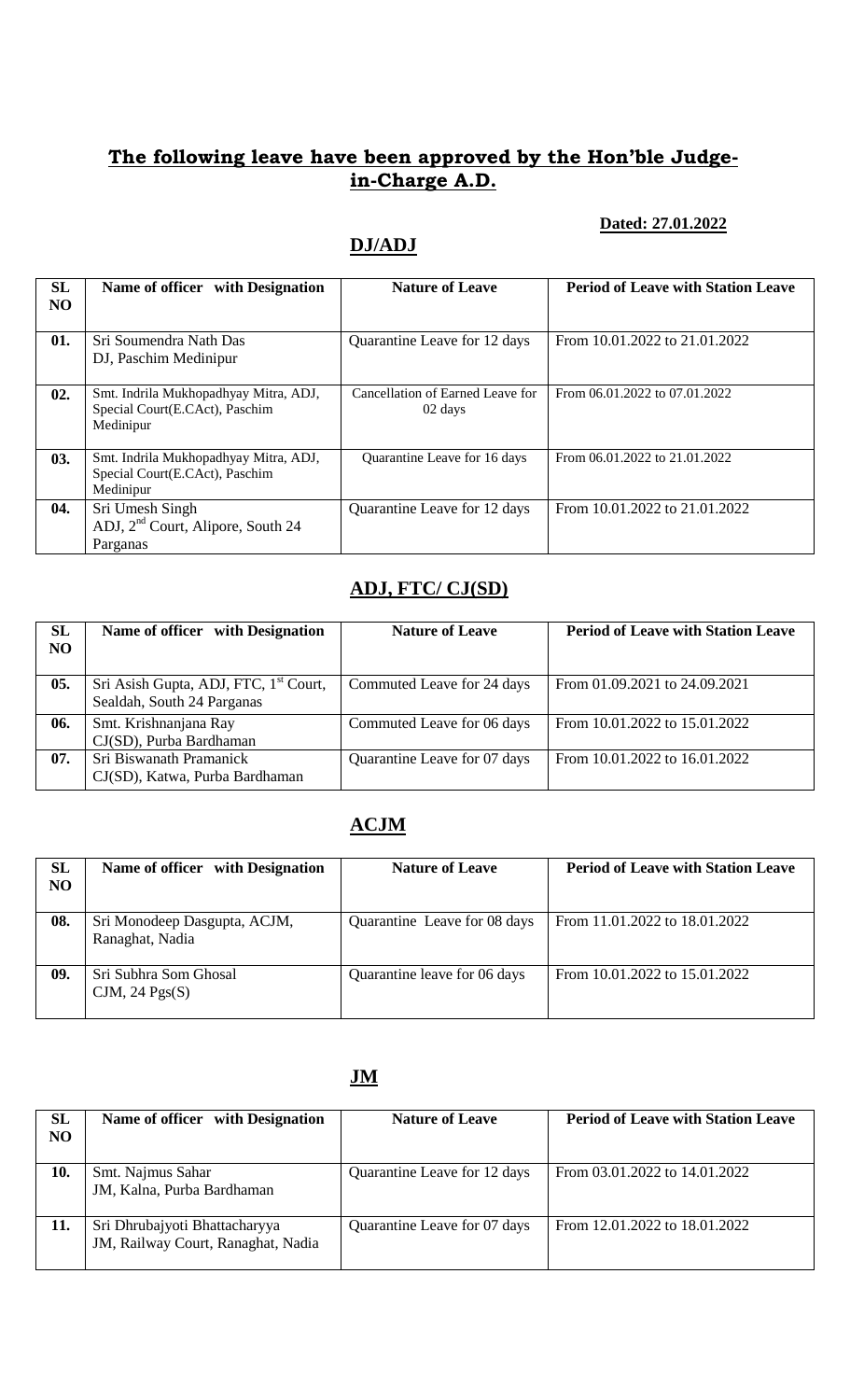## // 2 //

# **CJ(JD)**

| SL<br>NO | Name of officer with Designation                                                                 | <b>Nature of Leave</b>       | <b>Period of Leave with Station Leave</b> |
|----------|--------------------------------------------------------------------------------------------------|------------------------------|-------------------------------------------|
| 12.      | Smt. Bitasta Dey<br>$CJ(JD)$ , 4 <sup>th</sup> Court, Howrah                                     | Quarantine Leave for 06 days | From 10.01.2022 to 15.01.2022             |
| 13.      | Smt. Dewyani Rai<br>$CJ(JD)$ , Jhargram                                                          | Quarantine Leave for 06 days | From 10.01.2022 to 15.01.2022             |
| 14.      | Smt. Amrapali Chakraborty, CJ(JD),<br>2 <sup>nd</sup> Addl. Court, Diamond Harbour, 24<br>Pgs(S) | Quarantine Leave for 08 days | From 13.01.2022 to 20.01.2022             |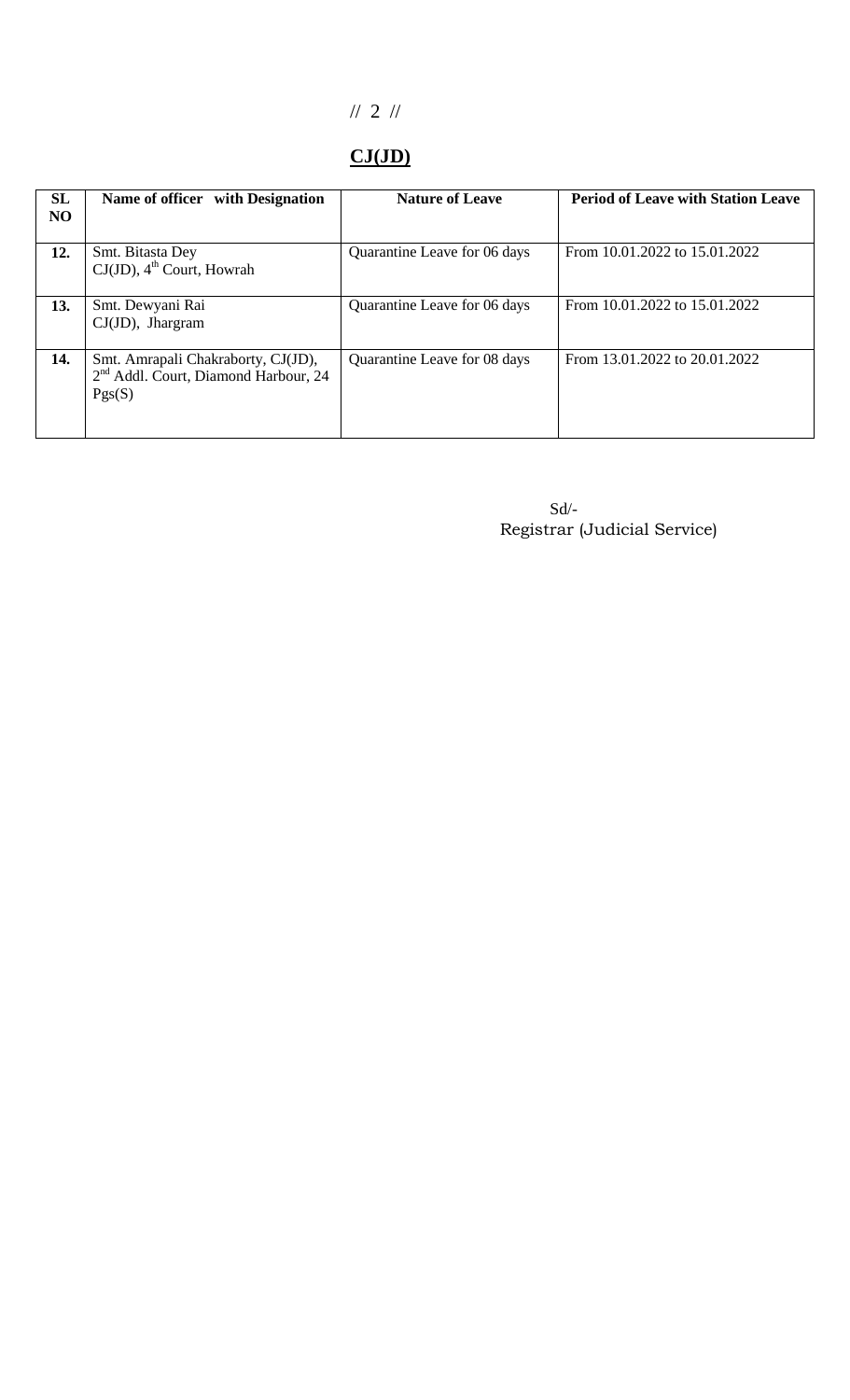### **Dated: 27.01.2022**

# **DJ/ADJ**

| <b>SL</b><br>N <sub>O</sub> | Name of officer with Designation                        | <b>Nature of Leave</b>   | <b>Period of Leave with Station Leave</b> |
|-----------------------------|---------------------------------------------------------|--------------------------|-------------------------------------------|
| 01.                         | Smt. Chaitali Chatteriee (Das)<br>DJ, South 24 Parganas | Earned Leave for 04 days | From 07.02.2022 to 10.02.2022             |

## **CJ(JD)**

| SL<br>NO | Name of officer with Designation                                         | <b>Nature of Leave</b>   | <b>Period of Leave with Station Leave</b> |
|----------|--------------------------------------------------------------------------|--------------------------|-------------------------------------------|
| 02.      | Smt. Triasha Banerjee, CJ(JD), 4 <sup>th</sup><br>Court, Purba Bardhaman | Earned Leave for 16 days | From 02.03.2022 to 17.03.2022             |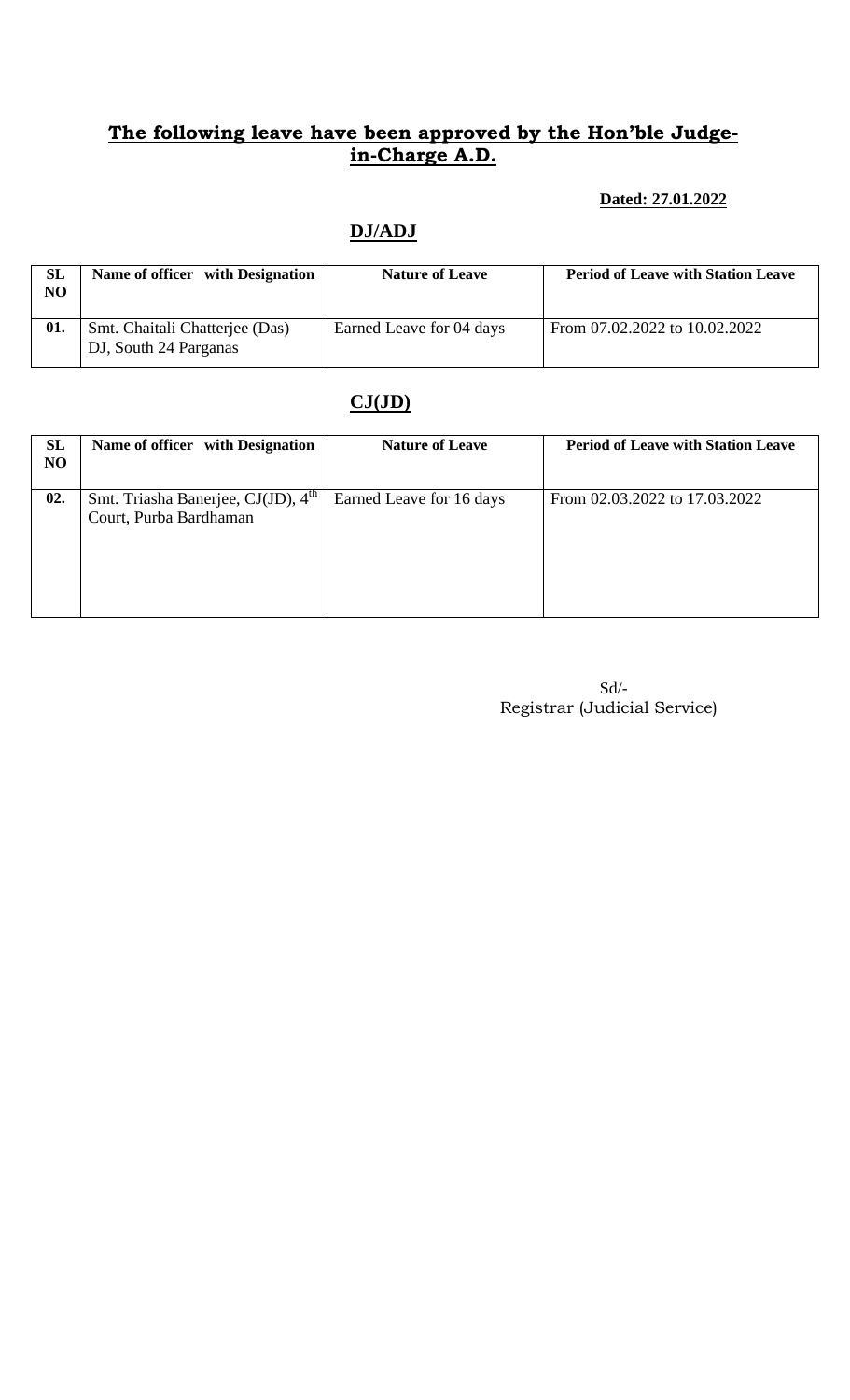#### **Dated: 28.01.2022**

## **ADJ,FTC/ CJ(SD)**

| SL<br><b>NO</b> | Name of officer with<br><b>Designation</b>                  | <b>Nature of Leave</b>       | <b>Period of Leave with Station Leave</b> |
|-----------------|-------------------------------------------------------------|------------------------------|-------------------------------------------|
| 01.             | Smt. Barnali Dasgupta, ADJ,<br>FTC-II, Lalbagh, Murshidabad | Child Care Leave for 83 days | From 14.02.2022 to 07.05.2022             |
| 02.             | Sri Sambhu Sarkar, CJ(SD),<br>Sealdah, South 24 Parganas    | Earned Leave for 05 days     | From 07.02.2022 to 11.02.2022             |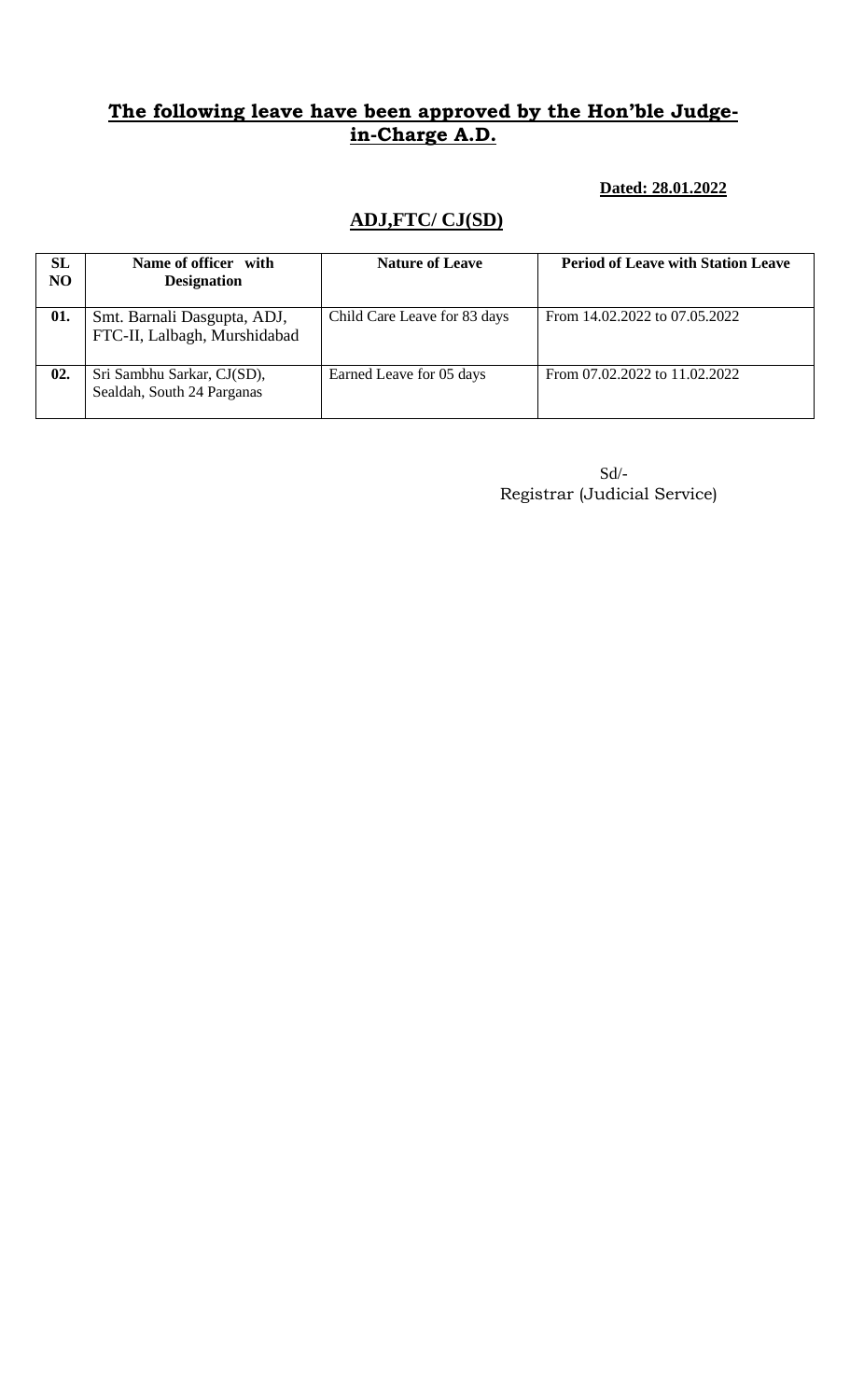#### **Dated: 28.01.2022**

#### **DJ/ADJ**

| SL<br>N <sub>O</sub> | Name of officer with Designation                                                                              | <b>Nature of Leave</b>       | <b>Period of Leave with Station Leave</b> |
|----------------------|---------------------------------------------------------------------------------------------------------------|------------------------------|-------------------------------------------|
| 01.                  | Sri Mahananda Das<br>Leave Reserve Officer, District<br>Judge Entry Level Cadre,<br>Murshidabad at Berhampore | Quarantine Leave for 10 days | From 15.01.2022 to 24.01.2022             |

#### **ADJ,FTC/ CJ(SD)**

| SL<br>NO | Name of officer with Designation                          | <b>Nature of Leave</b>       | <b>Period of Leave with Station Leave</b> |
|----------|-----------------------------------------------------------|------------------------------|-------------------------------------------|
| 02.      | Smt. Moon Chakraborty,<br>ADJ, FTC, Baruipur, 24 Pgs (S). | Quarantine Leave for 12 days | From 10.01.2022 to 21.01.2022             |

#### **CJM/ACJM**

| <b>SL</b> | Name of officer with Designation | <b>Nature of Leave</b>       | <b>Period of Leave with Station Leave</b> |
|-----------|----------------------------------|------------------------------|-------------------------------------------|
| NO.       |                                  |                              |                                           |
| 03.       | Sri Bhaskar Majumder             | Quarantine Leave for 16 days | From 08.01.2022 to 23.01.2022             |
|           | ACJM, Kandi, Murshidabad         |                              |                                           |
|           |                                  |                              |                                           |
| 04.       | Smt. Ishani Chakravorty          | Quarantine Leave for 08 days | From 14.01.2022 to 21.01.2022             |
|           | Banerjee                         |                              |                                           |
|           | CJM, Paschim Medinipur           |                              |                                           |
|           |                                  |                              |                                           |

#### **JM**

| <b>SL</b><br>NO. | Name of officer with Designation                                                   | <b>Nature of Leave</b>       | <b>Period of Leave with Station Leave</b> |
|------------------|------------------------------------------------------------------------------------|------------------------------|-------------------------------------------|
| 05.              | Sri Abhishek Manna<br>JM, 3 <sup>rd</sup> Court, Asansol, Paschim<br>Bardhaman.    | Quarantine Leave for 14 days | From 06.01.2022 to 19.01.2022             |
| 06.              | Sri Arpit Bhattacharya<br>JM, 4 <sup>th</sup> Court, Asansol, Paschim<br>Bardhaman | Quarantine Leave for 14 days | From 10.01.2022 to 23.01.2022             |
| 07.              | Smt. Manali Samanta<br>JM, 6 <sup>th</sup> Court, Asansol, Paschim<br>Bardhaman.   | Quarantine Leave for 16 days | From 04.01.2022 to 19.01.2022             |
| 08.              | Ms. Pratika Rai, JM, 5 <sup>th</sup> Court,<br>Asansol, Paschim Bardhaman          | Quarantine Leave for 13 days | From 05.01.2022 to 17.01.2022             |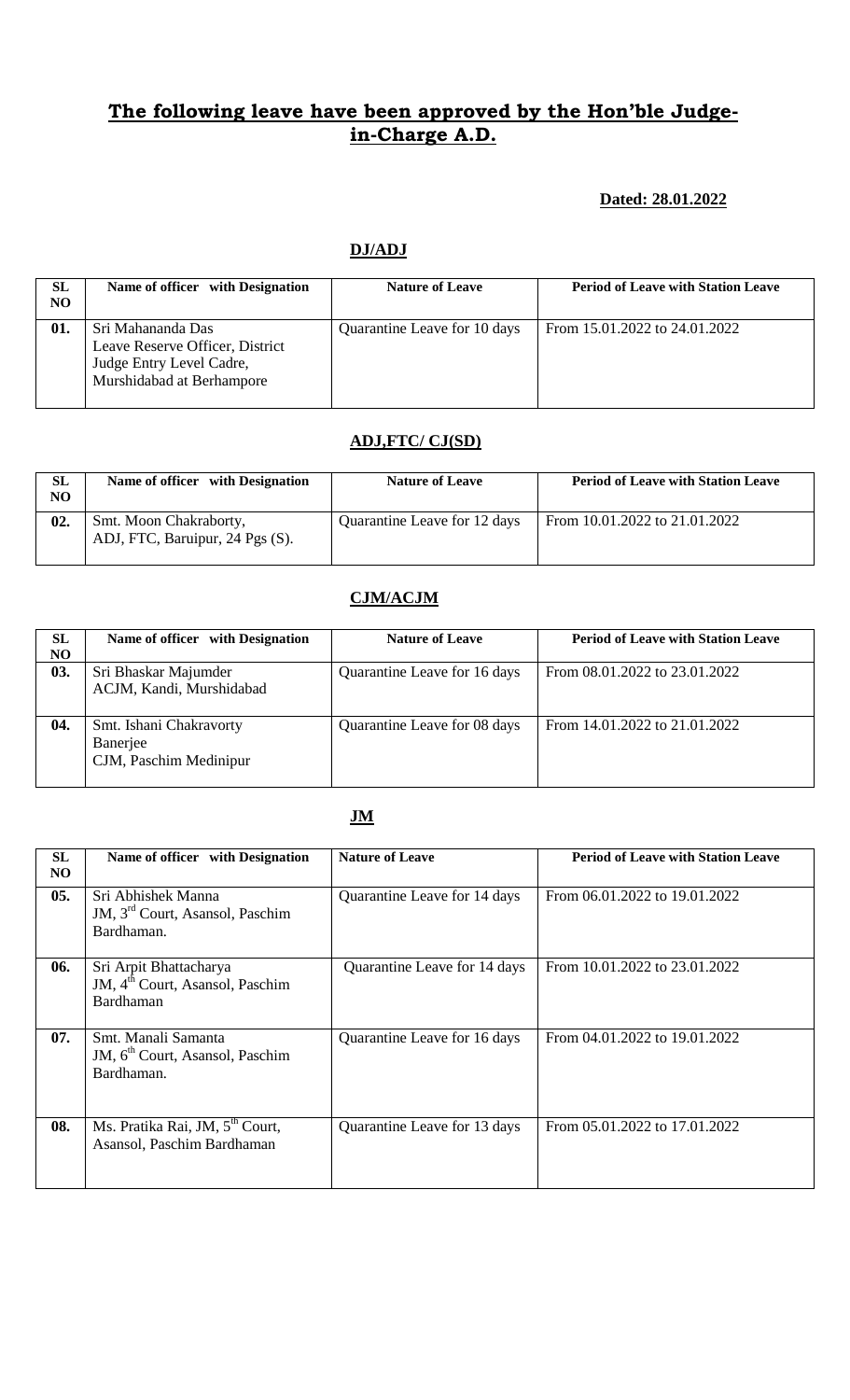# // 2 //

## **CJ(JD)**

| <b>SL</b><br>N <sub>O</sub> | Name of officer with<br><b>Designation</b>                                                 | <b>Nature of Leave</b>       | <b>Period of Leave with Station Leave</b> |
|-----------------------------|--------------------------------------------------------------------------------------------|------------------------------|-------------------------------------------|
| 09.                         | Smt. Madhurima Goswami<br>$CJ(JD)$ , 1 <sup>st</sup> Court, Durgapur,<br>Paschim Bardhaman | Quarantine Leave for 08 days | From 11.01.2022 to 18.01.2022             |
| 10.                         | Smt. Sarmistha Bose<br>$CJ(JD)$ , 1 <sup>st</sup> Court, Asansol,<br>Paschim Bardhaman     | Quarantine Leave for 16 days | From 08.01.2022 to 23.01.2022             |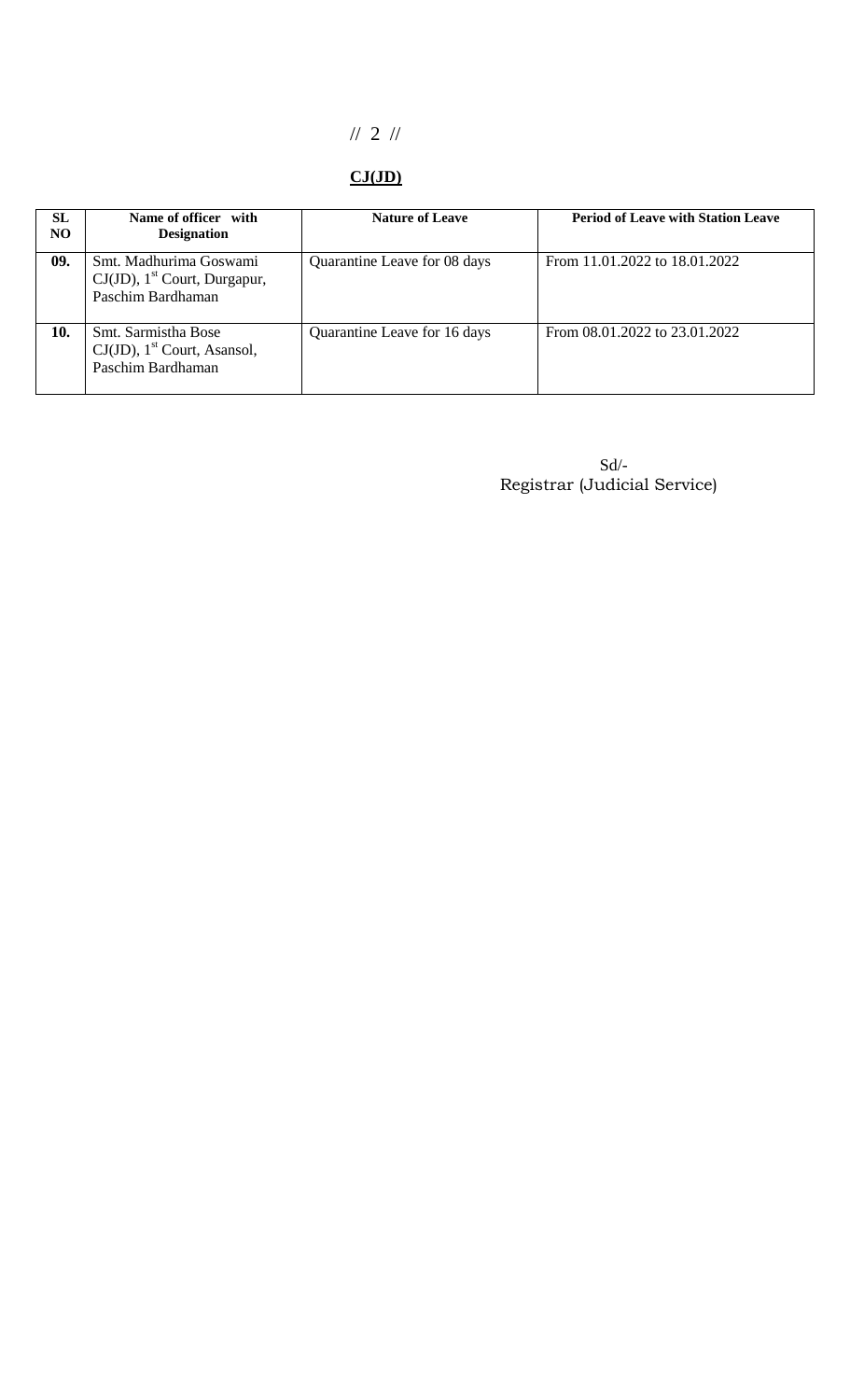### **Dated: 31.01.2022**

### **DJ/ADJ**

| <b>SL</b><br>NO | Name of officer with Designation                                                | <b>Nature of Leave</b>       | <b>Period of Leave with Station Leave</b> |
|-----------------|---------------------------------------------------------------------------------|------------------------------|-------------------------------------------|
| 01.             | Sri Bhaskar Bhattacharjee<br>ADJ, 1 <sup>st</sup> Court, Uluberia,<br>Howrah    | Quarantine Leave for 09 days | From 12.01.2022 to 20.01.2022             |
| 02.             | Mohd. Aqil Saifi<br>ADJ, 6 <sup>th</sup> Court, Barasat, North<br>24 Parganas   | Quarantine Leave for 12 days | From 03.01.2022 to 14.01.2022             |
| 03.             | Sri Shailendra Kumar Singh<br>ADJ, 2 <sup>nd</sup> Court, Serampore,<br>Hooghly | Quarantine Leave for 06 days | From 10.01.2022 to 15.01.2022             |
| 04.             | Smt. Manjusri Mondal<br>ADJ, Amta, Howrah                                       | Quarantine Leave for 16 days | From 03.01.2022 to 18.01.2022             |

### **ADJ, FTC/ CJ(SD)**

| SL<br>NO | Name of officer with Designation                                                                                                          | <b>Nature of Leave</b>                                 | <b>Period of Leave with Station Leave</b> |
|----------|-------------------------------------------------------------------------------------------------------------------------------------------|--------------------------------------------------------|-------------------------------------------|
| 05.      | Smt. Madhumita Chowdhury<br>Judge, 6 <sup>th</sup> Court, PSCC,<br>Calcutta                                                               | Quarantine Leave for 12 days                           | From 10.01.2022 to 21.01.2022             |
| 06.      | Smt. Leena Golder<br>ADJ, FTC-1, Basirhat, North 24<br>Parganas                                                                           | <b>Cancellation of Child Care Leave</b><br>for 22 days | From 04.01.2022 to 25.01.2022             |
| 07.      | Smt. Sanjukta Sengupta<br>ADJ, FTC, Cooch Behar                                                                                           | Quarantine Leave for 14 days                           | From 04.01.2022 to 17.01.2022             |
| 08.      | Sri Teerthankar Bhattacharyya,<br>ADJ, FTC, Bankura                                                                                       | Quarantine Leave for 08 days                           | From 10.01.2022 to 17.01.2022             |
| 09.      | Smt. Sulagna Dastidar (Chattaraj)<br>ADJ, FTC, 8 <sup>th</sup> Court, Alipore, South<br>24 Parganas                                       | Child Care Leave for 18 days                           | From 04.01.2022 to 21.01.2022             |
| 10.      | Smt. Urmi Sinha<br>erstwhile CJ(JD), Balurghat,<br>Dakshin Dinajpur now posted<br>$CJ(SD)$ , 3 <sup>rd</sup> Court, Barasat, 24<br>Pgs(N) | Commuted Leave for 27 days                             | From 28.10.2021 to 23.11.2021             |
| 11.      | Sri Anindya Banerjee<br>ADJ, FTC-III, Basirhat, 24 Pgs<br>(N)                                                                             | Quarantine Leave for 08 days                           | From 13.01.2022 to 20.01.2022             |

### **ACJM**

| <b>SL</b><br>NO. | Name of officer with Designation               | <b>Nature of Leave</b>     | <b>Period of Leave with Station Leave</b> |
|------------------|------------------------------------------------|----------------------------|-------------------------------------------|
| 12.              | Smt. Tanima Das ACJM,<br>Raghunathpur, Purulia | Commuted Leave for 16 days | From 30.12.2021 to 14.01.2022             |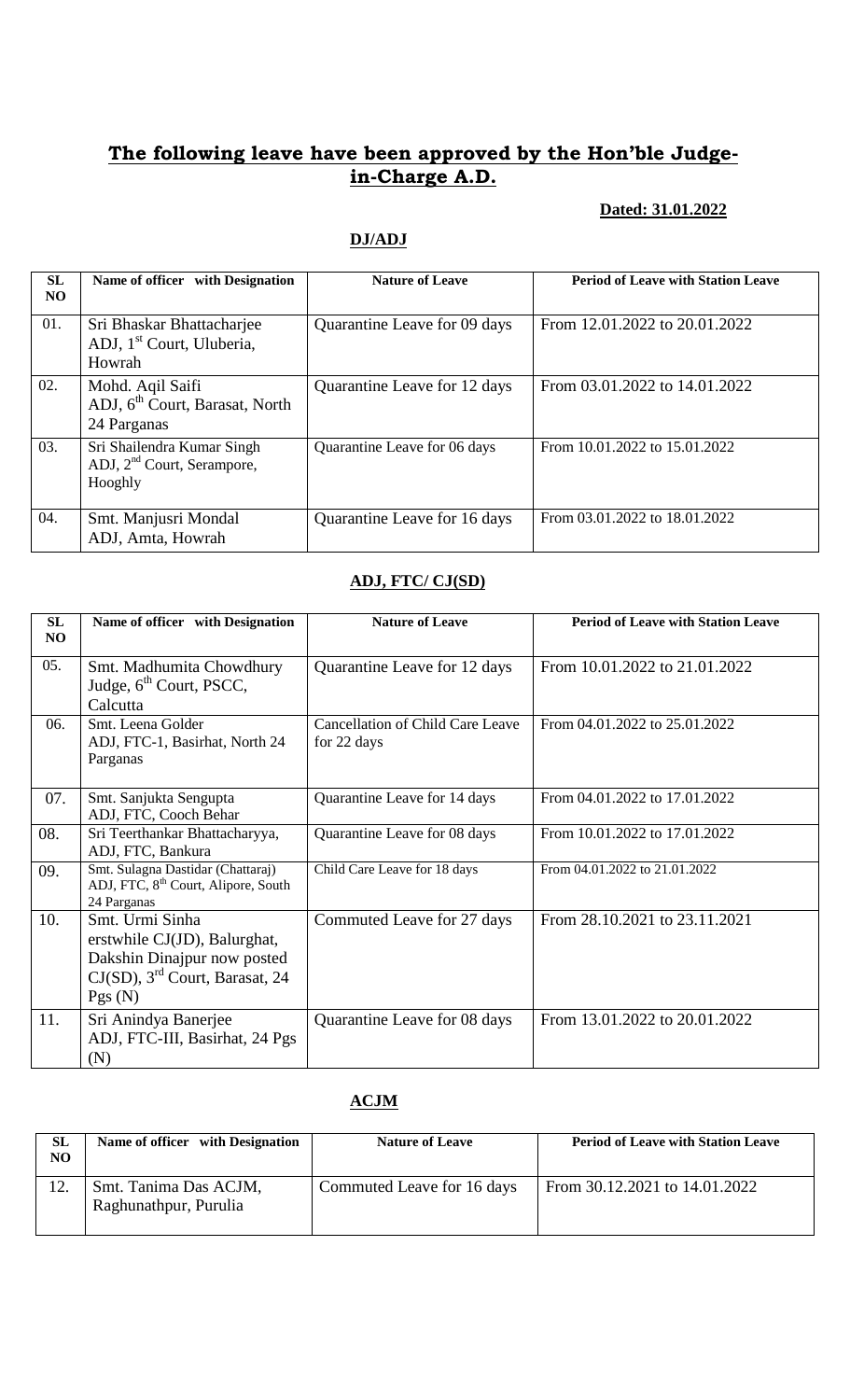## // 2 //

## **JM**

| <b>SL</b><br>NO. | Name of officer with Designation                                         | <b>Nature of Leave</b>       | <b>Period of Leave with Station Leave</b> |
|------------------|--------------------------------------------------------------------------|------------------------------|-------------------------------------------|
| 13.              | Sri Prajiwal Ghosh<br>JM, 3 <sup>rd</sup> Court, Suri, Birbhum           | Quarantine Leave for 08 days | From 05.01.2022 to 12.01.2022             |
| 14.              | Sri Suman Das<br>JM, 5 <sup>th</sup> Court, Serampore,<br>Hooghly        | Quarantine Leave for 08 days | From 10.01.2022 to 17.01.2022             |
| 15.              | Sri Manojit Sarkar JM, 1 <sup>st</sup> Court,<br>Uluberia, Howrah        | Commuted Leave for 05 days   | From 10.01.2022 to 14.01.2022             |
| 16.              | Smt. Suryatapa Mitter<br>Principal Magistrate, JJB,<br>Paschim Medinipur | Quarantine Leave for 12 days | From 08.01.2022 to 19.01.2022             |

| SL<br>N <sub>O</sub> | Name of officer with Designation                                                         | <b>Nature of Leave</b>       | <b>Period of Leave with Station Leave</b> |
|----------------------|------------------------------------------------------------------------------------------|------------------------------|-------------------------------------------|
| 17.                  | Md Jonny Ul Haque Mullick,<br>$CJ(JD)$ , 7 <sup>th</sup> Court, Howrah                   | Quarentine Leave for 10 days | From 10.01.2022 to 19.01.2022             |
| 18.                  | Smt. Aliviya Bhattacharya<br>CJ(JD) Addl. Court, Hooghly                                 | Quarentine Leave for 08 days | Fom 13.01.2022 to 20.01.2022              |
| 19.                  | Smt. Ritwika Mohanta, CJ(JD),<br>4 <sup>th</sup> Court, Serampore, Hooghly               | Quarentine Leave for 09 days | From 06.01.2022 to 14.01.2022             |
| 20.                  | Smt. Sristhi Parasrampuria,<br>CJ(JD), Bishnupur, Bankura                                | Earned Leave for 02 days     | From 03.01.2022 to 04.01.2022             |
| 21.                  | Smt. Neha Sharma<br>CJ(JD), Kharagpur Paschim                                            | Quarentine Leave for 17 days | From 29.12.2021 to 14.01.2022             |
|                      | Medinipur                                                                                | Commuted Leave 06 days       | From 15.01.2022 to 20.01.2022             |
| 22.                  | Smt. Diti Bhattacharjee, CJ(JD),<br>2 <sup>nd</sup> Court, Asansol, Paschim<br>Bardhaman | Quarentine Leave for 05 days | From 17.01.2022 to 21.01.2022             |

### **CJ(JD)**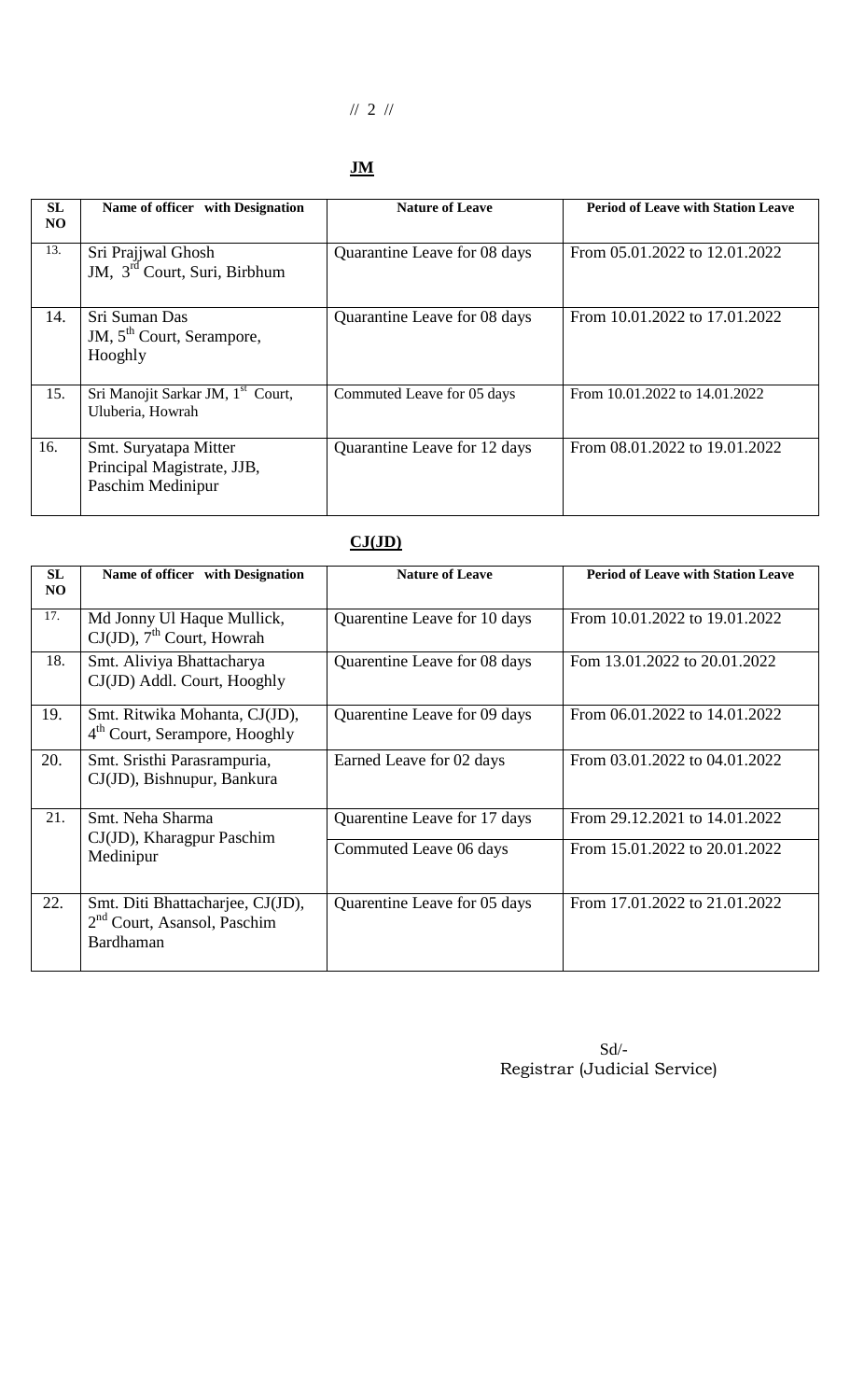### **Dated: 31.01.2022**

### **DJ/ADJ**

| SL<br>NO | Name of officer with Designation                                             | <b>Nature of Leave</b>   | <b>Period of Leave with Station Leave</b> |
|----------|------------------------------------------------------------------------------|--------------------------|-------------------------------------------|
| 01.      | Sri Shailendra Kumar Singh<br>ADJ, 2 <sup>nd</sup> Court, Serampore, Hooghly | Earned Leave for 05 days | From 07.02.2022 to 11.02.2022             |

## **CJM/ACJM**

| <b>SL</b><br>NO | Name of officer with Designation  | <b>Nature of Leave</b>   | <b>Period of Leave with Station Leave</b> |
|-----------------|-----------------------------------|--------------------------|-------------------------------------------|
|                 | Sri Sumit Adhikari, CJM, Jhargram | Earned Leave for 07 days | From 17.02.2022 to 23.02.2022             |

| <b>SL</b><br>N <sub>O</sub> | Name of officer with Designation                                    | <b>Nature of Leave</b>   | <b>Period of Leave with Station Leave</b> |
|-----------------------------|---------------------------------------------------------------------|--------------------------|-------------------------------------------|
| 03.                         | Smt. Passang Lamu Sherpa,<br>Principal Magistrate, JJB, Hooghly     | Earned Leave for 08 days | From 06.03.2022 to 13.03.2022             |
| 04.                         | Smt. Tsering Choden, JM, 3rd<br>Court, Purulia                      | Earned Leave for 05 days | From 21.02.2022 to 25.02.2022             |
| 05.                         | Sri Indranil Mitra<br>JM, 3 <sup>rd</sup> Court, Sadar, Cooch Behar | Earned Leave for 20 days | From 28.02.2022 to 19.03.2022             |
| 06.                         | Sri Jyotirmoy Bhattacharjee<br>JM, $2nd$ Court, Suri, Birbhum       | Earned Leave for 06 days | From 14.02.2022 to 19.02.2022             |

Sd/- Registrar (Judicial Service)

#### **JM**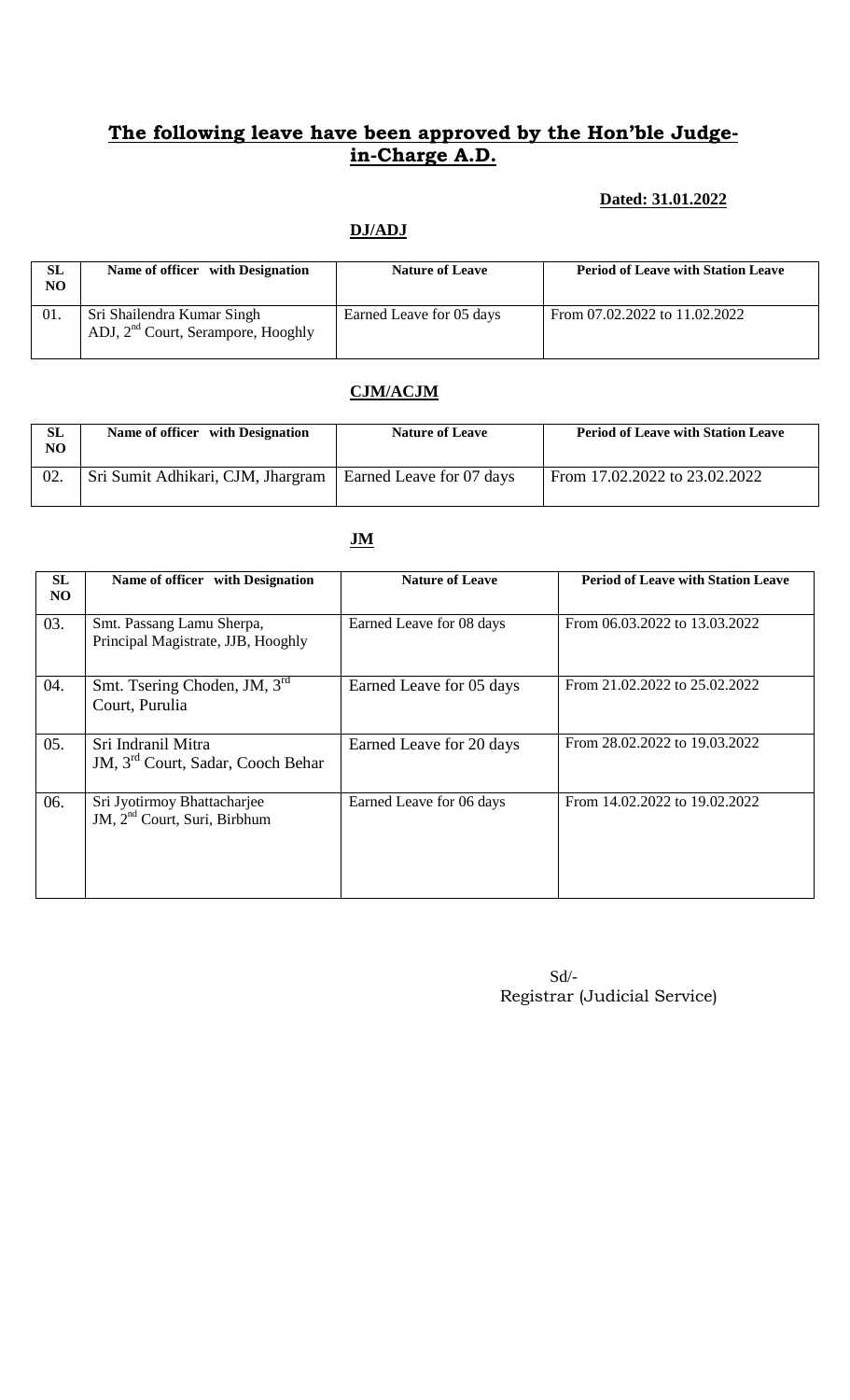#### **Dated: 01.02.2022**

## **DJ/ADJ**

| SL<br>NO | Name of officer with<br><b>Designation</b>   | <b>Nature of Leave</b>  | <b>Period of Leave with Station Leave</b> |
|----------|----------------------------------------------|-------------------------|-------------------------------------------|
| 01.      | Mr. Ataur Rahaman<br>ADJ, Bishnupur, Bankura | Earned Leave for 06 day | From 10.01.2022 to 15.01.2022             |

#### **ADJ, FTC/ CJ(SD)**

| SL<br>N <sub>O</sub> | Name of officer with Designation                                         | <b>Nature of Leave</b>       | <b>Period of Leave with Station Leave</b> |
|----------------------|--------------------------------------------------------------------------|------------------------------|-------------------------------------------|
| 02.                  | Smt. Madhumita Chowdhury<br>Judge, 6 <sup>th</sup> Court, PSCC, Calcutta | Child Care Leave for 16 days | From 01.02.2022 to 16.02.2022             |
| 03.                  | Sri Arindam Chakraborty, CJ(SD), 1st<br>Court, Baruipur, 24 Pgs (S)      | Quarantine Leave for 15 days | From 10.01.2022 to 24.01.2022             |
| 04.                  | Sri Arijit Mukhopadhyay<br>ADJ, FTC, Ranaghat, Nadia                     | Commuted Leave for 47 days   | From 09.12.2021 to 24.01.2022             |
| 05.                  | Sri Himanil Bhattacharjee<br>CJ(SD), Diamond Harbour, 24 Pgs<br>(S)      | Quaantine Leave for 08 days  | From 14.01.2022 to 21.01.2022             |
| 06.                  | Sri Sarad Kumar Chhetri<br>ADJ, FTC, Siliguri, Darjeeling                | Quarantine Leave for 09 days | From 17.01.2022 to 25.01.2022             |
| 07.                  | Sri Sandip Chakrabarti, ADJ, FTC,<br>Rampurhat, Birbhum                  | Earned Leave for 07 days     | From 29.01.2022 to 04.02.2022             |
| 08.                  | Smt. Sanghamitra Podder<br>ADJ, FTC-II, Bichar Bhawan,<br>Calcutta       | Quarantine Leave for 16 days | From 14.01.2022 to 29.01.2022             |

|                             |                                                                                      | .IM                          |                                           |
|-----------------------------|--------------------------------------------------------------------------------------|------------------------------|-------------------------------------------|
| <b>SL</b><br>N <sub>O</sub> | Name of officer with Designation                                                     | <b>Nature of Leave</b>       | <b>Period of Leave with Station Leave</b> |
| 09.                         | Sri Prantik Ranjan Bose<br>JM, 7 <sup>th</sup> Court, Asansol, Paschim<br>Bardhaman. | Quarantine Leave for 16 days | From 08.01.2022 to 23.01.2022             |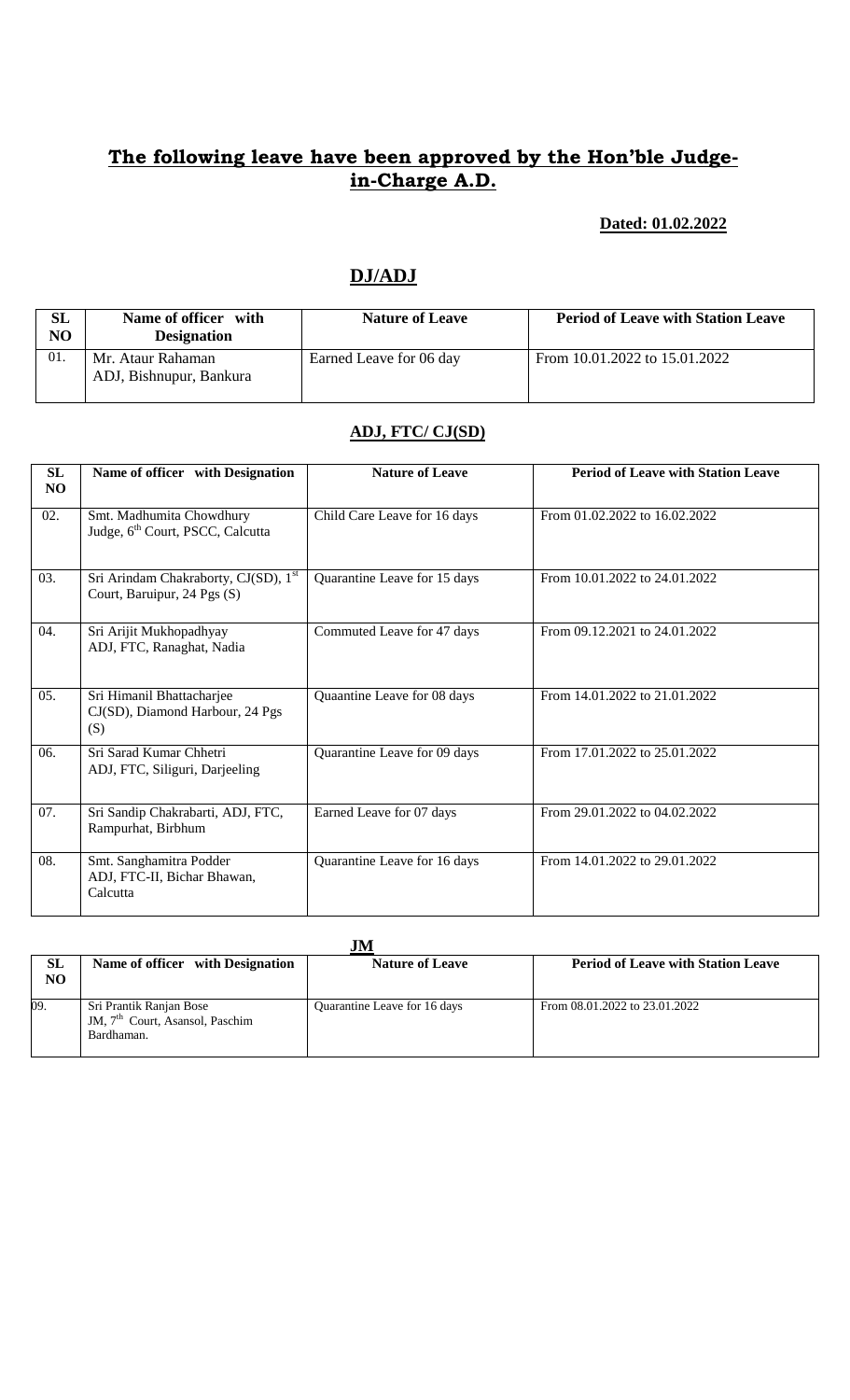# // 2 //

## **CJ(JD)**

| <b>SL</b><br>NO. | Name of officer with Designation                                                   | <b>Nature of Leave</b>       | <b>Period of Leave with Station Leave</b> |
|------------------|------------------------------------------------------------------------------------|------------------------------|-------------------------------------------|
| 10.              | Smt. Sanchita Saha<br>$CJ(JD)$ , $2nd$ Court, Uluberia, Howrah                     | Child Care Leave for 58 days | From 27.01.2022 to 25.03.2022             |
| 11.              | Md. Amiruddin Ali, CJ(JD), $2nd$<br>Court, Alipore, 24 Pgs (S)                     | Quarantine Leave for 15 days | From 09.01.2022 to 23.01.2022             |
| 12.              | Smt. Bishakha Chaudhury<br>CJ(JD), Additional Court, Asansol,<br>Paschim Bardhaman | Quarantine Leave for 16 days | From 10.01.2022 to 25.01.2022             |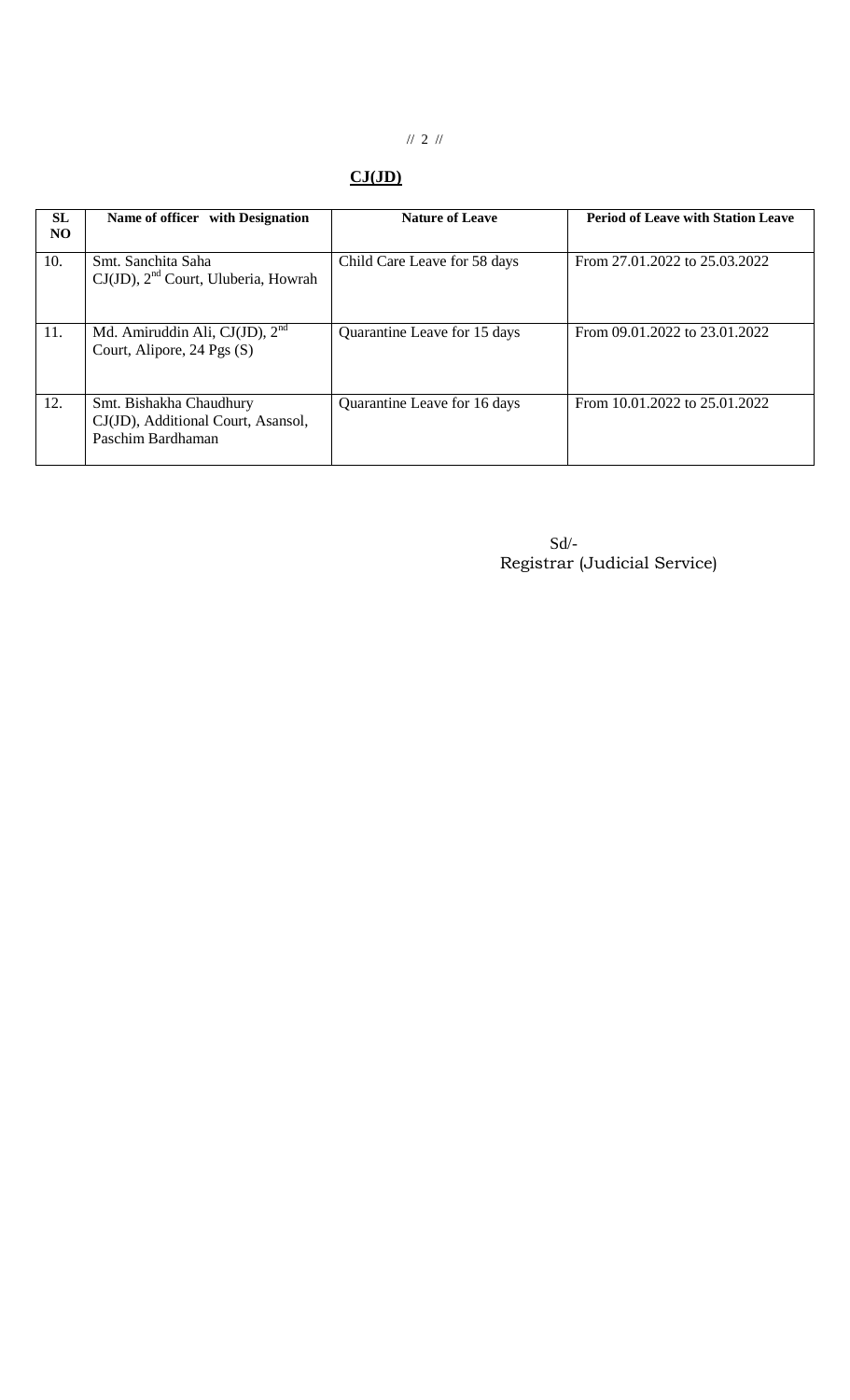#### **Dated: 01.02.2022**

### **ACJM**

| SL<br>NO.         | Name of officer with Designation                       | <b>Nature of Leave</b>       | <b>Period of Leave with Station Leave</b> |
|-------------------|--------------------------------------------------------|------------------------------|-------------------------------------------|
| 01.               | Smt. Euepundee Lepcha<br>ACJM, Tufanganj, Cooch Behar  | Child Care Leave for 17 days | From 09.02.2022 to 25.02.2022             |
| $\overline{02}$ . | Smt. Eden Lamasaa<br>ACJM, Mathabhanga, Cooch<br>Behar | Child Care Leave for 19 days | From 21.02.2022 to 11.03.2022             |

#### **JM**

| SL<br>NO. | Name of officer with Designation                                                     | <b>Nature of Leave</b>   | <b>Period of Leave with Station Leave</b> |
|-----------|--------------------------------------------------------------------------------------|--------------------------|-------------------------------------------|
| 03.       | Sri Arnab Roy Chowdhury,<br>JMFC-cum CJ(JD), North $&$<br>Middle Andaman, Mayabunder | Earned Leave for 21 days | From 25.02.2022 to 17.03.2022             |
| 04.       | Sri Dhritiman Mondal, JM, 1 <sup>st</sup><br>Court, Sealdah, South 24<br>Paraganas   | Earned Leave for 11 days | From 01.03.2022 to 11.03.2022             |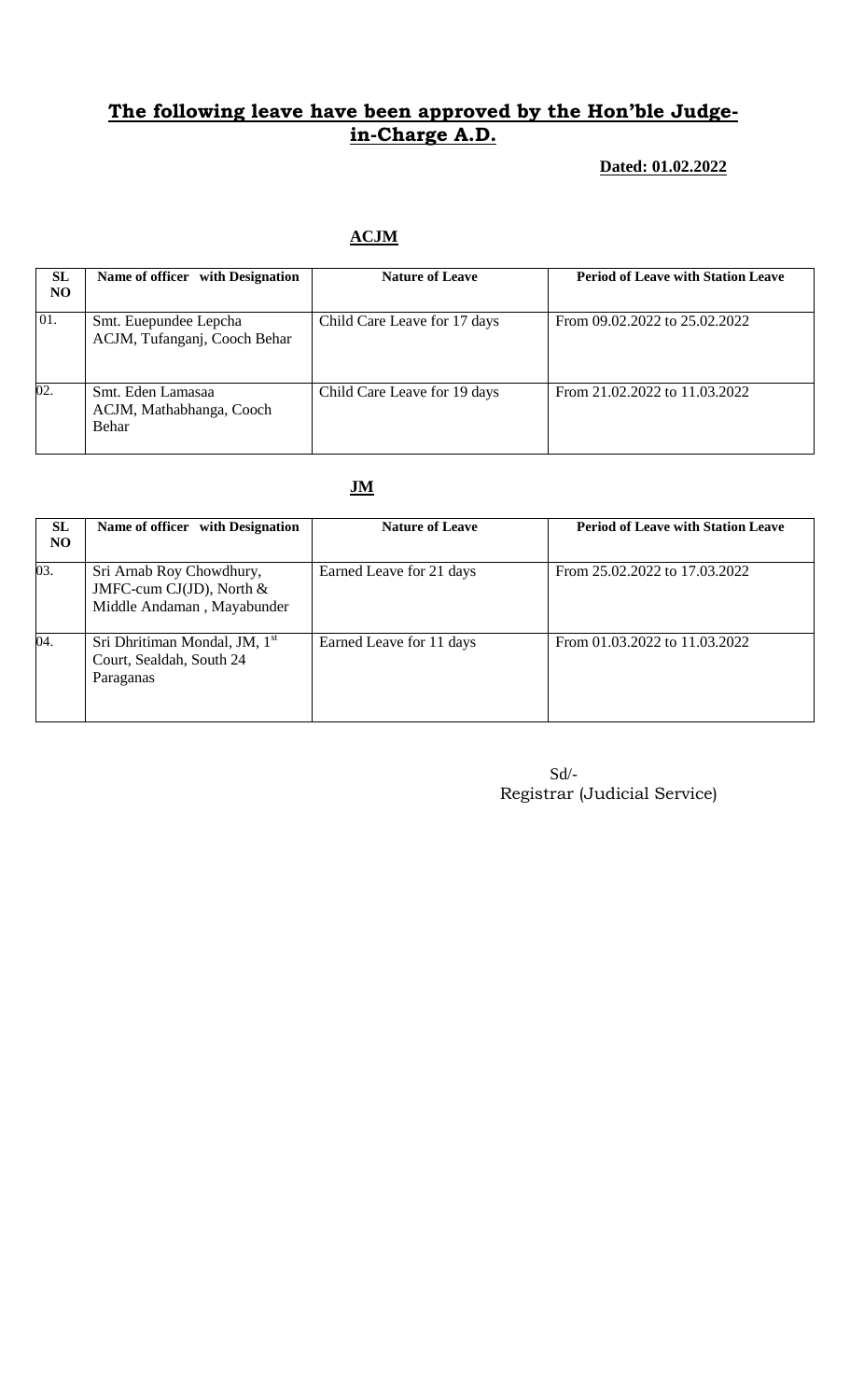#### **Dated: 02.02.2022**

| SL<br>NO          | Name of officer with Designation                                                                                          | <b>Nature of Leave</b>        | <b>Period of Leave with Station Leave</b>    |
|-------------------|---------------------------------------------------------------------------------------------------------------------------|-------------------------------|----------------------------------------------|
| 01.               | Sri Srikumar Goswami<br>Judge, Commercial Court, Alipore,<br>South 24 Parganas, Purba Medinipur<br>and Paschim Medinipore | Commuted Leave for 05 days    | from 01.01.2022 to 05.01.2022                |
| $\overline{02}$ . | Sri Sandip Kumar Manna, ADJ,<br>Baruipur, South 24 Parganas                                                               | Quarantine Leave for 15 days  | From 11.01.2022 to 25.01.2022                |
| 03.               | Sri Samyajit Mukhopadhyay<br>ADJ, 1 <sup>st</sup> Court, Barrackpore, North<br>24 Parganas                                | Earned Leave for 04 days      | From prefixing $01.02.2022$ to<br>04.02.2022 |
| 04.               | Sri Dharani Adhikary<br>ADJ, 1 <sup>st</sup> Court, Suri, Birbhum                                                         | Commuted Leave for 04<br>days | From 24.01.2022 to 27.01.2022                |
| 05.               | Smt. Ratna Roy (Biswas)<br><b>Judge Special Court (Electricity</b><br>Act)-cum-ADJ, Asansol, Paschim<br>Bardhaman         | Earned Leave for 10 days      | From 20.01.2022 to 29.01.2022                |
| 06.               | Sri Jeetendra Gupta<br>ADJ, 2 <sup>nd</sup> Court, Siliguri, Darjeeling                                                   | Quarantine Leave for 19 days  | From 03.01.2022 to 21.01.2022                |
| 07.               | Smt. Mou Chatterjee, ADJ, 1 <sup>st</sup><br>Court, Malda                                                                 | Earned Leave for 07 days      | From 03.01.2022 to 09.01.2022                |
| 08.               | Smt. Rai Chattopadhyay<br>District Judge, North 24 Pgs at Barasat                                                         | Quarantine Leave for 09 days  | From 11.01.2022 to 19.01.2022                |

### **DJ/ADJ**

### **JM**

| SL<br>NO | Name of officer with Designation                                          | <b>Nature of Leave</b>          | <b>Period of Leave with Station Leave</b> |
|----------|---------------------------------------------------------------------------|---------------------------------|-------------------------------------------|
| 09.      | Smt. Shukti Tapaswi, JM, 4 <sup>th</sup> Court,<br>Sadar, Purba Bardhaman | Quarantine Leave for 12 days    | From 10.01.2022 to 21.01.2022             |
| 10.      | Smt. Stotri Saha<br>$JM$ , $3rd$ Court, Jangipur,<br>Murshidabad          | Quarantine Leave for 06<br>days | From 05.01.2022 to 10.01.2022             |

### **CJ(JD)**

| SL<br>NO | Name of officer with Designation                           | <b>Nature of Leave</b>                          | <b>Period of Leave with Station Leave</b> |
|----------|------------------------------------------------------------|-------------------------------------------------|-------------------------------------------|
|          | Ms. Disha Barai, CJ(JD), 2 <sup>nd</sup> Court,<br>Purulia | (1) Quarantine Leave for 14 days                | (1) From $08.01.2022$ to $21.01.2022$     |
|          |                                                            | (2) Cancellation of Earned Leave<br>for 02 days | $(2)$ From 24.01.2022 to 25.01.2022       |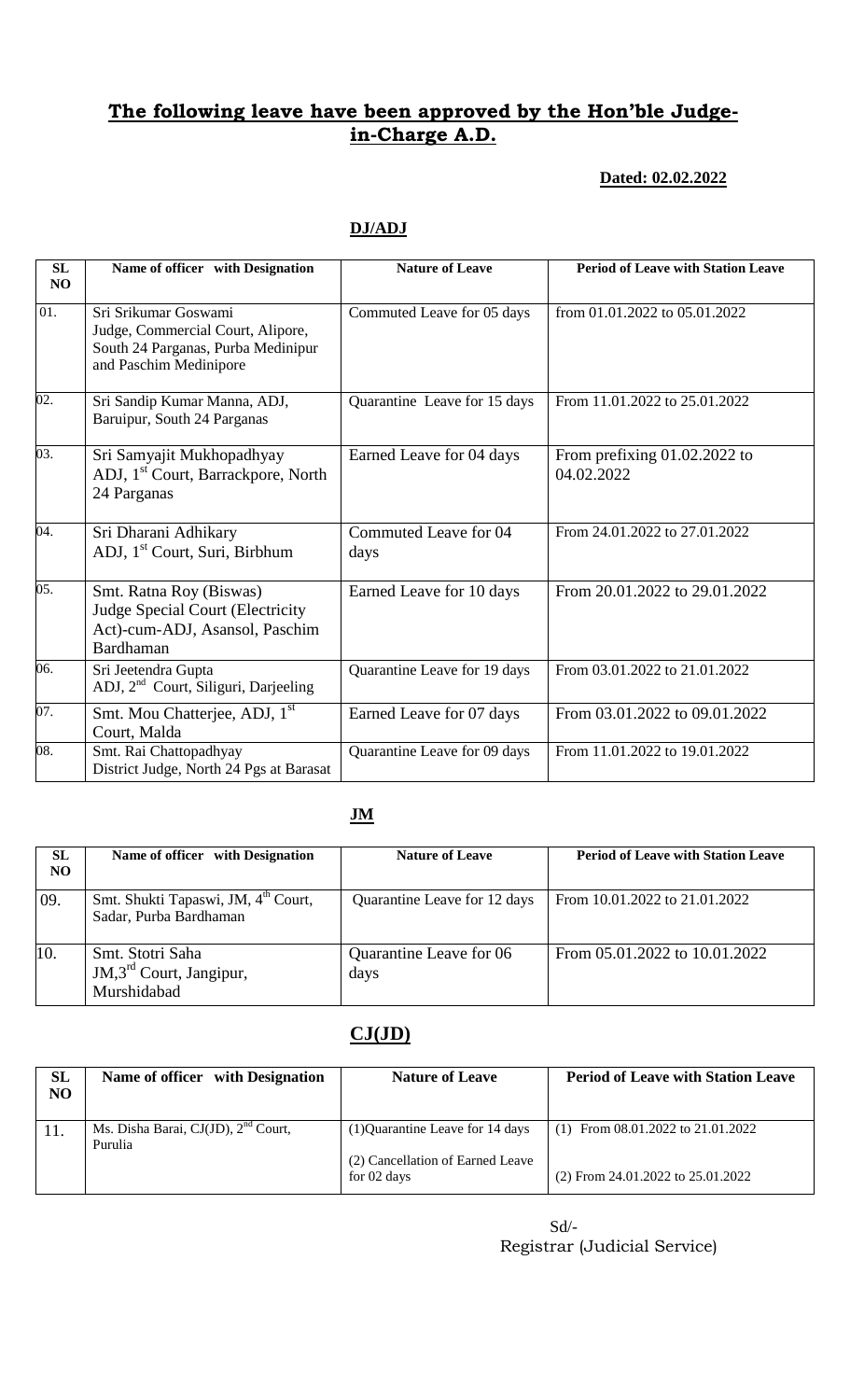#### **Dated: 02.02.2022**

### **DJ/ADJ**

| SL<br>N <sub>O</sub> | Name of officer with Designation                                                                         | <b>Nature of Leave</b>       | <b>Period of Leave with Station Leave</b> |
|----------------------|----------------------------------------------------------------------------------------------------------|------------------------------|-------------------------------------------|
| $\overline{01}$ .    | Sri Shyam Sundar Das<br>Judge, Special Court, (E.C. Act)-<br>cum-ADJ, 2 <sup>nd</sup> Court, Cooch Behar | Earned Leave for 11 days     | From 14.02.2022 to 24.2.2022              |
| 02.                  | Sri Dwijendra Nath Roy Barman<br>ADJ, 2 <sup>nd</sup> Court, Barrackpore, North 24<br>Parganas           | Earned Leave for 05 days     | From 24.02.2022 to 28.02.2022             |
| $\overline{03}$ .    | Smt. Nilanjana Chatterjee, ADJ, 10 <sup>th</sup><br>Court, Alipore, 24 Pgs (S)                           | Child-Care-Leave for 19 days | From 21.02.2022 to 11.03.2022             |

### **ADJ, FTC/ CJ(SD)**

| <b>SL</b><br>N <sub>O</sub> | Name of officer with Designation                                            | <b>Nature of Leave</b>   | <b>Period of Leave with Station Leave</b> |
|-----------------------------|-----------------------------------------------------------------------------|--------------------------|-------------------------------------------|
| 04.                         | Smt. Monikuntala Roy<br>$CJ(SD)$ , 3 <sup>rd</sup> Court, Paschim Medinipur | Earned Leave for 07 days | From 19.02.2022 to 25.02.2022             |
| 05.                         | Smt. Anamitra Bhattacharya<br>CJ(SD), Jalpaiguri                            | Earned Leave for 05 days | From 07.02.2022 to 11.2.2022              |

#### **JM**

| SL<br>NO | Name of officer with Designation                                                                       | <b>Nature of Leave</b> | <b>Period of Leave with Station Leave</b> |
|----------|--------------------------------------------------------------------------------------------------------|------------------------|-------------------------------------------|
| 06.      | Smt. Sumana Saha Roy, JM, 2 <sup>nd</sup> Court,   Earned Leave for 08 days<br>Berhampore, Murshidabad |                        | From 18.02.2022 to 25.02.2022             |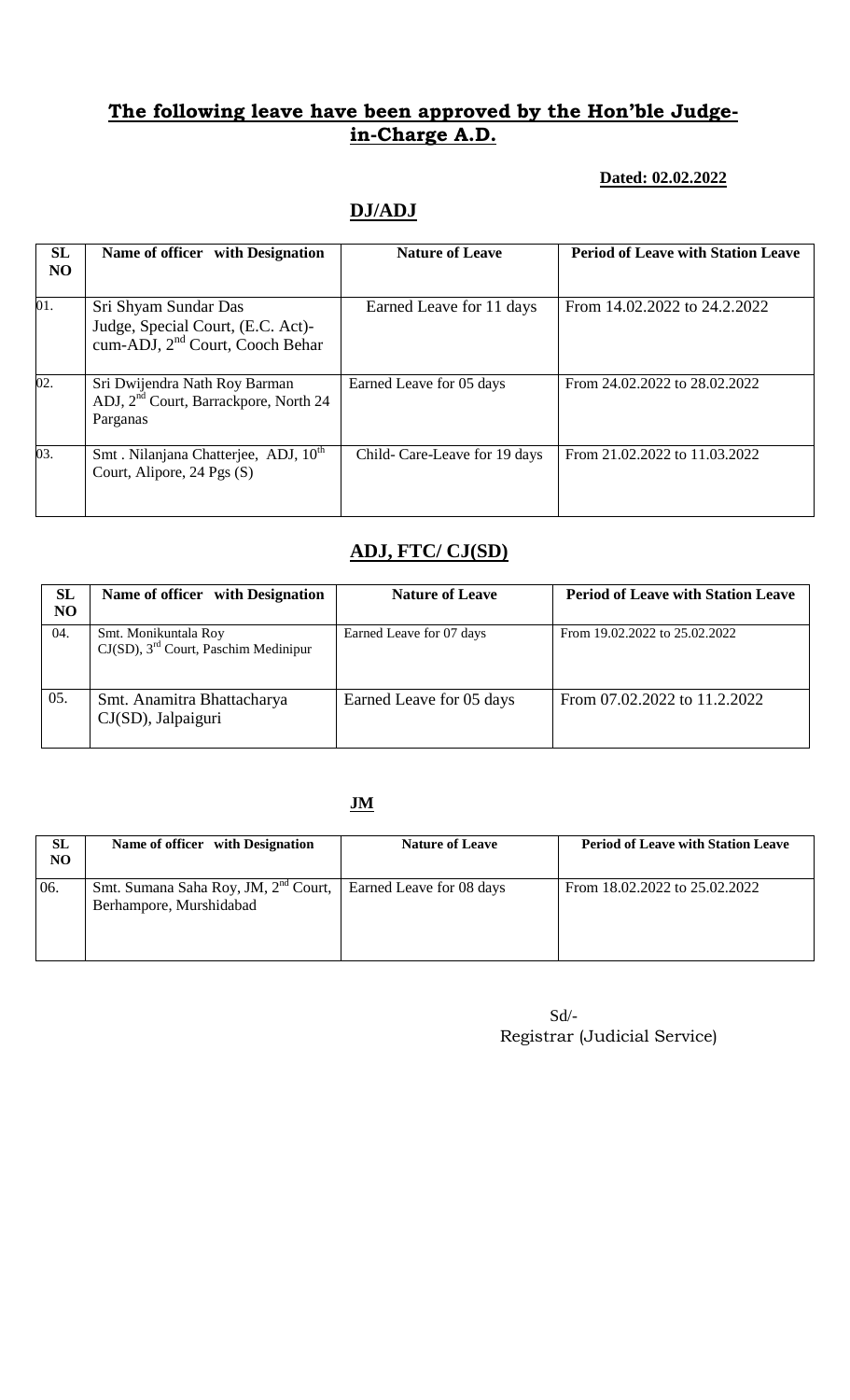#### **Dated: 03.02.2022**

### **DJ/ADJ**

| <b>SL</b><br>N <sub>O</sub> | Name of officer with Designation                                                 | <b>Nature of Leave</b>          | <b>Period of Leave with Station Leave</b> |
|-----------------------------|----------------------------------------------------------------------------------|---------------------------------|-------------------------------------------|
| 01.                         | Sri Mukul Kumar Kundu<br>ADJ, $5th$ Court Barasat, 24 Pgs (N)                    | Quarantine Leave for 17<br>days | From 10.01.2022 to 26.01.2022             |
| 02.                         | Smt. Anita Mathur, Judge, Special<br>Court (I.E Act)-cum ADJ, Purba<br>Bardhaman | Quarantine Leave for 20 days    | From 11.01.2022 to 30.01.2022             |

## **ADJ, FTC/ CJ(SD)**

| SL<br>NO | Name of officer with Designation                                          | <b>Nature of Leave</b>       | <b>Period of Leave with Station Leave</b> |  |
|----------|---------------------------------------------------------------------------|------------------------------|-------------------------------------------|--|
| 03.      | Sri Debdeep Manna<br>ADJ, FTC-2, Berhampore,<br>Murshidabad               | Quarantine Leave for 22 days | From 10.01.2022 to 31.01.2022             |  |
| 04.      | Sri Abhijit Ghosh<br>$CJ(SD)$ , 1 <sup>st</sup> Court, Howrah             | Quarantine Leave for 16 days | From 10.01.2022 to 25.01.2022             |  |
| 05.      | Smt. Shrutirupa Ghosh (Majee)<br>$CJ(SD)$ , 3 <sup>rd</sup> Court, Howrah | Quarantine Leave for 17 days | From 10.01.2022 to 26.01.2022             |  |
| 06.      | Sri Rajes Guha Ray<br>ADJ, FTC-III, Barasat, 24 Pgs (N)                   | Quarantine Leave for 15 days | From 11.01.2022 to 25.01.2022             |  |
| 07.      | Sri Soumen Sarkar<br>ADJ, FTC-IV, Barasat, North 24<br>Parganas           | Quarantine Leave for 20 days | From 05.01.2022 to 24.01.2022             |  |

#### **ACJM**

| <b>SL</b><br>NO. | Name of officer with Designation        | <b>Nature of Leave</b>     | <b>Period of Leave with Station Leave</b> |
|------------------|-----------------------------------------|----------------------------|-------------------------------------------|
| 08.              | Sri Pabitra Sen<br>ACJM, Kalyani, Nadia | Commuted Leave for 07 days | From 24.01.2022 to 30.01.2022             |

#### **JM**

| SL<br>N <sub>O</sub> | Name of officer with Designation                                                 | <b>Nature of Leave</b>       | <b>Period of Leave with Station Leave</b> |
|----------------------|----------------------------------------------------------------------------------|------------------------------|-------------------------------------------|
| 09.                  | Smt. Prarthana Banerjee<br>JM, 2 <sup>nd</sup> Court, Barrackpore, 24 Pgs<br>(N) | Quarantine Leave for 15 days | From 06.01.2022 to 20.01.2022             |
| 10.                  | Smt. Debarpita Tarafder<br>JM, Amta, Howrah                                      | Quarantine Leave for 13 days | From 07.01.2022 to 19.01.2022             |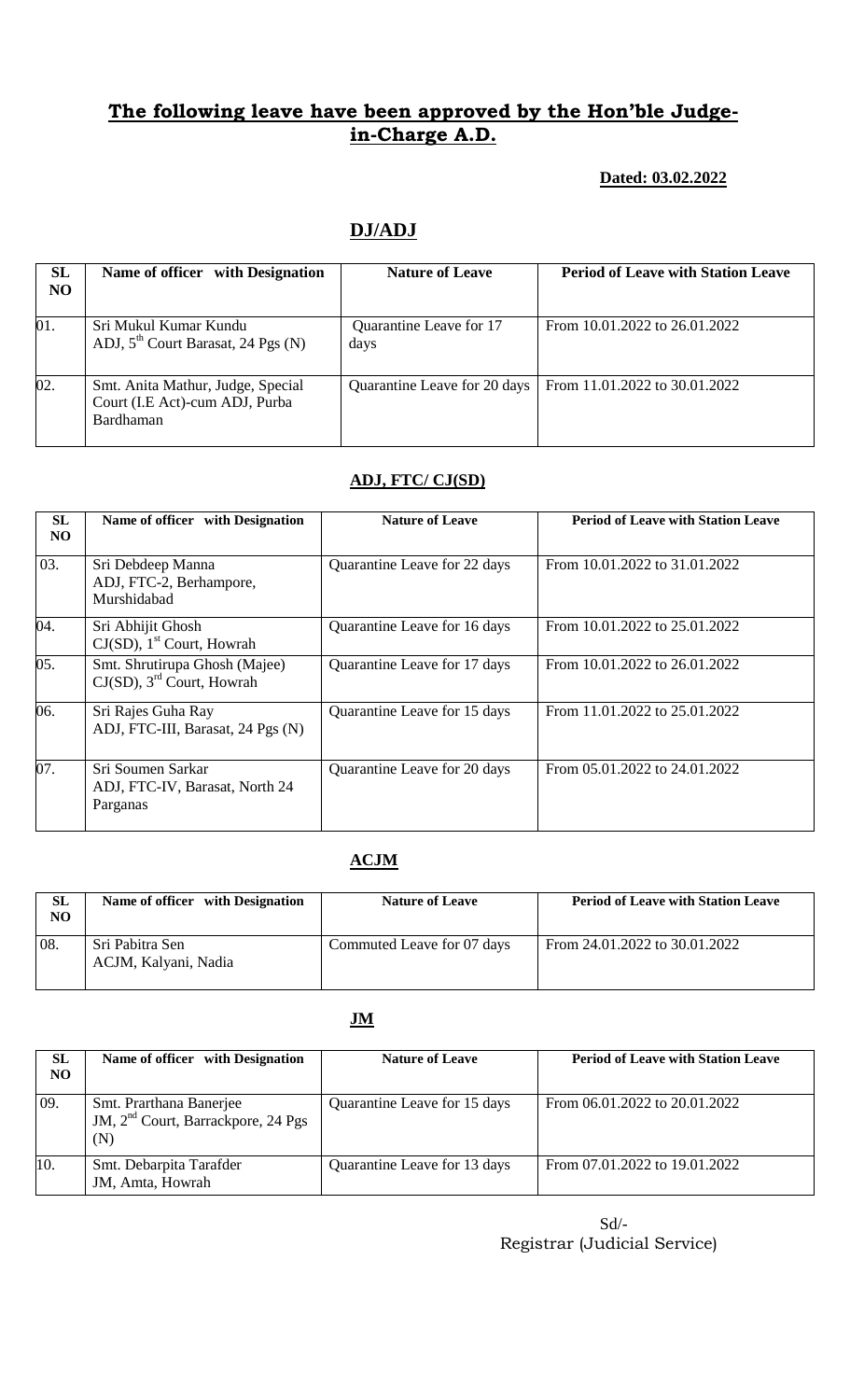#### **Dated: 03.02.2022**

## **DJ/ADJ**

| SL<br>N <sub>O</sub> | Name of officer with Designation                            | <b>Nature of Leave</b>       | <b>Period of Leave with Station Leave</b> |
|----------------------|-------------------------------------------------------------|------------------------------|-------------------------------------------|
| 01.                  | Sri Madan Mohan Mishra<br>ADJ, FTC-1, Jangipur, Murshidabad | Earned Leave for 05 days     | From 07.02.2022 to 11.02.2022             |
| 02.                  | Smt Rimpa Roy, ADJ, FTC,<br>Balurghat, Dakshin Dinajpur     | Child Care Leave for 32 days | From 14.02.2022 to 17.03.2022             |
| 03.                  | Smt. Sangita Dutta,<br>CJ(SD), Darjeeling,                  | Child Care Leave for 16 days | From 24.02.2022 to 11.03.2022             |

#### **JM**

| SL<br>NO | Name of officer with Designation            | <b>Nature of Leave</b>       | <b>Period of Leave with Station Leave</b> |
|----------|---------------------------------------------|------------------------------|-------------------------------------------|
| 04.      | Smt. Ranjani Kashyap<br>JM, Kalyani, Nadia, | Maternity Leave for 180 days | From 14.02.2022 to 12.08.2022             |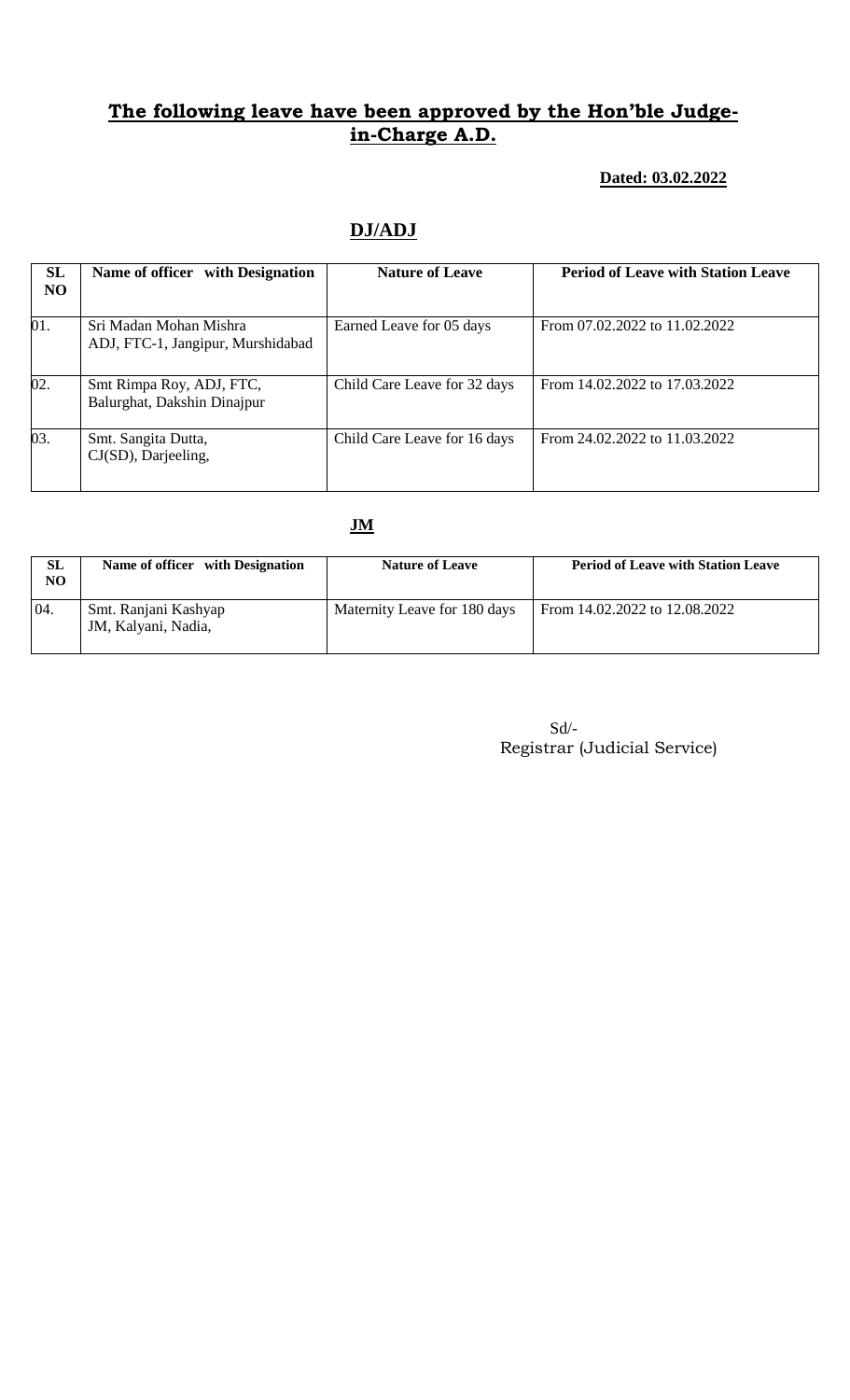#### **Dated: 04.02.2022**

# **DJ/ADJ**

| SL<br>N <sub>O</sub> | Name of officer with<br><b>Designation</b>                                 | <b>Nature of Leave</b>       | <b>Period of Leave with Station Leave</b> |
|----------------------|----------------------------------------------------------------------------|------------------------------|-------------------------------------------|
| 01.                  | Smt. Arundhati Bhattacharyya<br>(Chakrabarti)<br>ADJ, $2nd$ Court, Hooghly | Quarantine Leave for 16 days | From 06.01.2022 to 21.01.2022             |
| 02.                  | Sri Pridip Kumar Panja<br>DJ, Dakshin Dinajpur at<br>Balurghat             | Quarantine Leave for 13 days | From 17.01.2022 to 29.01.2022             |
| 03.                  | Sri Manoj Kumar Rai<br>ADJ, 1 <sup>st</sup> Court, Serampore,<br>Hooghly   | Quarantine Leave for 16 days | From 08.01.2022 to 23.01.2022             |

# **ADJ, FTC/ CJ(SD)**

| SL<br>N <sub>O</sub> | Name of officer with<br><b>Designation</b>                                    | <b>Nature of Leave</b>       | <b>Period of Leave with Station Leave</b> |
|----------------------|-------------------------------------------------------------------------------|------------------------------|-------------------------------------------|
| 04.                  | Sri Ranabir Mohan Chatterjee<br>$CJ(SD)$ , $2nd$ Court, Rampurhat,<br>Birbhum | Quarantine Leave for 21 days | From 10.01.2022 to 30.01.2022             |
| 05.                  | Kazi Abul Hasem<br>ADJ, FTC-I, Chinsurah, Hooghly                             | Quarantine Leave for 08 days | From 17.01.2022 to 24.01.2022             |

### **ACJM**

| SL<br>NO | Name of officer with<br><b>Designation</b>  | <b>Nature of Leave</b>     | <b>Period of Leave with Station Leave</b> |
|----------|---------------------------------------------|----------------------------|-------------------------------------------|
| 06.      | Sri Samrat Roy<br>ACJM, Barasat, 24 Pgs (N) | Commuted Leave for 04 days | From 04.01.2022 to 07.01.2022             |

#### **JM**

| <b>SL</b><br>N <sub>O</sub> | Name of officer with Designation                                                      | <b>Nature of Leave</b>          | <b>Period of Leave with Station Leave</b> |
|-----------------------------|---------------------------------------------------------------------------------------|---------------------------------|-------------------------------------------|
| 07.                         | Smt. Saptabarna Sengupta<br>JM, Additional Court, Chinsurah,<br>Hooghly               | Quarantine Leave for 18 days    | From 03.01.2022 to 20.01.2022             |
| 08.                         | Smt. Rupkatha Bhattacharyya<br>JM, 3 <sup>rd</sup> Court, Chinsurah, Hooghly          | Quarantine Leave for 10 days    | From 04.01.2022 to 13.01.2022             |
| 09.                         | Sri Sauray Adak<br>JM, 5 <sup>th</sup> Court, Chinsurah, Hooghly,                     | Quarantine Leave for 09 days    | From 17.01.2022 to 25.01.2022             |
| 10.                         | Smt Reep Rachel Gowloog Lepcha<br>JM, 2 <sup>nd</sup> Court, Chandernagar,<br>Hooghly | Quarantine Leave for 15<br>days | From 07.01.2022 to 21.01.2022             |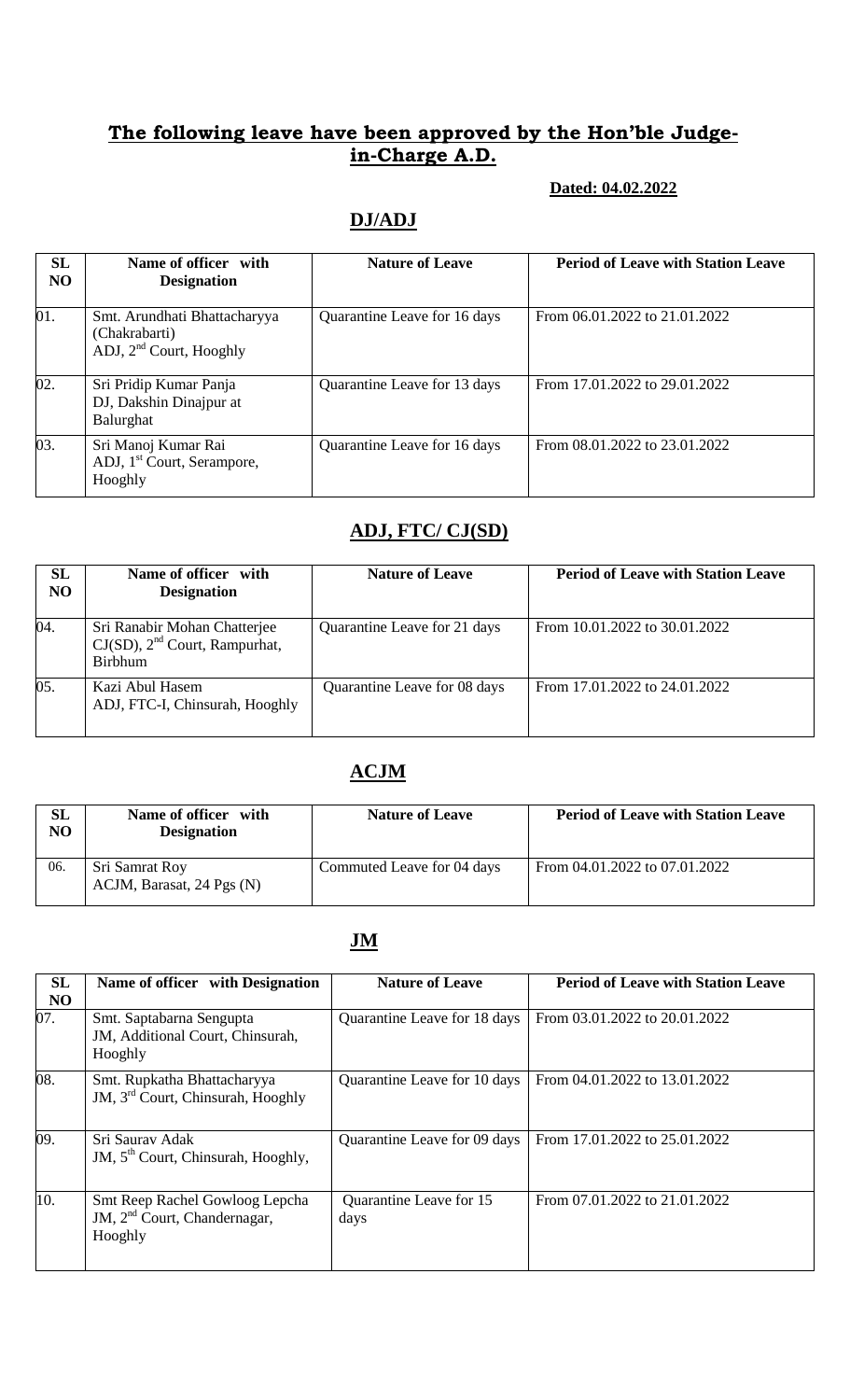| SL<br><b>NO</b> | Name of officer with Designation                                               | <b>Nature of Leave</b>       | <b>Period of Leave with Station Leave</b> |
|-----------------|--------------------------------------------------------------------------------|------------------------------|-------------------------------------------|
| 11.             | Smt. Priyanka Shaw,<br>JM, 3 <sup>rd</sup> Court, Chandernagore,<br>Hooghly    | Quarantine Leave for 20 days | From 10.01.2022 to 29.01.2022             |
| 12.             | Sri Arko Dev Mukherjee, JM, $2nd$<br>Additional Court, Basirhat, 24 Pgs<br>(N) | Earned leave for 05 days     | From 17.01.2022 to 21.01.2022             |

# **CJ(JD)**

| SL<br><b>NO</b> | Name of officer with Designation                                              | <b>Nature of Leave</b>                      | <b>Period of Leave with Station Leave</b> |
|-----------------|-------------------------------------------------------------------------------|---------------------------------------------|-------------------------------------------|
| 13.             | Smt. Aliviya Bhattacharya<br>CJ(JD) Addl. Court, Hooghly                      | Commuted Leave for 06 days                  | From 24.01.2022 to 29.01.2022             |
| 14.             | Smt. Sneha Basu<br>$\text{CI } (\text{JD})$ , 1 <sup>st</sup> Court,<br>Malda | Cancellation of Earned<br>Leave for 25 days | From 17.01.2022 to 10.02.2022             |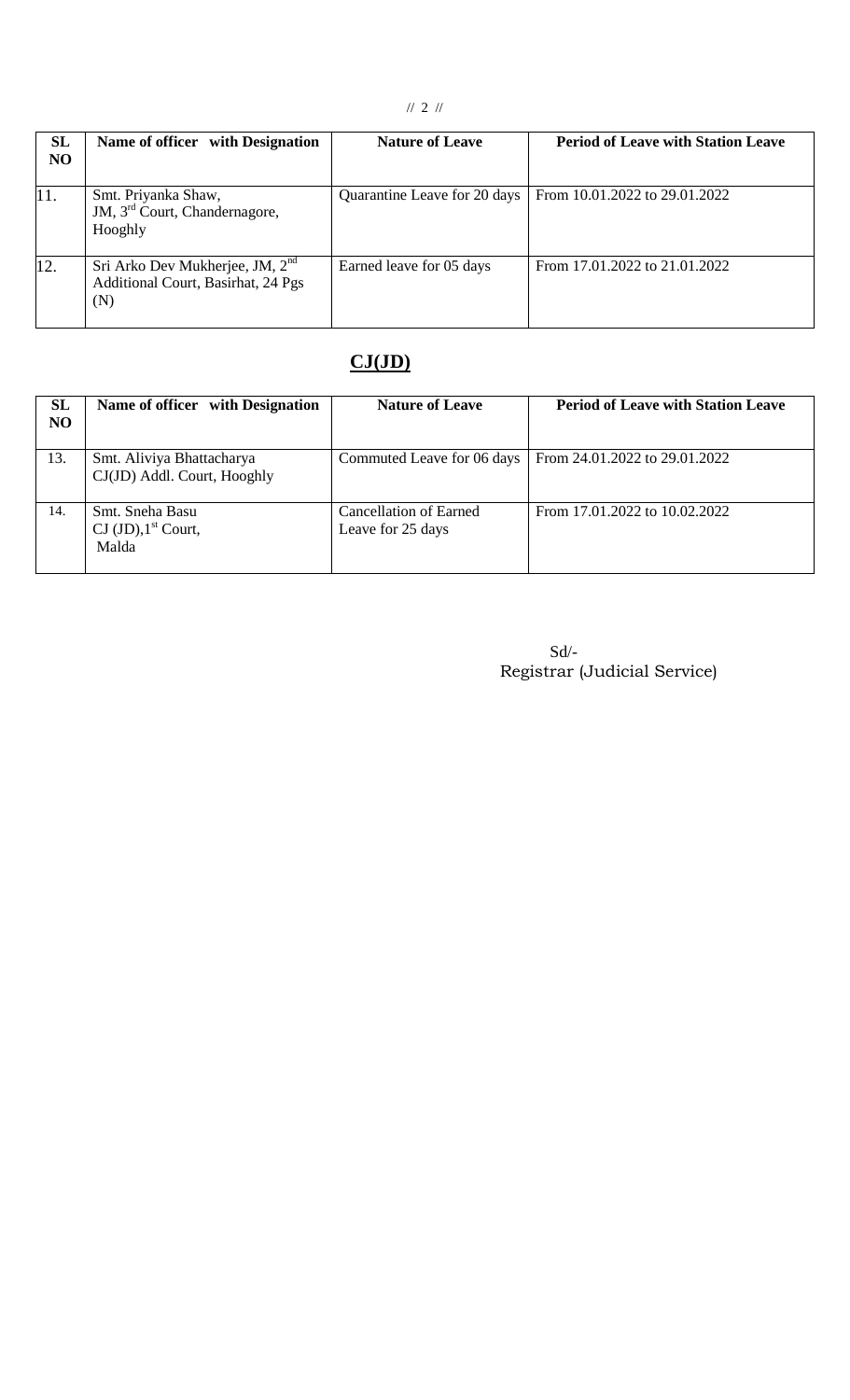**Dated: 04.02.2022**

**JM**

| <b>SL</b><br>NO | Name of officer with<br><b>Designation</b>                              | <b>Nature of Leave</b>   | <b>Period of Leave with Station Leave</b> |
|-----------------|-------------------------------------------------------------------------|--------------------------|-------------------------------------------|
| 01.             | Sri Jyotirmoy Bhattacharjee<br>JM, 2 <sup>nd</sup> Court, Suri, Birbhum | Earned Leave for 06 days | From 14.02.2022 to 19.02.2022             |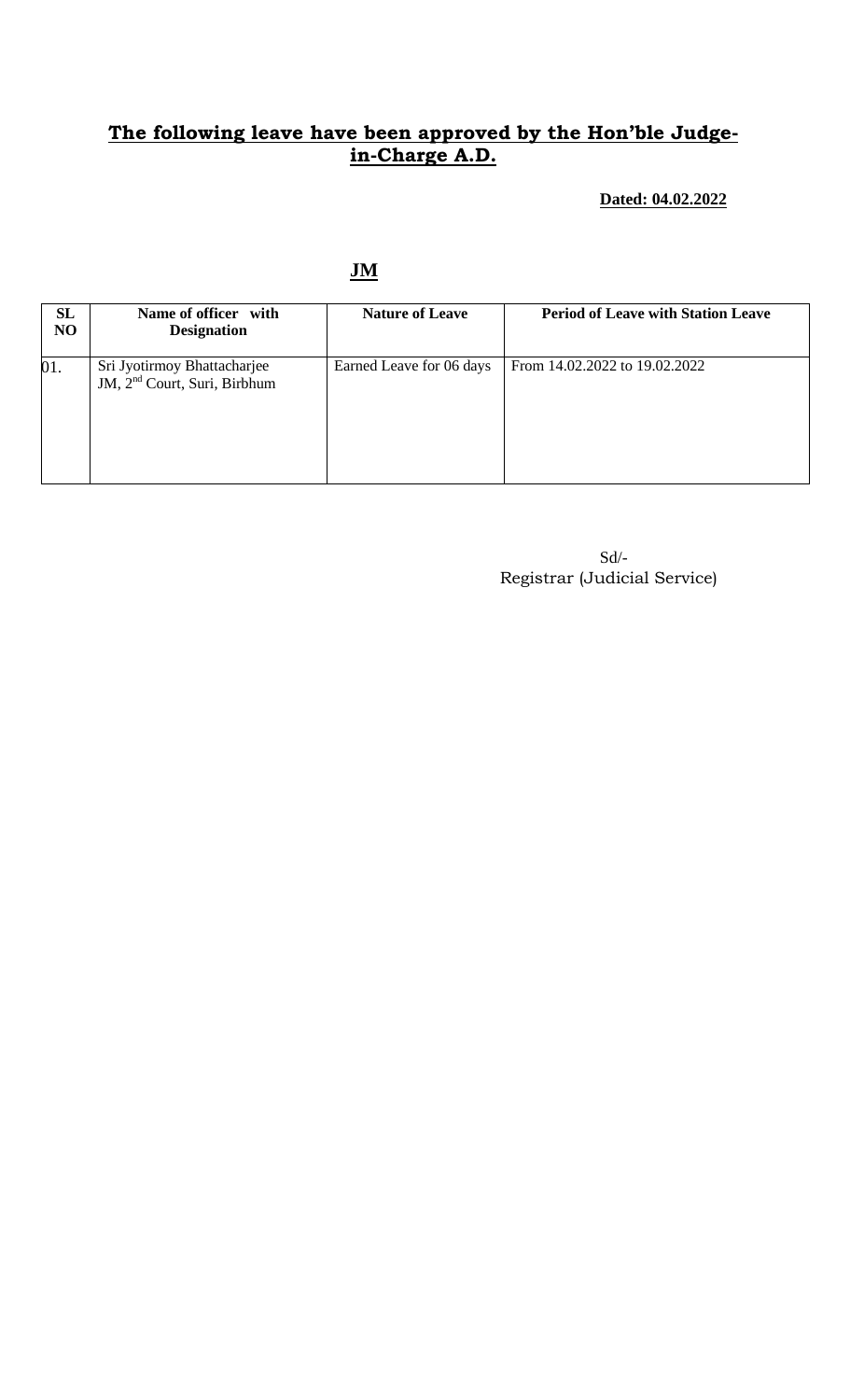#### **Dated: 07.02.2022**

## **DJ/ADJ**

| <b>SL</b><br>NO | Name of officer with Designation                                                 | <b>Nature of Leave</b>       | <b>Period of Leave with Station</b><br>Leave |
|-----------------|----------------------------------------------------------------------------------|------------------------------|----------------------------------------------|
| 01.             | Shri Anuruddha Maity, ADJ, 1 <sup>st</sup> Court,<br>Darjeeling                  | Quarantine Leave for 07 days | From 27.01.2022 to 02.02.2022                |
| 02.             | Sri Ashutosh Kumar Singh, ADJ,<br>Diamond Harbour, South 24 Parganas             | Quarantine Leave for 16 days | From 15.01.2022 to 30.01.2022                |
| 03.             | Sri Bimal Kanti Bera, ADJ, 1 <sup>st</sup> Court,<br>Durgapur, Paschim Bardhaman | Quarantine Leave for 16 days | From 14.01.2022 to 29.01.2022                |
| 04.             | Sri Indiwar Tripathi,<br>ADJ, 2 <sup>nd</sup> Court, Jalpaiguri                  | Quarantine Leave for 12 days | From 21.01.2022 to 01.02.2022                |

## **ADJ, FTC/ CJ(SD)**

| SL<br>N <sub>O</sub> | Name of officer with Designation                            | <b>Nature of Leave</b>       | <b>Period of Leave with Station</b><br>Leave |
|----------------------|-------------------------------------------------------------|------------------------------|----------------------------------------------|
| 05.                  | Sri Anil Kumar Prasad<br>ADJ, FTC-2, Alipurduar, Jalpaiguri | Earned Leave for 05 days     | From 07.2.2022 to 11.02.2022                 |
| 06.                  | Sri Abhiram Barman<br>ADJ, FTC-I, Alipurduar, Jalpaiguri    | Quarantine Leave for 17 days | From 10.01.2022 to 26.01.2022                |

### **JM**

| <b>SL</b><br>N <sub>O</sub> | Name of officer with Designation                                   | <b>Nature of Leave</b>                      | <b>Period of Leave with Station</b><br><b>Leave</b> |
|-----------------------------|--------------------------------------------------------------------|---------------------------------------------|-----------------------------------------------------|
| 07.                         | Smt. Anasuya Dey, JM, 6 <sup>th</sup> Court,<br>Paschim Medinipur, | Quarantine Leave for 15 days                | From 15.01.2022 to 29.01.2022                       |
| 08.                         | Smt. Richa Gupta<br>JM, Kakdwip, South 24 Parganas                 | Extension of Commuted Leave<br>for $01$ day | On $01.02.2022$                                     |
| 09.                         | Smt. Taniya Sarkar, JM, Additional<br>Court, Lalbagh, Murshidabad  | Earned Leave for 08 days                    | From 04.02.2022 to 11.02.2022                       |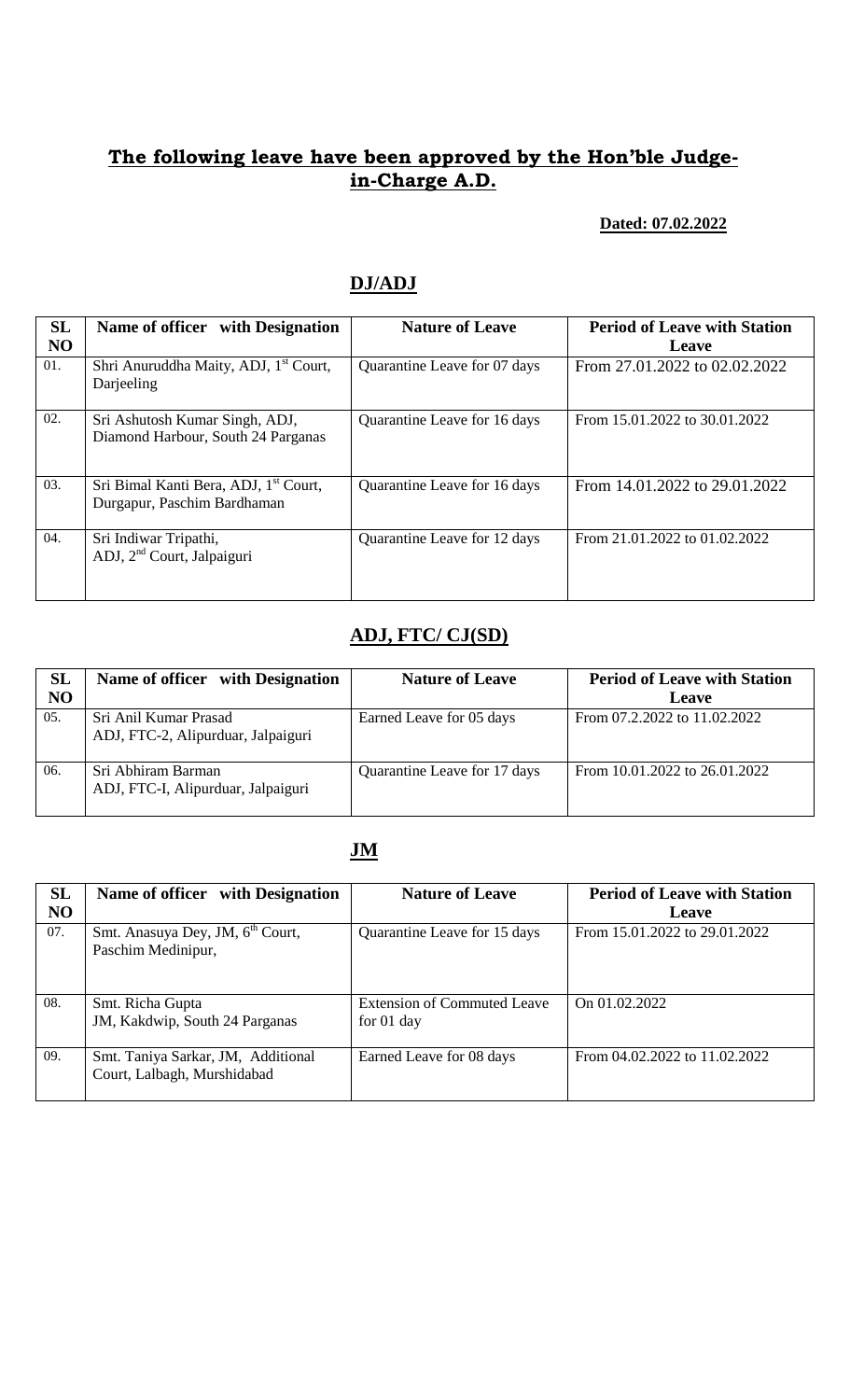# // 2 //

# **CJ(JD)**

| SL<br><b>NO</b> | Name of officer with Designation                                        | <b>Nature of Leave</b>        | <b>Period of Leave with Station Leave</b> |
|-----------------|-------------------------------------------------------------------------|-------------------------------|-------------------------------------------|
| 10.             | Smt. Sweta Kumari Shaw<br>CJ(JD), on Probation at Barasat, 24<br>Pgs(N) | Quarantine Leave for 11 days  | From 10.01.2022 to 20.01.2022             |
| 11.             | Smt. Sanchita Saha<br>JM, 4 <sup>th</sup> Court, Bankura                | Quarantine Leave for 12 days  | From 08.01.2022 to 21.01.2022             |
| 12.             | Smt. Saptamita Das<br>CJ(JD), Kalyani, Nadia                            | Commuted Leave for 06<br>days | From 24.01.2022 to 29.01.2022             |